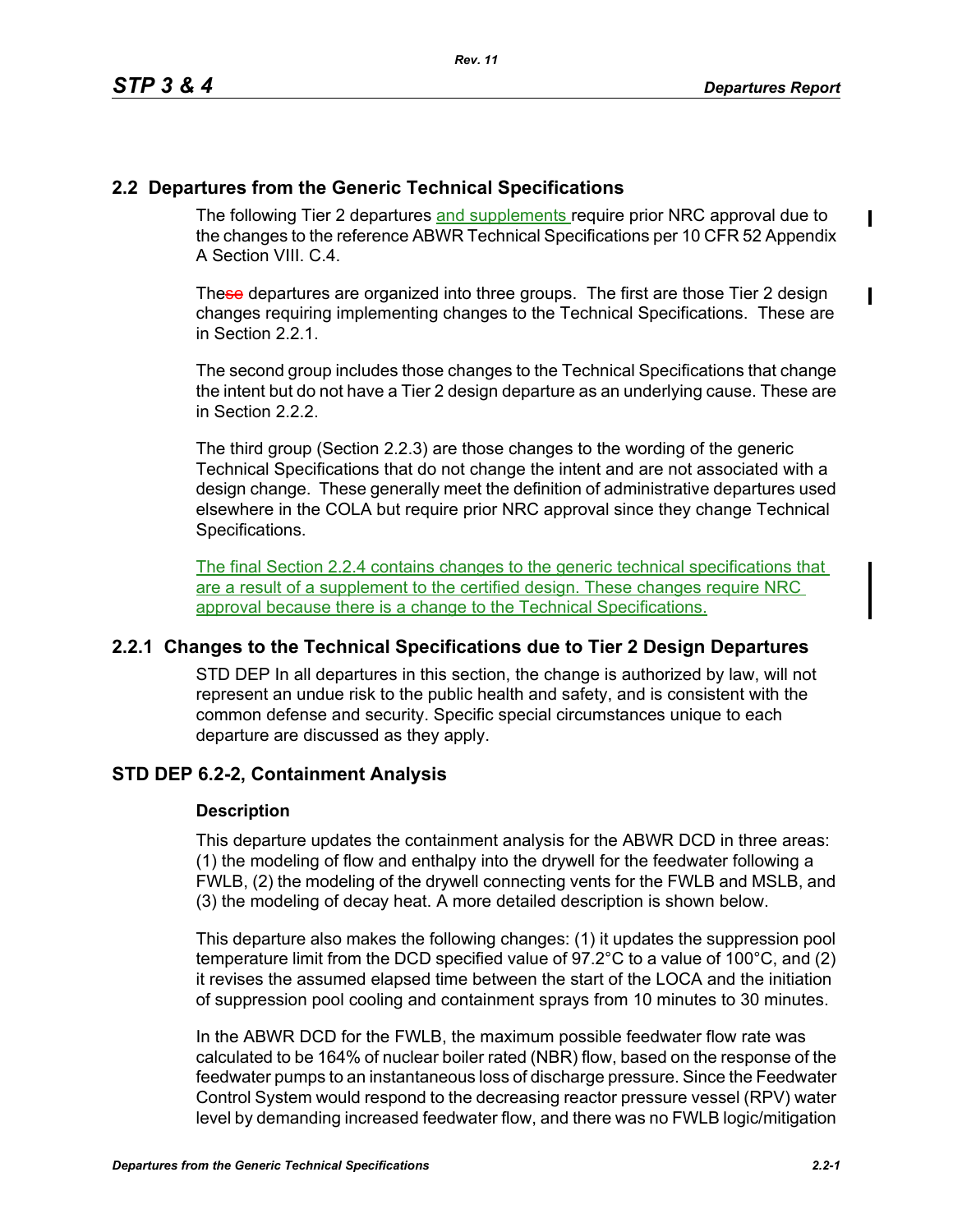in the certified ABWR design, this maximum feedwater flow was assumed to continue for 120 seconds. This was based on the following assumptions:

- (1) All feedwater system flow is assumed to go directly to the drywell.
- (2) Flashing in the broken feedwater line was ignored.
- (3) Initial feedwater flow was assumed to be 105% NBR.
- (4) The feedwater pump discharge flow will coast down as the feedwater system pumps trip due to low suction pressure. During the inventory depletion period, the flow rate is less than 164% because of the highly subcooled blowdown. A feedwater line length of 100 meters was assumed on the feedwater system side.

Subsequent to certification, analysis for plant-specific ABWRs revealed that these assumptions were non-conservative.

For the containment analysis, the feedwater system side of the FWLB has been changed using a revised time variant feedwater mass flow rate and enthalpy directly to the drywell airspace. The time histories of the mass flow and enthalpy have been determined from the predicted characteristics of a typical feedwater system. The conservatism of the assumed mass flow and enthalpies will be confirmed based on the containment analyses to be performed for ITAAC Item No. 4 in Part 2, Tier 1, Table 2.14.1, which will reflect the as-built condensate and feedwater piping configuration, pipe lengths, and pump characteristics. In addition, to provide added assurance of acceptable results, safety related FWLB mitigation has been added to the STP 3 & 4 ABWR design which adds safety related instrumentation to sense and confirm a FWLB based on high differential pressure between feedwater lines coincident with high drywell pressure to trip the condensate pumps (Ref. STD DEP T1 2.4-2). This automated condensate pump trip is not credited in the containment analysis.

The analysis is further revised to reflect the characteristics of the horizontal vents configuration that had not been modeled in the DCD. The certified DCD model did not properly simulate the horizontal vent portion of the vent system and incorrectly modeled the vent clearing time. The revised STP 3 & 4 ABWR containment analysis has been performed using the drywell connecting vent (DCV) loss coefficients and considering the horizontal vents. The total DCV loss coefficient is based on a summation of losses.

Further analysis done based on ANSI/ANS-5.1 (1994), including the 2-sigma uncertainty, has determined that the decay heat curves used in the DCD based on best estimate ANSI/ANS-5.1 (1979) were non-conservative for long-term analysis. To address this, the decay heat curves used in the revised containment analysis were revised to reflect the ANSI/ANS-5.1 (1979) with 2-sigma uncertainty included.

The revised containment analysis uses the GOTHIC code and is documented in WCAP-17058. The analysis uses the same assumptions and inputs that were used in the DCD with consideration of the revised modeling as noted above. The report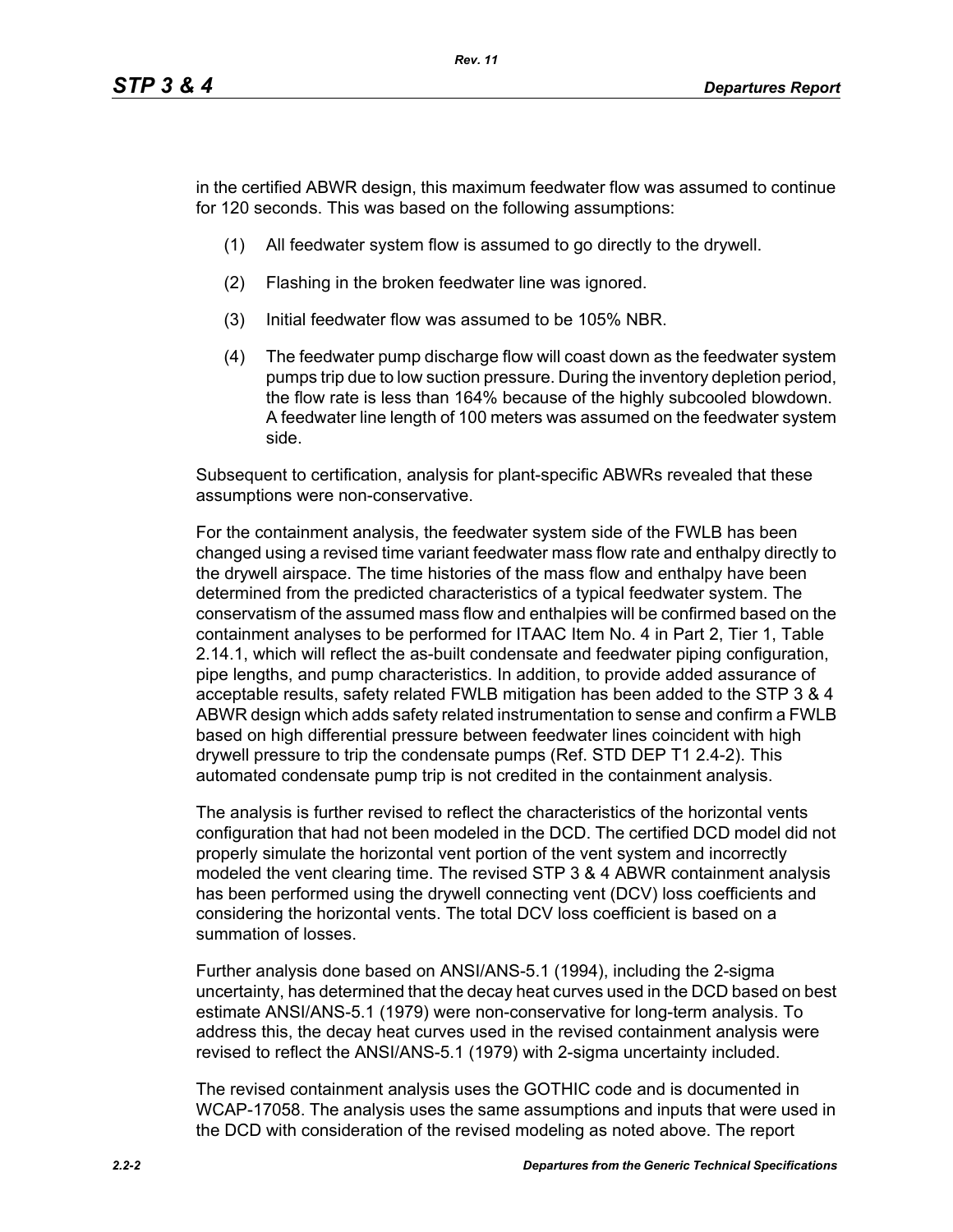describes all input assumptions, baselining of the GOTHIC code results to those used in the DCD and all containment time-dependent pressure and temperature results. The report also evaluates the impact on the analysis results of the few unavoidable modeling differences due to certain features in the GOTHIC code.

The impact of the revised pressure and temperature results on pool swell velocity and height described in Appendix 3B is evaluated in a new departure which is STD DEP 3B-2.

Technical Specification 3.6.1.1, 3.6.1.2, and 3.6.1.4 Bases (Applicable Safety Analyses) are changed based upon the containment analysis. These changes show the peak containment pressure  $(P_a)$  from the containment analysis.

#### **Evaluation Summary**

This departure which updates the containment analysis for STP 3 & 4 does not affect Tier 1, Tier 2\*, or any operational requirements. However, it does affect the Bases for Technical Specifications 3.6.1.1, 3.6.1.2, and 3.6.1.4 and therefore requires NRC approval.

There is no impact on environmental qualification of equipment due to the higher predicted drywell temperatures and pressures. The qualification of equipment is based on the containment design pressures and temperatures. The calculated containment pressure and temperature for both the FWLB and MSLB remain below the design values except for a two second period when the drywell temperature exceeds the design temperature by 2.1°C for the MSLB. Due to thermal inertia, components in the drywell would not have sufficient time to reach the design limit temperature in such a short time.

The change in the design suppression pool temperature limit is to align the limit with the NPSH calculation assumptions to determine that adequate NPSH exists for the HPCF and RHR pumps. These calculations represent the limiting condition for determining maximum allowable suppression pool temperature. These calculations use a suppression pool temperature of 100°C. Therefore, the allowable design limit for the peak suppression pool temperature is being changed to 100°C.

The change in the assumed elapsed time between start of LOCA and initiation of suppression pool cooling and containment sprays from 10 minutes to 30 minutes is conservative relative to the DCD as heat removal from these systems is not credited until later in the accident sequence. This also brings the assumption for operator action into alignment with current safety analysis practices.

This departure was evaluated per Section VIII.C.4 of Appendix A to 10CFR part 52 and:

(1) This exemption is not inconsistent with the Atomic Energy Act or any other statute and therefore is authorized by law. The design change and revised containment analysis represents an improvement and therefore will not present an undue risk to the public health and safety. The change does not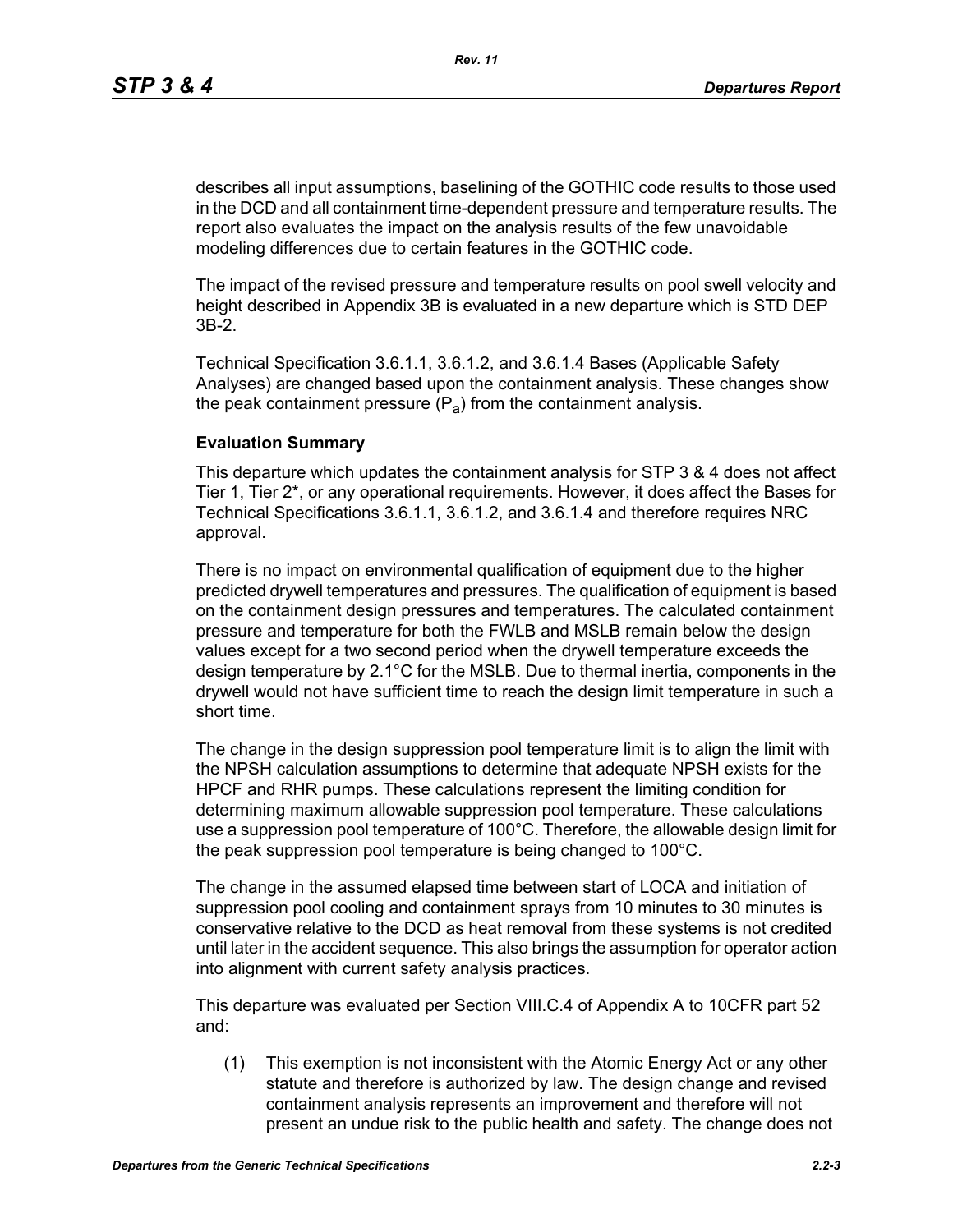relate to security and does not otherwise pertain to the common defense and security.

(2) Special circumstance (iv) applies in that this represents a benefit in public health and safety. The incorporation of these modeling changes as well as the use of an analysis method which has been baselined to the certified DCD analysis method provide a more accurate prediction of peak containment conditions post-accident. These results show that the peak containment pressure and temperature conditions calculated following an accident based on these improved analyses are acceptable.The FWLB mitigation to the ABWR design will provide added assurance that the revised containment analysis results will remain conservative when detailed feedwater and condensate system design and procurement work is completed.

As discussed above, the change satisfies the exemption criteria per the requirements in 10 CFR 52 Appendix A Section VIII.C.4.

## **STD DEP 7.3-7, Automatic Depressurization Subsystem (ADS) Manual Operation**

This departure summary is relocated to Part 7, Section 3.0.

## **STD DEP 7.3-12, Leak Detection and Isolation System Sump Monitoring**

#### **Description**

Subsection 7.3.1.1.2(m) of the reference ABWR DCD provides alarm setpoints (nominal values) to support Technical Specification limits for Reactor Coolant Pressure Boundary Leakage. The leakage rate values are also discussed in Subsections 5.2.5.4.1, 5.2.5.5.1, 5.2.5.5.2 and 5.2.5.9. The original values were based on a leakbefore-break option (not used on STP 3 & 4) that allowed the use of a lower unidentified leakage limit. In lieu of providing a plant-specific Leak Before Break analysis, drywell leakage rate limits are provided as follows:

- Total leakage averaged over the previous 24-hour period is changed from 95 L/min to 114 L/min
- **Unidentified leakage is changed from 3.785 L/min to 19 L/min**

The 8 L/min increase in 4 hours is a plant computer based control room alarm that will provide an early warning to control room operators so they can take action well below the Technical Specification limit for unidentified leakage of 19 L/min. This alarm initiates on an increase in leakage above normal leakage values.

Technical Specification LCO 3.4.3 and its associated Bases are changed to show the revised leakage limits.

## **Evaluation Summary**

This departure changes the Technical Specification 3.4.3 LCO and associated Bases, but does not change the intent of the generic Technical Specification. However since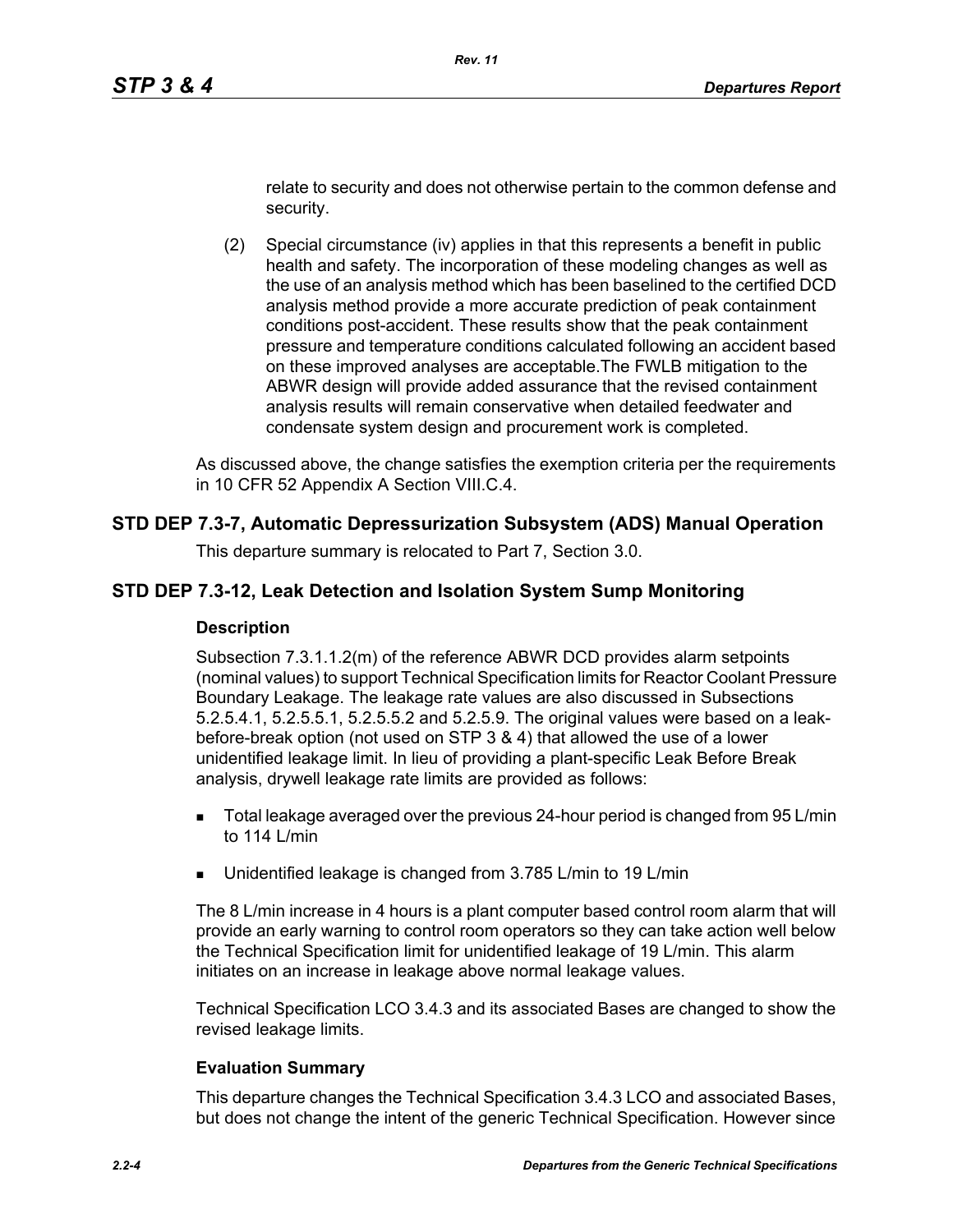it affects a Technical Specification it requires prior NRC approval. This departure was evaluated per Section VIII.C.4 of Appendix A to 10CFR part 52 and:

Special circumstance (iv) of 10 CFR  $50.12(a)(2)$  applies in that substituting the operationally proven leakage limits was judged to be more conservative than applying the Leak Before Break criteria so that a net benefit to public health and safety results.

This exemption is not inconsistent with the Atomic Energy Act or any other statute and therefore is authorized by law. As discussed above, the design change represents an improvement and therefore will not present an undue risk to the public health and safety. The design change does not relate to security and does not otherwise pertain to the common defense and security.

## **STD DEP 7.3-17, Automatic Depressurization System (ADS) Electrical Interface**

#### **Description**

Subsection 7.3.2.1.2 (3e) of the reference ABWR DCD describes compliance with RG 1.75. The following information has been added to provide a more complete description of ECCS compliance with this RG:

"Sensor input signals are in Division I, II, III and IV. Control logic is performed in Divisions I, II and III."

These words are added to clarify that control logic is only in Div I, II and III to conform to the three divisions of ECCS. However, sensor signals come from all four electrical Divisions.

Technical Specification 3.3.1.4 Bases (Background) is changed to show that there are three divisions of ESF logic (Divisions I, II, and III), not four.

#### **Evaluation Summary**

This departure changes Technical Specification 3.3.1.4 Bases but does not change the intent of the generic Technical Specification. However, since it is a change to the Technical Specification it requires prior NRC approval. This departure was evaluated per Section VIII.C.4 of Appendix A to 10CFR part 52 and:

Special circumstances are present as specified in 10 CFR 50.12(a)(2). Special circumstance (ii) applies in that the departure represents no change in the underlying purpose of the design but clarifies the Technical Specifications and conforms them to the standard design.

This exemption is not inconsistent with the Atomic Energy Act or any other statute and therefore is authorized by law. As discussed above, the change represents an improvement to the Technical Specification and therefore will not present an undue risk to the public health and safety. The design change does not relate to security and does not otherwise pertain to the common defense and security. As demonstrated above, the exemption complies with the requirements in Section VIII.C.4.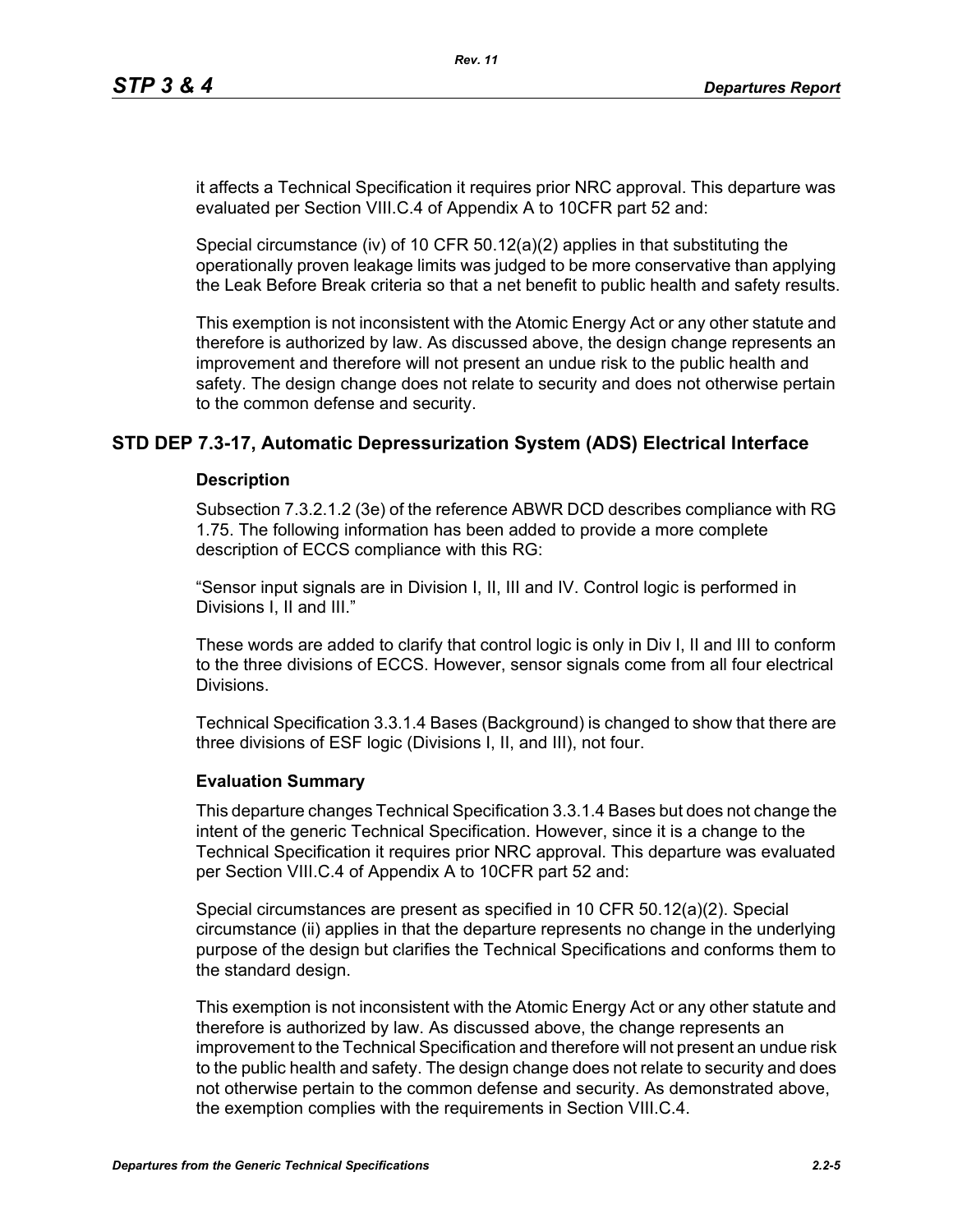# **STD DEP 7.5-1, Post-Accident Monitoring (Drywell Pressure) Description**

The following changes are to assure the system designs meet the post-accident monitoring (PAM) design requirements of RG 1.97.

- **Add variable Type A classification to the Drywell Pressure in Subsection 7.5.2.1.** This information is to be used by the control room operator in determining an initiation of the drywell spray to maintain the reinforced concrete containment vessel below temperature limits under a LOCA condition. Table 7.5-3 has also been revised to add drywell pressure as a Type A variable.
- **Correct the variable ranges for the Drywell Pressure and Meteorological Data in** Table 7.5-2.
- **Delete the Secondary Containment Air Temperature from the list of PAM variables** in Table 7.5-2.
- Add Suppression Chamber (Wetwell) Spray Flow, variable Type D. Category 2, to the list of PAM variables in Table 7.5-2.
- Add the Type A wetwell pressure parameter to the large display panel in Subsection 18.4.2.11 to be used by the control room operator in determining a manual initiation of the wetwell spray to limit the bypass leakage.
- Add additional event items to Table 7.5-4 to align it with DCD Table 15A-9.

TS Bases B3.3.6.1 (LCO discussion for Function 5.a) is changed to show that Drywell Pressure and Wetwell Pressure are Type A Instruments (post-accident monitoring variables), and to show that Wetwell Atmosphere Temperature is a Category I variable and is a required function for post-accident monitoring. The Bases are also changed to provide a discussion for Wetwell Atmosphere Temperature (Function 13) and to show the correct reference to Wetwell Pressure, rather than Containment Wide Range Pressure.

TS Table 3.3.6.1-1 is changed so that Function 5.b shows Wetwell Pressure instead of Containment Wide Range Pressure, and Wetwell Atmosphere Temperature is added to that Table as Function 13.

## **Evaluation Summary**

The PAM design requirements were updated to more closely follow the guidance of RG 1.97, BTP HICB-10 and TMI-related criteria 10 CFR 50.34. The identified changes are requirements that were exempted in the reference ABWR DCD but are now redesigned to better comply with RG 1.97.

From RG 1.97, Type A variables provide the primary information required to permit the control room operator to take the specified manually controlled actions for which no automatic control is provided and that are required for safety systems to accomplish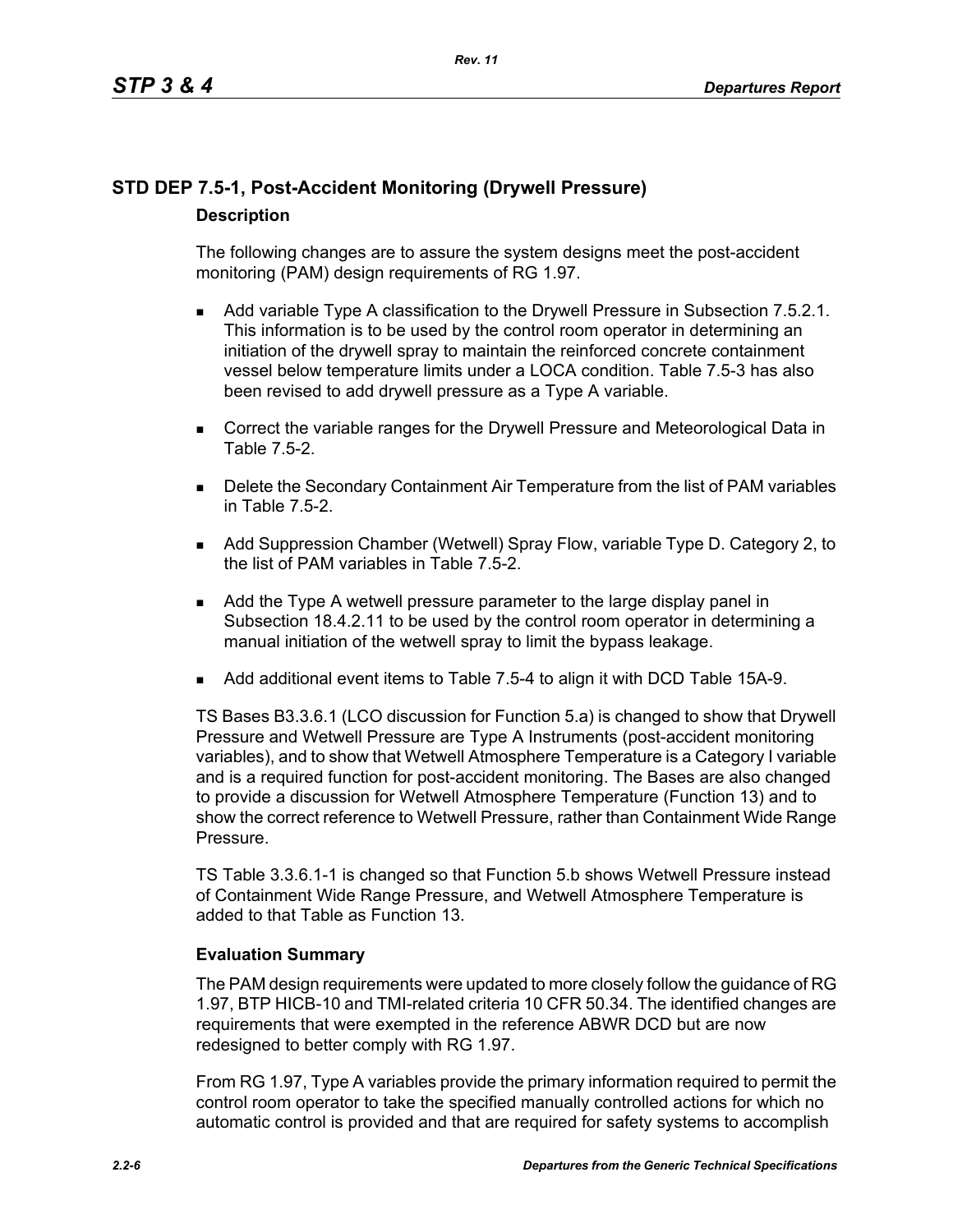*Rev. 11*

their safety function for design basis accident events. Based on that, the drywell and wetwell pressure readings are categorized as Type A variables as they are used by the operator to determine whether to initiate drywell or wetwell sprays to protect primary containment from exceeding pressure or temperature limits. Secondary containment air temperature is deleted as a PAM variable as it is not a required PAM variable in Table 2 of RG 1.97 or in 10 CFR 50.34.

Special circumstance (iv) applies in that the departure represents a net benefit to the public health and safety by providing a set of instruments for post-accident monitoring that are more closely in adherence with regulatory guidance. These include additional areas monitored for radiation, high profile display of containment conditions important to post-accident response, and modified instrument ranges to better bracket expected parameters post-accident.

This exemption is not inconsistent with the Atomic Energy Act or any other statute and therefore is authorized by law. As discussed above, the design change represents an improvement and therefore will not present an undue risk to the public health and safety. The design change does not relate to security and does not otherwise pertain to the common defense and security.

## **STD DEP 7.7-10, Control Rod Drive Control System Interfaces**

#### **Description**

Subsection 7.7.1.2.1 of the reference ABWR DCD provides the Rod Control and Information System (RCIS) interfaces with the Control Rod Drive (CRD) Control System for Single Rod Movement (Subsection 7.7.1.2.1(1)), Withdrawal Cycle (Subsection 7.7.1.2.1(2)), Insert Cycle (Subsection 7.7.1.2.1(3)), and Ganged Rod Motion (Subsection 7.7.1.2.1(4)). This COLA change implements the following revisions in the listed DCD subsections:

- **The Performance and Monitoring Control System (PMCS) normal operational** manual mode CRT display is replaced with the RCIS Dedicated Operator Interface on the Main Control Room Panel.
- The description of allowed operator single and ganged rod movement manual commands is revised.
- The name of the subsection "Introduction" is changed to "Single Rod Movement."
- A discussion of the Rod Action and Position Information (RAPI) rod block operations is added.
- **The description of RAPI normal rod movement operations is revised. The revised** text includes description of operation of the Rod Server Modules (RSMs), the Rod Brake Controllers (RBCs), the Synchro-to-Digital Converters (SDCs), and the Fine Motion Control Rod Drives (FMCRDs).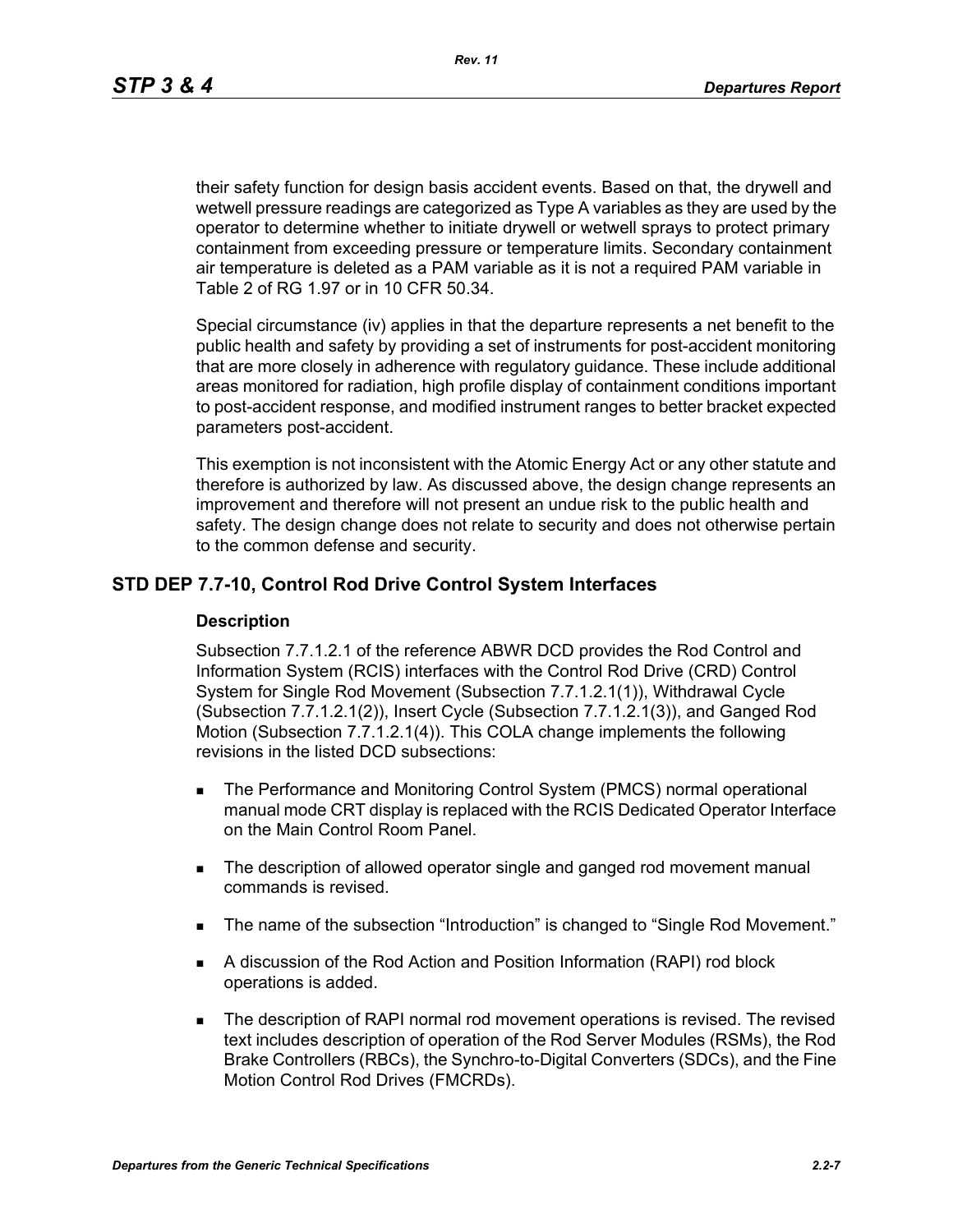- The name of the subsection "Ganged Rod Motion" is changed to "Ganged Rod Movement."
- The description of ganged rod movement interface is revised.

Subsection B 3.9.4, "Bases," of Section 16.0, "Technical Specifications" of ABWR DCD, Rev. 0, describes "Actions" to take to bypass an inoperable full-in position indication channel of the RCIS to allow refueling operations to proceed. The actions include identifying an alternate method to use to ensure the affected control rod is fully inserted. A possible option is described which uses the synchros of the affected FMCRD to verify rod full-in position. This COLA change implements a revision to the specific method described in Subsection B 3.9.4 to use the synchros to verify rod fullin position.

## **Evaluation Summary**

This proposed change provides a more clear and complete description of this nonsafety RCIS design implementation and operation. These RCIS changes are a result of ABWR DCD I&C design evolution based on multiple years of operating experience at a Japanese ABWRs. The approved ABWR DCD design and functional requirements still are satisfied with improved, state-of-the-art, I&C equipment systems.

## **STD DEP 7.7-18, Rod Control and Information System Operator Information**

## **Description**

Subsection 7.7.1.2.3 of the reference ABWR DCD provides the Rod Control and Information System (RCIS) Reactor Operator Information. This COLA change implements the following revisions in Subsection 7.7.1.2.3:

- The list of RCIS annunciation activations at the main control panel is revised to be consistent with the current RCIS design.
- The list of RCIS status information provided on the RCIS dedicated operators interface on the main control panel is revised to be consistent with the current RCIS design.
- The list of RCIS operator functions allowed through the RCIS dedicated operators interface panel, and related RCIS displays, indications and associated controls provided on the main control room panel and on the RCIS cabinets and panels, is revised to be consistent with the current RCIS design.
- The list of RCIS related information displayed for the operator by main control room equipment other than the RCIS dedicated operator interface is revised to be consistent with the current RCIS design.

Bases Subsections B 3.9.3, "Background", B 3.10.3, "Background" and "Applicable Safety Analyses", B 3.10.4, "Background" and "Applicable Safety Analyses", and B 3.10.5, "Background" and "Applicable Safety Analyses" of Section 16.0, "Technical Specifications" of the DCD reference use of an RCIS "Rod Test Switch" to allow two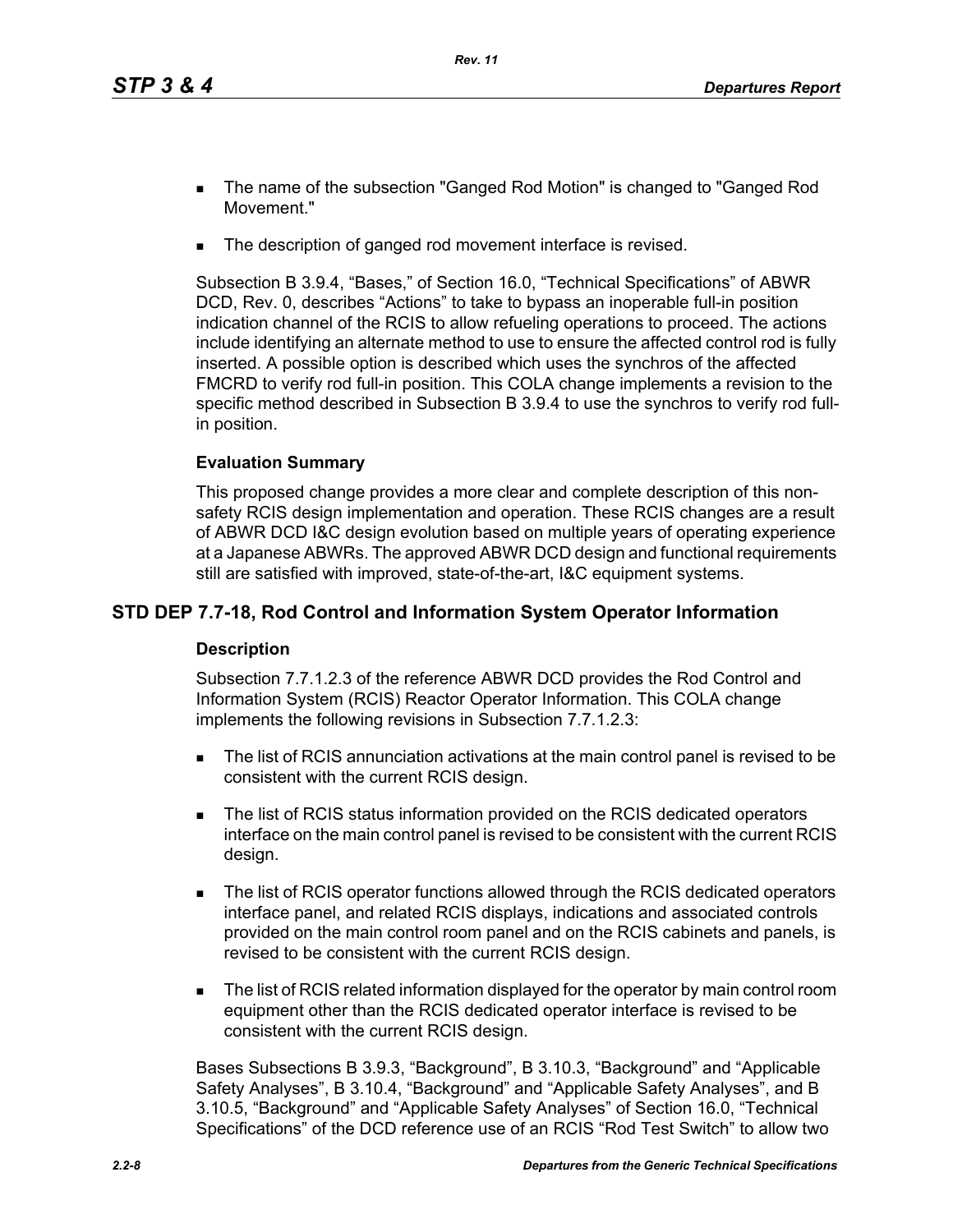control rods to be withdrawn for scram testing. This "Rod Test Switch" is placed in Scram Test Mode through use of the RCIS Dedicated Operators Interface (DOI) panel (i.e., the switch is now a touch panel button). This COLA change implements a revision to Subsections B 3.9.3, B 3.10.3, B 3.10.4 and B 3.10.5 of the Technical Specifications to revise the manner in which the RCIS is placed in Scram Test Mode.

#### **Evaluation Summary**

This proposed change does not affect Tier 1 or Tier 2\* information, however it does affect the bases of Technical Specifications 3.9.3, 3.10.3, 3.10.4 and 3.10.5 and therefore requires prior NRC approval. This proposed change was evaluated per Section VIII.C.4 of Appendix A to 10CFR part 52 and:

- (1) This proposed change is not inconsistent with the Atomic Energy Act or any other statute and therefore is authorized by law. This proposed change consists only of rewording for clarification and editorial correction with no change to the meaning or intent of the original bases of Technical Specifications 3.9.3, 3.10.3, 3.10.4 and 3.10.5 and therefore will not present an undue risk to the public health and safety. This proposed change does not pertain to the common defense and security.
- (2) Special circumstances are present as specified in 10 CFR 50.12 (a) (2) which states, "Application of the regulation in the particular circumstances would not serve the underlying purpose of the rule or is not necessary to achieve the underlying purpose of the rule."

The description of the manner in which the RCIS is placed in Scram Test Mode requires revision in order to be consistent with the current design. Application of the regulation as stated in the Bases for Technical Specifications 3.9.3, 3.10.3, 3.10.4 and 3.10.5 is not necessary to serve the underlying purpose of the rule because the proposed change consists only of rewording for clarification and editorial correction with no change to the meaning or intent of the original bases of Technical Specifications.

As demonstrated above, the exemption complies with the requirements in Section VIII.C.4.

## **STD DEP 8.3-1, Plant Medium Voltage Electrical System Design**

#### **Description**

The ABWR DCD provided a single 6.9 kV electrical system. This departure changes the medium-voltage electrical distribution system to a dual voltage system consisting of 13.8 kV and 4.16 kV. This departure will change the following:

- Medium voltage rating of the Power Generation (PG) buses increased to 13.8 kV,
- Medium voltage rating of the Plant Investment Protection (PIP) buses decreased to 4.16 kV,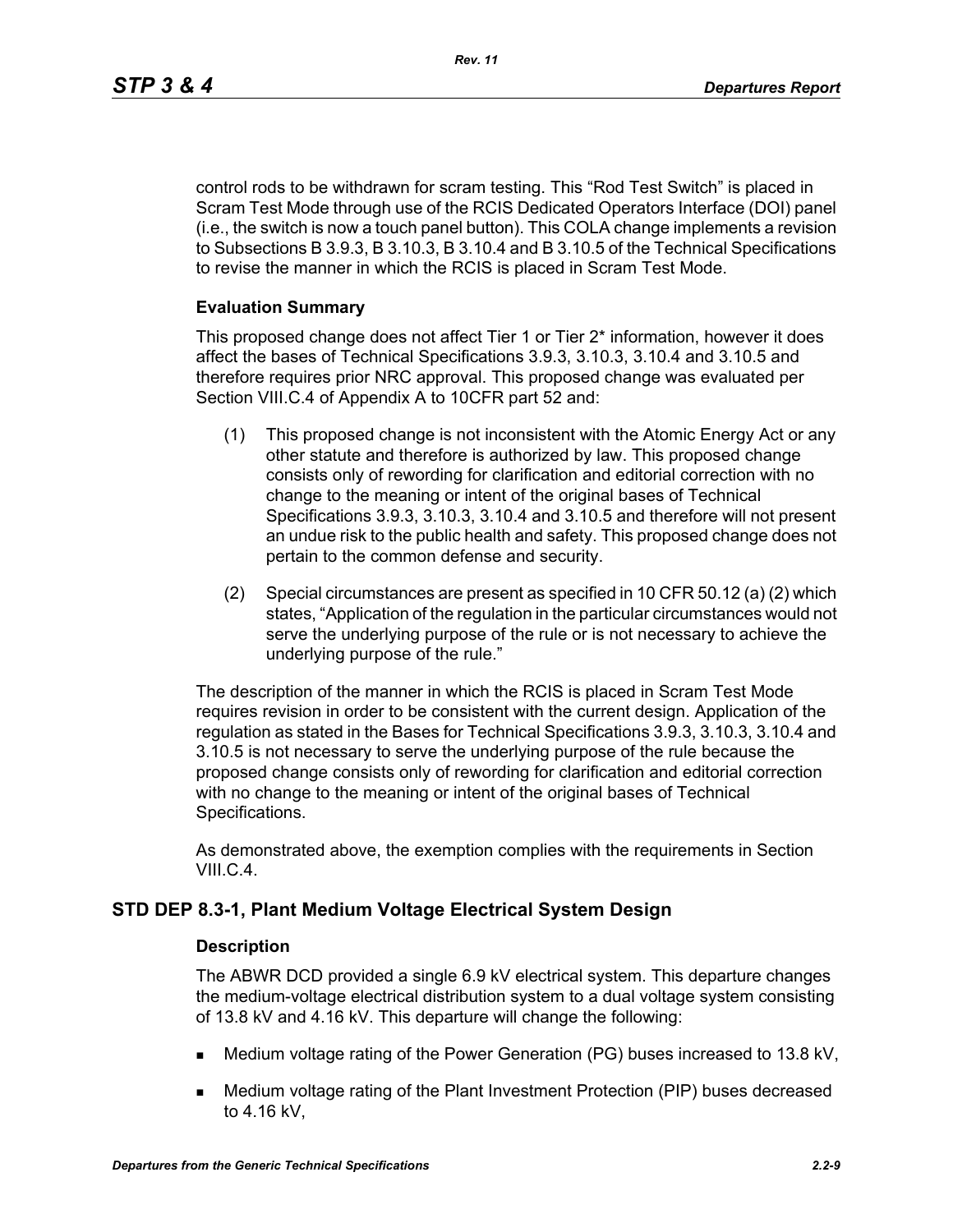- Medium voltage rating of the Class 1E buses decreased to 4.16 kV,
- EDG ratings increased to 7200 kW and 4.16 kV,
- Combustion turbine generator (CTG) ratings increased to 13.8 kV and at least 20 MWe,
- **Time required for CTG to start and achieve steady state voltage and frequency** increased from two minutes to "less than 10 minutes" as required by RG 1.155 for a Station Blackout (SBO) alternate AC source.
- Addition of a second reserve auxiliary transformer from offsite power.

The 13.8 kV PG buses are nonsafety-related while the three emergency diesel generators provide power to divisional 4.16 kV safety buses for a more typical US practice. The change is necessary to allow the plant electrical distribution system to be designed and built using commercially available equipment. This will allow higher voltage (13.8 kV) to supply pumps at a greater distance, which will reduce starting impact on voltage regulation. Stub buses to the 4.16 kV will be included to accommodate the NRC required "direct connect to transformers" and to provide transformer differential current protection. An additional reserve auxiliary transformer from off-site power will be included.

10 CFR 50.63 states that if the CTG (alternate AC source) is available to power the Class 1E buses within 10 minutes of the onset of an SBO, then no coping analysis is required. The change in CTG startup time from two to < 10 minutes does not affect plant safety in the station blackout event since the CTG is not required to provide immediate core inventory or reactor pressure control.

As a result of this design change, Technical Specifications 3.3.1.4 (Table 3.3.1.4-1), and Bases 3.3.1.1 (Background) and 3.3.1.4 (Applicable Safety Analysis, LCO, and Applicability, Actions) are changed to show the medium voltage is 4.16 kV, not 6.9 kV.

Technical Specifications 3.5.1 (Actions), 3.8.1 (Actions, Surveillance Requirements), 3.8.4 (Actions), 3.8.9 (Actions), 3.8.11 (Actions) are changed to show electrical operating requirements changes for the CTG and DGs.

Technical Specifications Bases 3.8.1 (Background, Applicable Safety Analysis, LCO, Actions, Surveillance Requirements), 3.8.2 (LCO), 3.8.7 (LCO), 3.8.8 (LCO), 3.8.9 (Background, LCO, Table B 3.8.9-1), 3.8.11 (LCO, Actions), are changed to show electrical operating requirements changes for the offsite power sources, CTG and DGs.

The capability to power the FMCRDs directly from a PIP bus and the direct transfer capability is changed to occur at the 480 volt level. These changes are reflected in FSAR Sections 8.3.1.1.1, Figures 8.3-1, Sheet 1, 3 and 4 and FSAR Table 9A.6-2 Fire Hazard Analysis.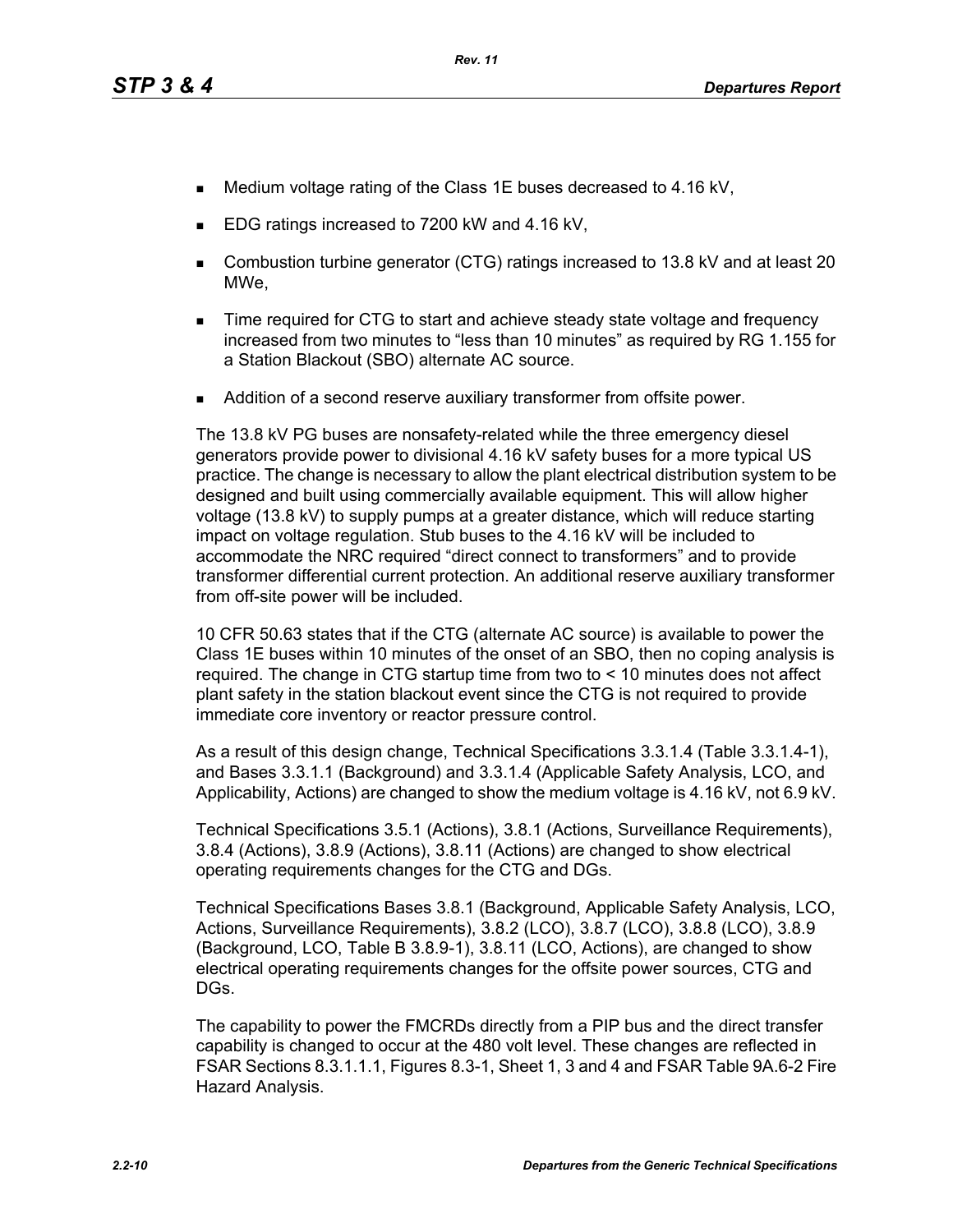Power supplies to the FMCRD power distribution panels A-1, A-2, B-1, B-2, C-1 and C-2 and transfer switches have been re-classified as non-Class 1E. This change requires revisions to FSAR sections 7.4.2.1.2, 8.3.1.1.1, 8.3.1.2(2)(f), and 8.3.3.5.1, 8.3.3.6.2.2.4 and 8.3.4.29.

Isolation between Class 1E bus and non-Class 1E FMCRD loads is provided by two Class 1E protective devices in series. The Class 1E breaker trip prior to upstream breaker trip is assured by circuit protection coordination and testing of breakers. The zone selective interlock feature requirement is removed. This change requires revision to FSAR sections 7.4.2.1.2, 8.3.1.1.1, 8.3.1.2(2)(f), 8.3.4.29 and 19B.2.9 A-25.

#### **Evaluation Summary**

This departure does not affect any Tier 1 or Tier 2\* DCD. This design change results in changes to the Technical Specifications and their Bases as listed above but does not change the intent of the generic Technical Specifications. However since it affects Technical Specifications it requires prior NRC approval. This departure was evaluated per Section VIII.C.4 of Appendix A to 10CFR part 52 and:

- (1) This departure is not inconsistent with the Atomic Energy Act or any other statute and therefore is authorized by law. The departure will not present an undue risk to the public health and safety, and the departure does not relate to security and does not otherwise pertain to the common defense and security.
- (2) Special circumstances are present as specified in 10 CFR 50.12(a)(2).

Special circumstance (iv) applies in that the departure represents a net benefit to the public health and safety by:

- **The proposed design improves reliability with divisional and safety/non-safety** isolation and independence increased through the use of stub buses
- The dual voltage design will provide greater flexibility for maintenance, surveillance, and inspection
- Increased availability of multiple sources of power to the various buses in the proposed design and the ability to isolate the buses individually, if needed.

As discussed above, the exemption complies with the requirements in Section VIII.C.4; therefore, STP requests approval.

## **STP DEP 8.3-3, Electrical Site Specific Power and Other Changes**

#### **Description**

The associated standard departure STD DEP 8.3-1 revised the medium voltage electrical distribution system. Site specific changes per this departure are required to accommodate the new arrangements and electrical loads. These changes include diesel generator loading and other drawing changes listed below.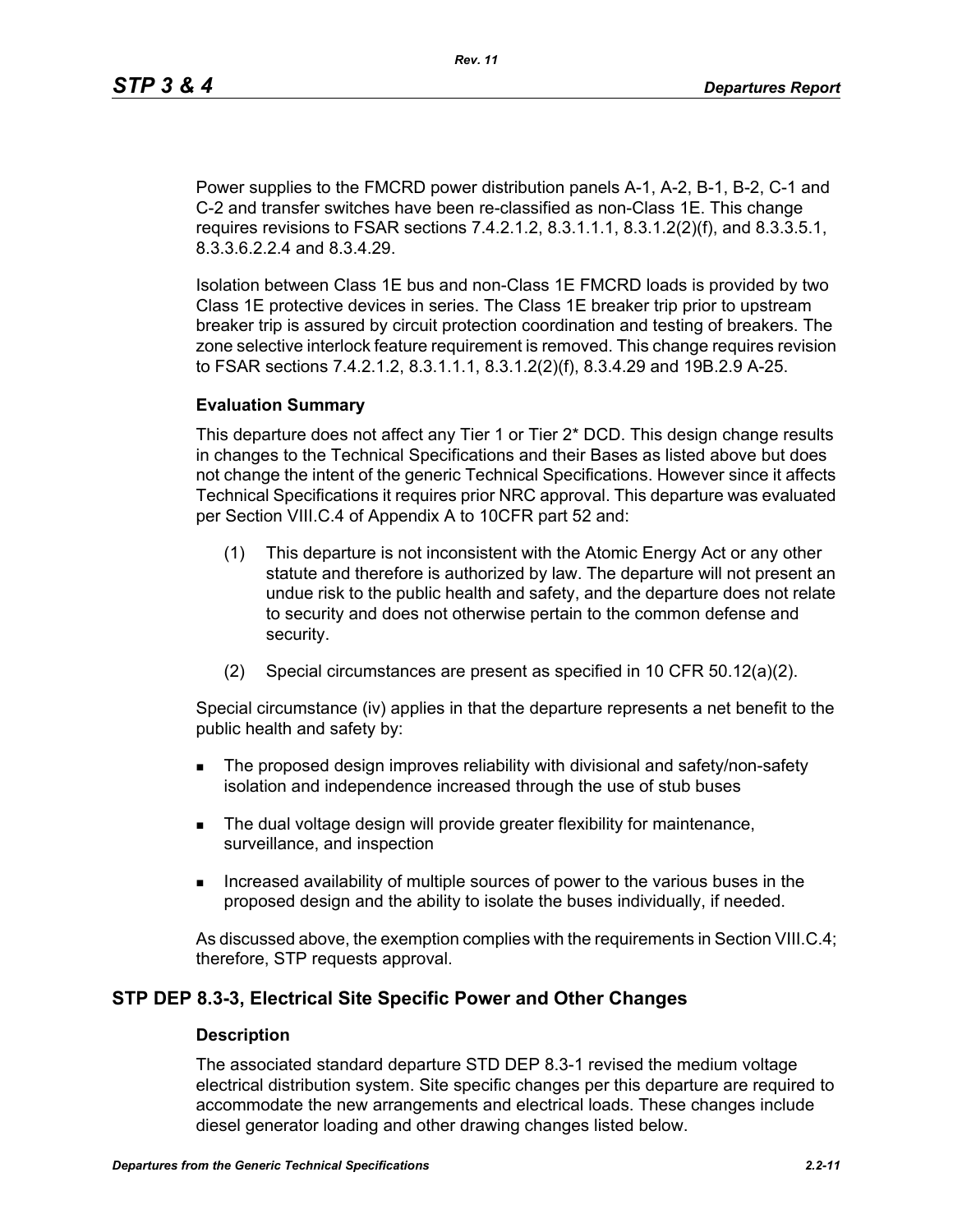*Rev. 11*

- Table 8.3-1 was updated to identify the site-specific changes (i.e., CT Fans, UHS, HECW Refrigerators, MCCs) as a result of performing load study calculations, diesel generator sizing and CTG sizing calculations.
- Figure 8.3-1, Sheets 1-4, were revised to incorporate site-specific load changes which were identified during the process of performing load study calculations, diesel generator sizing and CTG sizing calculations.

As a result of this design change, Technical Specifications Bases 3.8.9 (Table B 3.8.9- 1 "AC, DC, and AC Vital Bus Electrical Power Distribution System") is changed to show the AC Bus changes, i.e., MCC changes.

## **Evaluation Summary**

This departure does not affect any Tier 1 or Tier 2\* information. This design change results in changes to the Technical Specification Bases as listed above but does not change the intent of the generic Technical Specifications. However since it affects Technical Specifications it requires prior NRC approval. This departure was evaluated per Section VIII.C.4 of Appendix A to 10CFR part 52 and:

- (1) This departure is not inconsistent with the Atomic Energy Act or any other statute and therefore is authorized by law. This departure will not present an undue risk to the public health and safety, and the departure does not relate to security and does not otherwise pertain to the common defense and security.
- (2) Special circumstances are present as specified in 10 CFR 50.12(a)(2). Special circumstance (ii) applies to this exemption in that application of the Technical Specification Bases information from the reference ABWR DCD is not necessary to serve the underlying purpose of the rule as follows:
	- *(a)* This departure revises EDG loads within allowable total capacity and changes electrical bus arrangements to support site-specific features.
	- *(b)* The load study calculations for the site-specific loads on the EDGs and CTG for STP 3&4 have been performed and the results validate the loads included in updated Table 8.3-1 and Figure 8.3-1 and show that the EDGs retain sufficient operating margin to meet NRC regulatory position in RG 1.09, Rev. 4.

As discussed above, the exemption complies with the requirements in Section VIII.C.4; therefore, STP requests approval.

## **STD DEP 10.4-5, Condensate and Feedwater System**

## **Description (Technical Specification Affected)**

Technical Specification 3.3.4.2 Bases (Background) is changed to show that there are four feedwater pumps which requires four feedwater pump Adjustable Speed Drives (ASDs). The reference ABWR DCD specified two feedwater pump ASDs.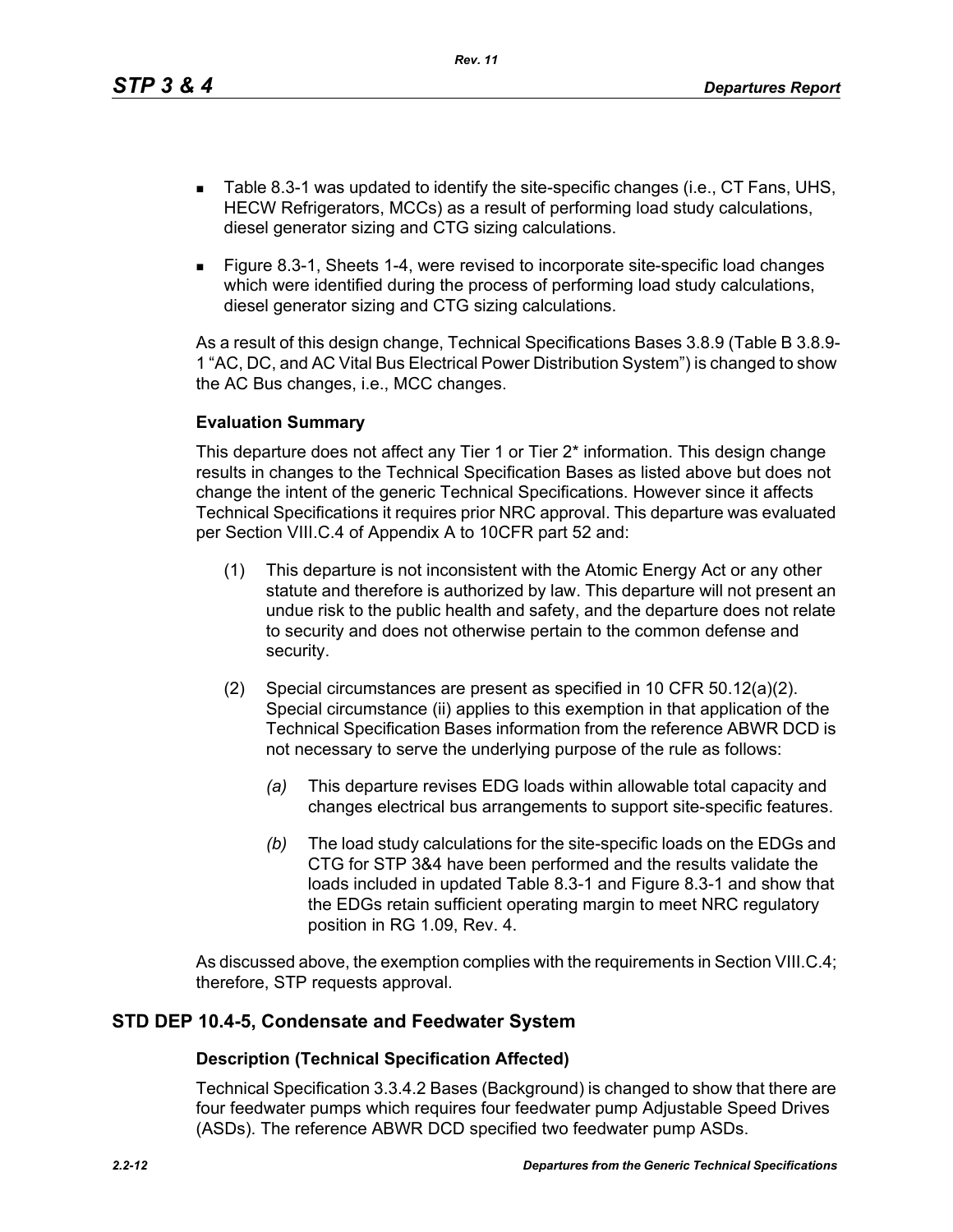## **Evaluation Summary (Technical Specification Affected)**

Special circumstance as defined in 10CFR50.12 (ii) applies in that the original DCD design is not necessary to achieve the underlying purpose of the rule. The departure represents an equal or better alternative in that feedwater flows are controlled via variable speed drives, reducing energy loss at part throttle, additional redundancy exists with additional spare pumps, and critical components like demineralizers can operate at lower pressure.

This exemption is not inconsistent with the Atomic Energy Act or any other statute and therefore is authorized by law. As discussed above, the design change represents an improvement and therefore will not present an undue risk to the public health and safety. The design change does not relate to security and does not otherwise pertain to the common defense and security.

The remaining changes associated with this departure are described and evaluated in the following sections.

#### **Description (Technical Specification Not Affected)**

The reference ABWR DCD and the updated plant configuration based on departures from the reference ABWR DCD are compared in the table below:

- **Four condensate pumps**
- Three reactor feed pumps
- Two heater drain pumps
- One or more heater drain tanks
- A feed pump bypass valve controls FW during plant startup
- Two offgas recombiner condensers cooled by the condensate system

## **Reference ABWR DCD Reference ABWR DCD with Departures**

- Four condensate pumps
- Four condensate booster pumps
- **Four reactor feed pumps**
- Four heater drain pumps
- One high pressure heater drain tank
- Three low pressure heater drain tanks
- One low flow control valve in feed pump discharge header for startup
- One bypass valve used for bypassing HP heaters
- Two offgas recombiner condensers cooled by the turbine building cooling water system

The addition of condensate booster pumps eliminates the necessity to design condensate pumps with high discharge head and the necessity to design the equipment downstream of the condensate pumps (filter/demineralizers, auxiliary equipment coolers) for high pressure application. The addition of the booster pumps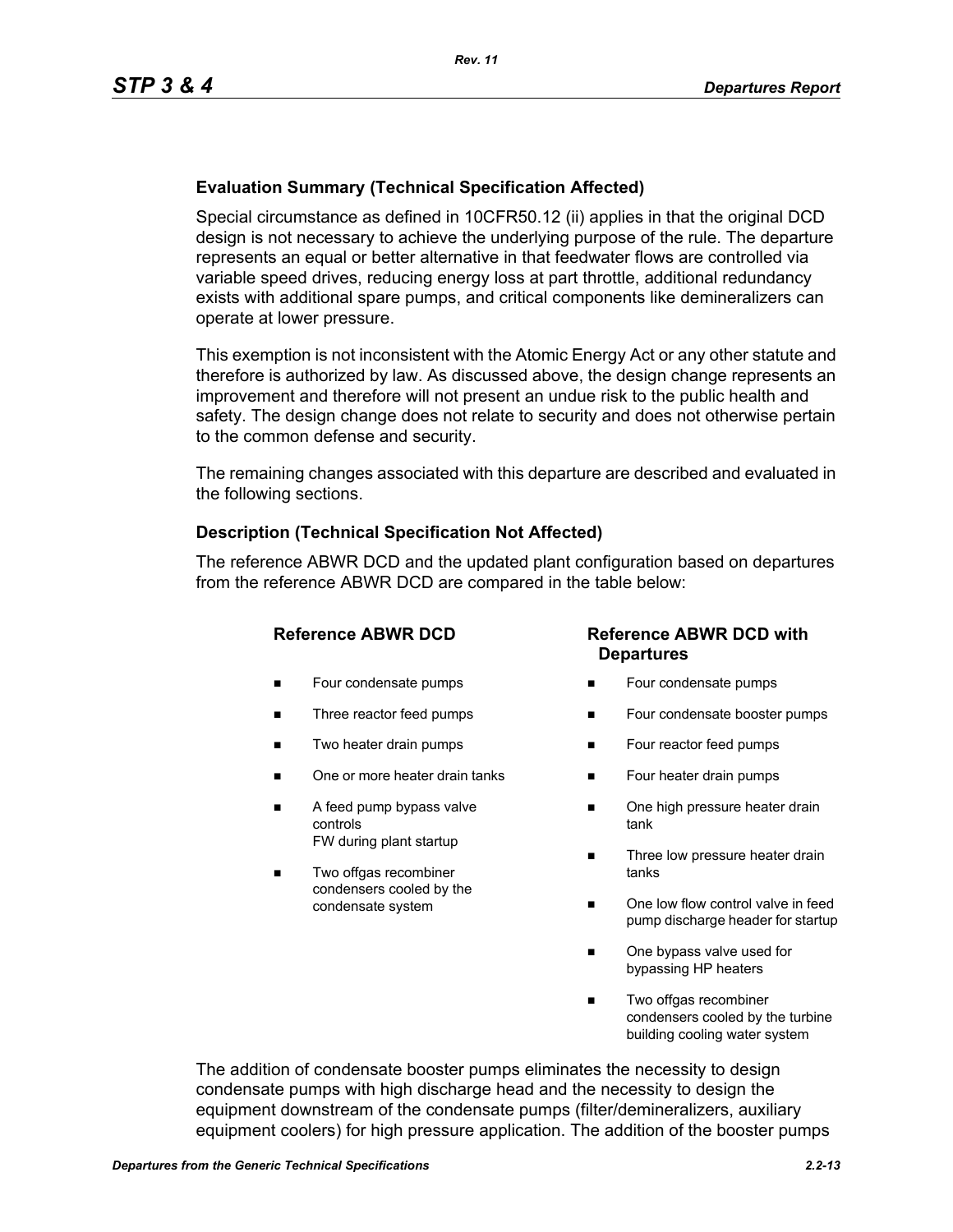allows the design of the condensate pumps to have low discharge head. The condensate and condensate booster pumps provide the necessary NPSH to the reactor feed pump suction.

The addition of one reactor feed pump and two heater drain pumps improves plant availability. If one of these pumps trip during normal operation, the standby pump starts automatically to maintain rated power operation. The use of four booster pumps allow three to be in operation, and the automatic startup of the standby pump as needed to support full power operation.

The four heater drain pumps take suction from one common heater drain tank, which collects drains from the high pressure feedwater heaters and the moisture separator drain tanks. The use of one heater drain tank is based upon equipment arrangement consideration in the Turbine Building.

Three low-pressure drain tanks have been added and each drain tank is located downstream of the corresponding Nos. 1 and 2 heaters. For example, low pressure drain tank A is common to 1A and 2A heaters. This configuration eliminates the condition of drain choking if the differential pressure between No. 1 heater drain cooler and the main condenser becomes insufficient.

The offgas recombiner condensers are changed from being cooled by condensate to being cooled by the turbine building cooling water system to ensure the operating temperature does not exceed the limit for the offgas system.

One low-flow control valve is added to meet the low flow condition during plant startup. A bypass valve used for bypassing the high pressure feedwater heaters is added to provide an additional operation mode when one high pressure heater is not in operation.

#### **Evaluation Summary (Technical Specification Not Affected)**

The changes described above are limited to the equipment addition and removal of non-safety-related equipment, and the changes do not affect any safety-related SSC, or SSC important to safety. Therefore, the changes described in this departure other than those specifically described above as affecting the Technical Specifications do not affect the safety analyses , have no impact on any safety function or any SSC used to mitigate the consequences of an accident, and do not increase the consequences of a malfunction of an SSC important to safety. Furthermore, there is no impact on the probability or consequences of an accident or malfunction of an SSC important to safety, and the departure will not result in any accident of a different type than previously evaluated in the referenced DCD.

The changes described in this departure other than those specifically described above as affecting the Technical Specifications have been evaluated pursuant to the requirements in 10CFR52, Appendix A, Section VIII.B.5. There is no impact on any Tier 1 or Tier 2\* DCD, Technical Specifications, Bases for Technical Specifications or operational requirements as a result of these changes.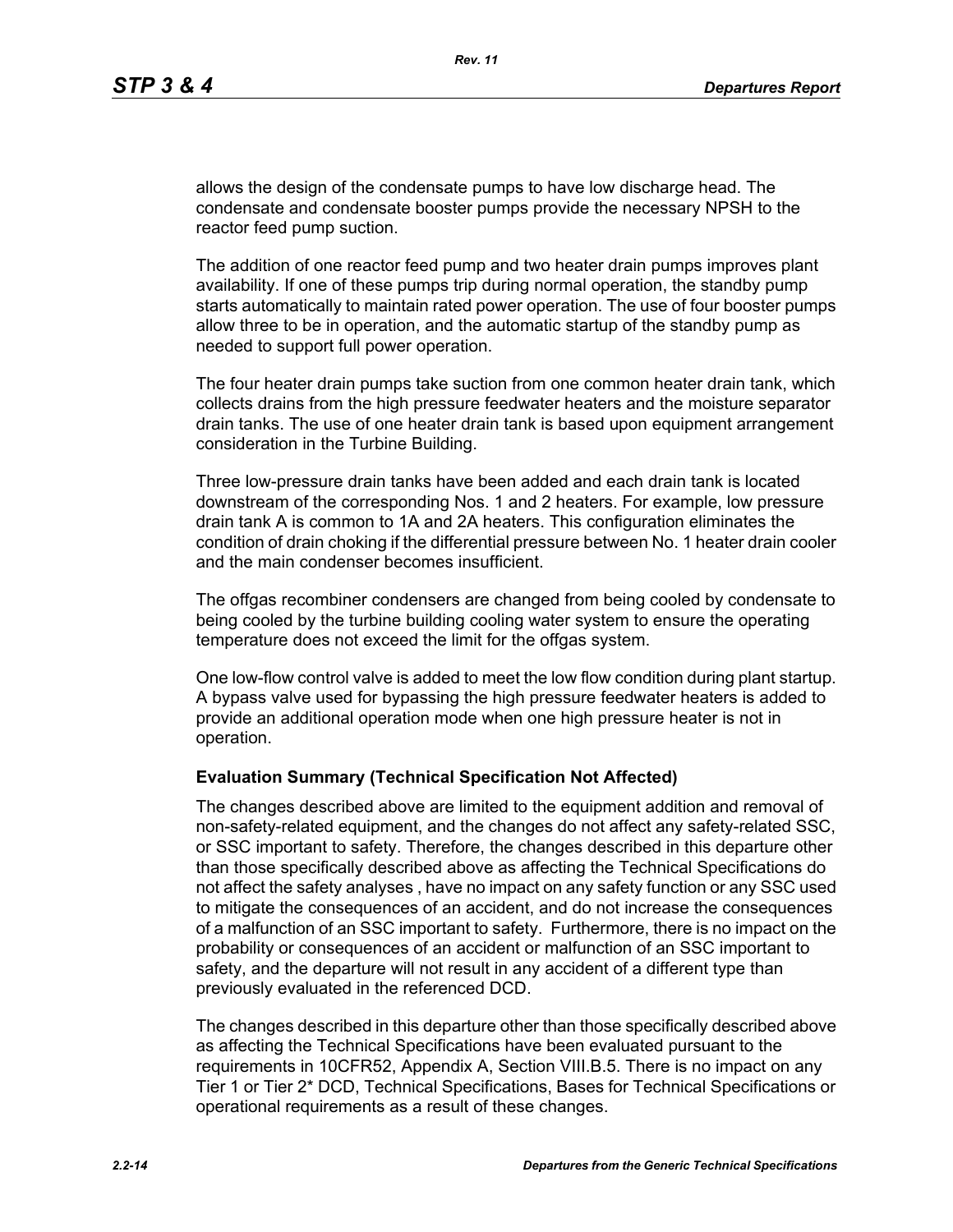## **2.2.2 STD DEP Changes of Intent to the Technical Specifications**

The following departures change the wording and the intent of the referenced ABWR DCD Technical Specifications. None of these changes is caused by nor are the departures related to changes to an underlying design.

## **STD DEP 16.2-1, Safety Limit Violation**

#### **Description**

The following Generic Technical Specifications and the associated Bases related to Safety Limits have been deleted:

- Specification 2.2.1 requiring NRC notification within 1 hour of any Safety Limit violation;
- **Specification 2.2.3 requiring notification of the General Manager Nuclear Plant,** Vice President - Operations, and Offsite Reviewers as specified in Specification 5.5.2 within 24 hours of a violation;
- Specification 2.2.4 requiring the submittal of a Licensee Event Report within 30 days to the NRC of a Safety Limit Violation; and,
- Specification 2.2.5 requiring NRC authorization to resume unit operation.

Specifications 2.2.1, 2.2.4 and 2.2.5 are duplicative of the requirements found in 10 CFR 50.72, 10 CFR 50.73, and 10 CFR 50.36(d)(1), respectively and thus do not belong in Technical Specifications. Specification 2.2.3 does not meet the criteria for inclusion in Technical Specifications and is being relocated to a conduct of operationstype procedure developed in accordance with the procedures development plan.

## **Evaluation Summary**

This departure was evaluated per Section VIII.C.4 of Appendix A to 10 CFR Part 52, which requires that 1) the exemption is authorized by law, will not present an undue risk to the public health and safety, and is consistent with the common defense and security; and 2) special circumstances are present as specified in 10 CFR 50.12(a)(2); As shown below, both of these two criteria are satisfied.

- The exemption is not inconsistent with the Atomic Energy Act or any other statute and therefore is authorized by law. As discussed above, the actions in question are required by regulations or plant documents and therefore the deletions of the actions from the Technical Specifications will not present an undue risk to the public health and safety, and the departure does not relate to security and does not otherwise pertain to the common defense and security.
- Special circumstances are present as specified in 10 CFR 50.12(a)(2). Specifically, special circumstance (ii) is present, since it is unnecessary to include the deleted provisions in the Technical Specifications in order to ensure that the actions are accomplished.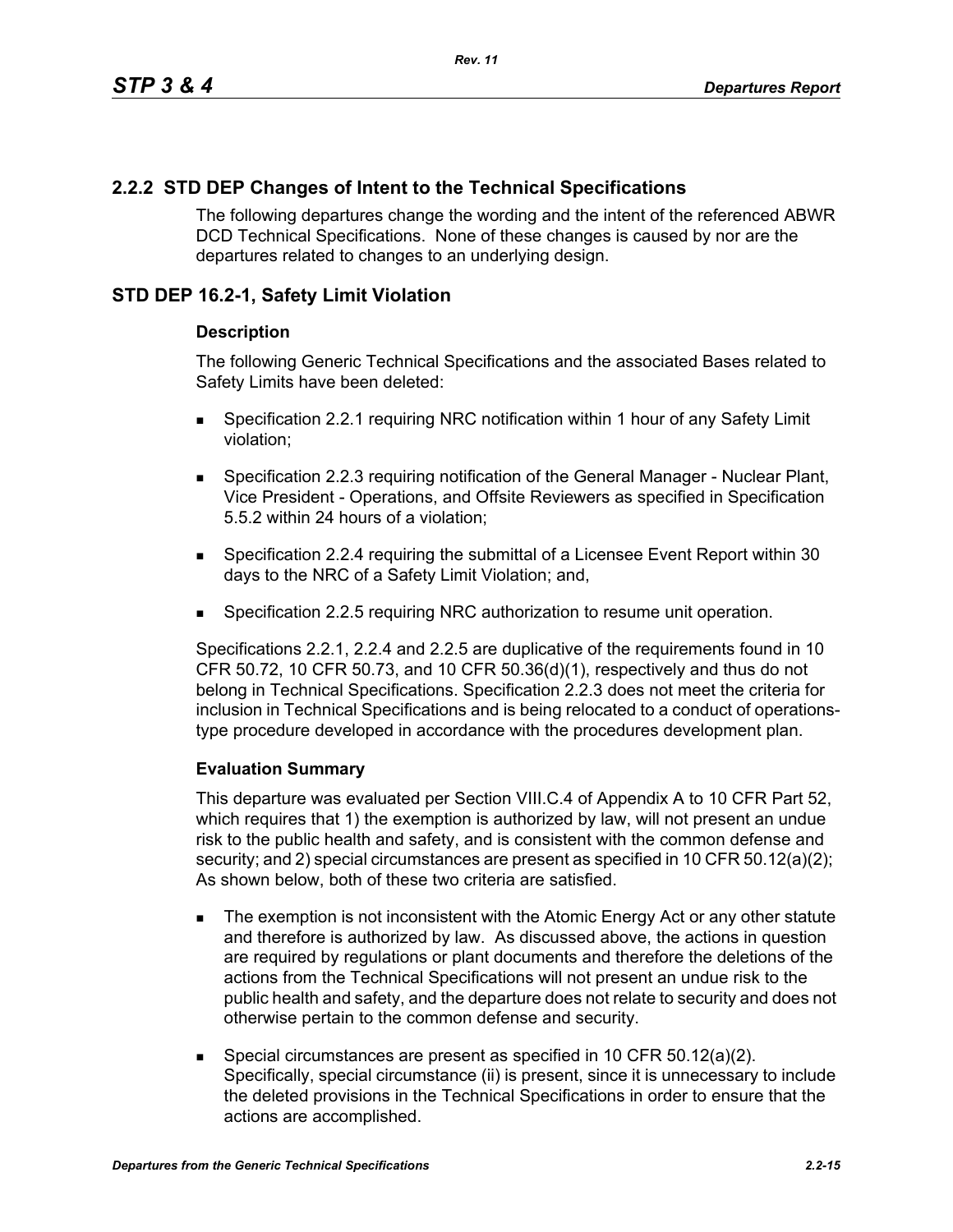As demonstrated above, this exemption complies with the requirements in Section VIII.C.4 of Appendix A to 10 CFR Part 52. Therefore, STPNOC requests that the NRC approve this exemption.

## **References**

- (1) 10 CFR 50.36, Technical Specifications
- (2) 10 CFR 50.12, Specific Exemptions

# **STD DEP 16.3-78, LCO 3.3.6.1, Post Accident Monitoring (PAM) Instrumentation**

## **Description**

The containment water level parameter has been removed from Post Accident Monitor technical specifications. The instrumentation does not meet the criteria for inclusion (i.e., Drywell water level is classified as Cat. 2 and sump level is classified as Cat 3). The reference ABWR DCD Subsection 7.5.2.1(2)(e) provides justification for Drywell Sump Level being classified as a Category 3 variable. DCD Subsection 7.5.2.1(2)(o) provides a description of instrumentation for monitoring of containment water level, referred to as Drywell Water Level monitoring. Drywell Water Level monitoring consists of separate instrumentation for monitoring the wetwell water level (suppression pool water level) and the upper drywell water level. The suppression pool water level is a Category I variable, and is included in Technical Specification LCO 3.3.6.1. DCD Chapter 7, Table 7.5-2 ABWR PAM Variable List, indicates that Drywell Water Level is classified as Category 2. Therefore, in accordance with RG 1.97 Rev. 3, Drywell Sump Level and Drywell Water Level are not required to be included in Technical Specification LCO 3.3.6.1 because these variables are not Category I or Category I non-Type A variables.

## **Evaluation Summary**

This departure was evaluated per Section VIII.C.4 of Appendix A to 10 CFR Part 52, which requires that 1) the exemption is authorized by law, will not present an undue risk to the public health and safety, and is consistent with the common defense and security; and 2) special circumstances are present as specified in 10 CFR 50.12(a)(2); As shown below, both of these two criteria are satisfied.

- The exemption is not inconsistent with the Atomic Energy Act or any other statute and therefore is authorized by law. As discussed above, the Bases only require that Post-Accident Monitoring instruments that are classified as Type A or Category I be included and so will not present an undue risk to the public health and safety, and the departure does not relate to security and does not otherwise pertain to the common defense and security.
- Special circumstances are present as specified in 10 CFR 50.12(a)(2). Specifically, special circumstance (ii) is present, since it is unnecessary to include the deleted provisions in the Technical Specifications in order to ensure that they reflect DCD design and regulatory guidance.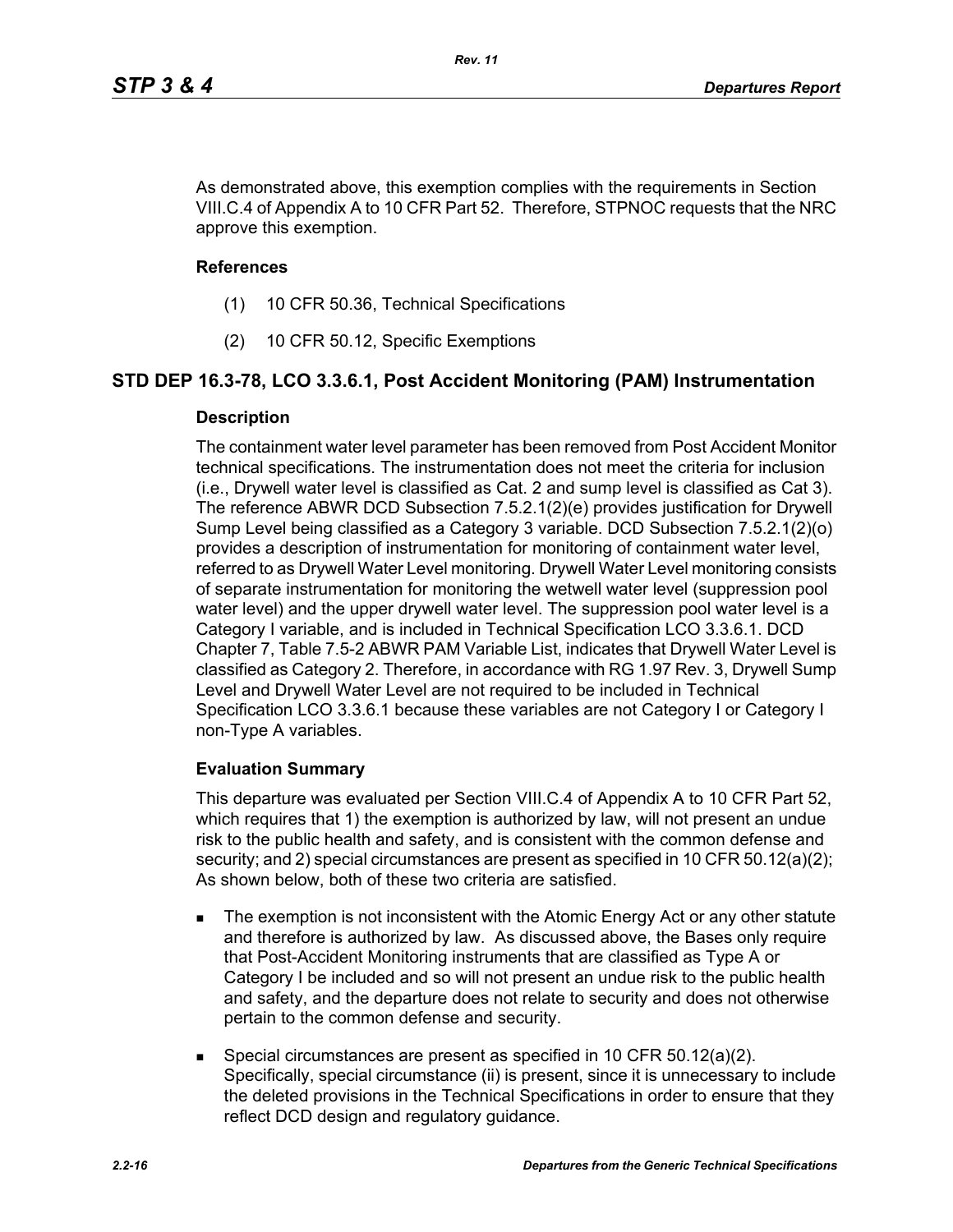As demonstrated above, this exemption complies with the requirements in Section VIII.C.4 of Appendix A to 10 CFR Part 52. Therefore, STPNOC requests that the NRC approve this exemption.

# **STD DEP 16.5-1, Unit Responsibility**

## **Description**

Technical Specification 5.1.2 states: "During any absence of the [SS] Shift Supervisor/Manager from the control room while the unit is in MODE 1, 2, 3, or 4, an individual with an active Senior Reactor Operator (SRO) license shall be designated to assume the control room command function. During any absence of the [SS] Shift Supervisor/Manager from the control room while the unit is in MODE 5, an individual with an active SRO license or Reactor Operator license shall be designated to assume the control room command function."

Technical Specification 5.1.2 is being changed as follows: "During any absence of the [SS] Shift Supervisor/Manager from the control room while the unit is in MODE 1, 2, or 3, an individual with an active Senior Reactor Operator (SRO) license shall be designated to assume the control room command function. During any absence of the [SS] Shift Supervisor/Manager from the control room while the unit is in MODE 4 or 5, an individual with an active SRO license or Reactor Operator license shall be designated to assume the control room command function."

10 CFR 50.54 (m) (2) (iii) states, "When a nuclear power unit is in an operational mode other than cold shutdown or refueling, as defined by the unit's technical specifications, each licensee shall have a person holding a senior operator license for the nuclear power unit in the control room at all times. In addition to this senior operator, for each fueled nuclear power unit, a licensed operator or senior operator shall be present at the controls at all times."

MODE 4 is being deleted from the first statement and added to the second statement. MODE 4 is defined as cold shutdown and does not require an SRO to assume control room command function, but allows this individual to be an RO or SRO. This change is consistent with the requirements as stated in 10 CFR 50.54  $(m)$  (2) (iii).

## **Evaluation Summary**

This departure was evaluated per Section VIII.C.4 of Appendix A to 10 CFR Part 52, which requires that 1) the exemption is authorized by law, will not present an undue risk to the public health and safety, and is consistent with the common defense and security; and 2) special circumstances are present as specified in 10 CFR 50.12(a)(2). As shown below, both of these two criteria are satisfied.

(1) The exemption is not inconsistent with the Atomic Energy Act or any other statute and therefore is authorized by law. As discussed above, the will not present an undue risk to the public health and safety, and the departure does not relate to security and does not otherwise pertain to the common defense and security.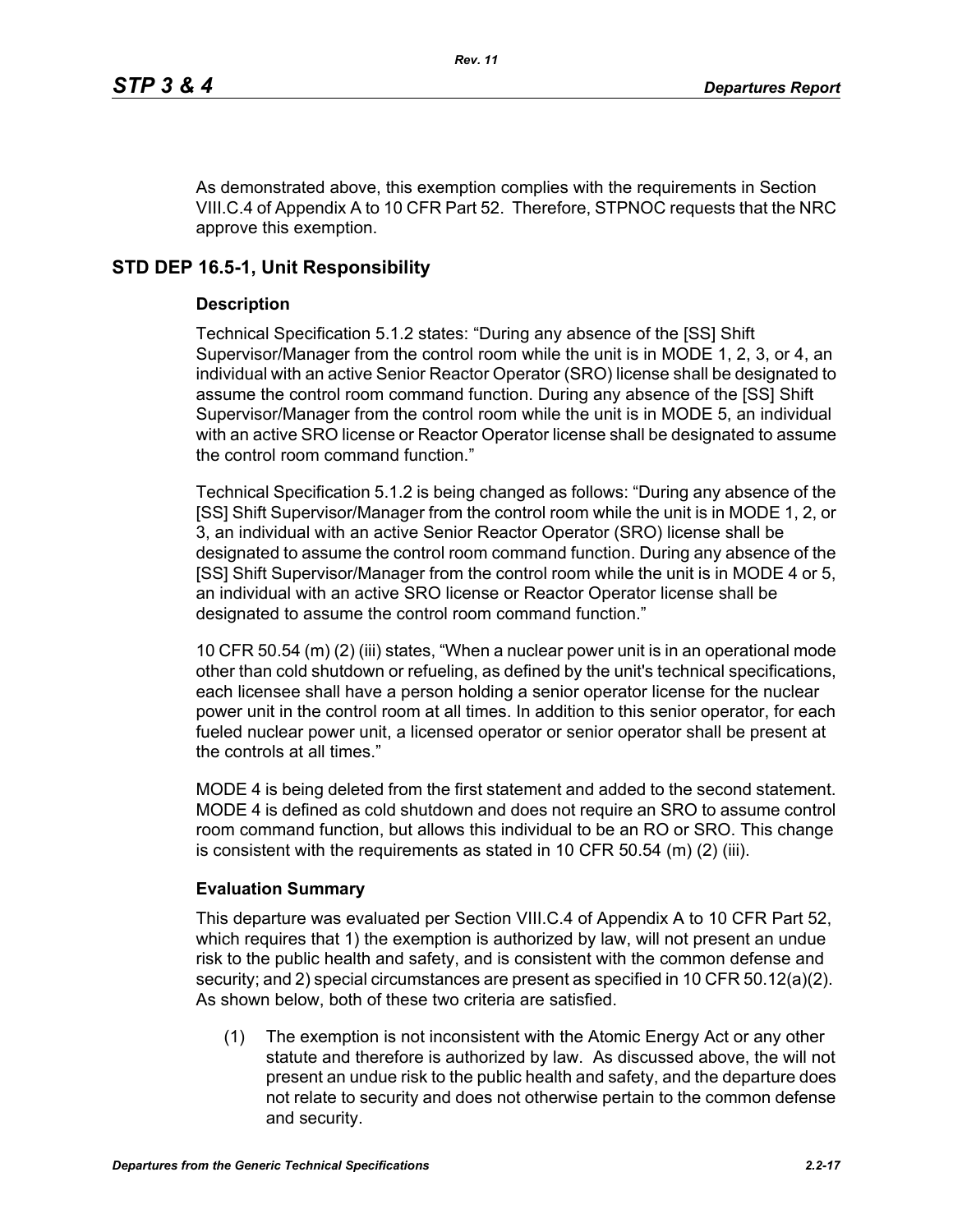(2) Special circumstances are present as specified in 10 CFR 50.12(a)(2). Specifically, special circumstance (ii) is present, since the departure represents a clarification of an acceptable process of compliance with current regulatory requirements and therefore will result in a benefit to the public health and safety.

As demonstrated above, this exemption complies with the requirements in Section VIII.C.4 of Appendix A to 10 CFR Part 52. Therefore, STPNOC requests that the NRC approve this exemption.

#### **References**

(1) 10 CFR 50.54 (m) (2) (iii)

## **STD DEP 16.5-2, Unit Staff**

Technical Specification 5.2.2.a, "Unit Staff" states: "An auxiliary operator shall be assigned to each reactor containing fuel and an additional auxiliary operator shall be assigned for each control room from which a reactor is operating." Technical Specification 5.2.2.a, Note 1, states: "Two unit sites with both units shutdown or defueled require a total of three auxiliary operators for the two units." Technical Specification 5.2.2.d states: "Administrative procedures shall be developed and implemented to limit the working hours of unit staff who perform safety related functions (e.g., licensed SROs, licensed ROs, health physicists, auxiliary operators and key maintenance personnel)."

In all three instances in Technical Specification 5.2.2, "Unit staff," the term "auxiliary operator" is changed to "non-licensed operator." This administrative change is modifying the Technical Specification to be consistent with industry terminology.

## **STD DEP 16.5-3, Technical Specification Bases Control Program**

#### **Description**

Technical Specification 5.4.2.b states: "A change to the site-specific portion of the FSAR that involves an unreviewed safety question as defined in 10 CFR 50.59, or a change to Tier 2 of the plant-specific DCD that involves an unreviewed safety question as defined in the design certification rule for the ABWR (Appendix A to 10 CFR 52)."

Technical Specification 5.4.2.b is being changed to: "A change to the site-specific portion of the FSAR or Bases that requires NRC approval pursuant to 10 CFR 50.59, or the design certification rule for the ABWR (Appendix A to 10 CFR 52)."

This change is being made to properly define the Technical Specification Bases Control Program process for operation of the units after the license is approved.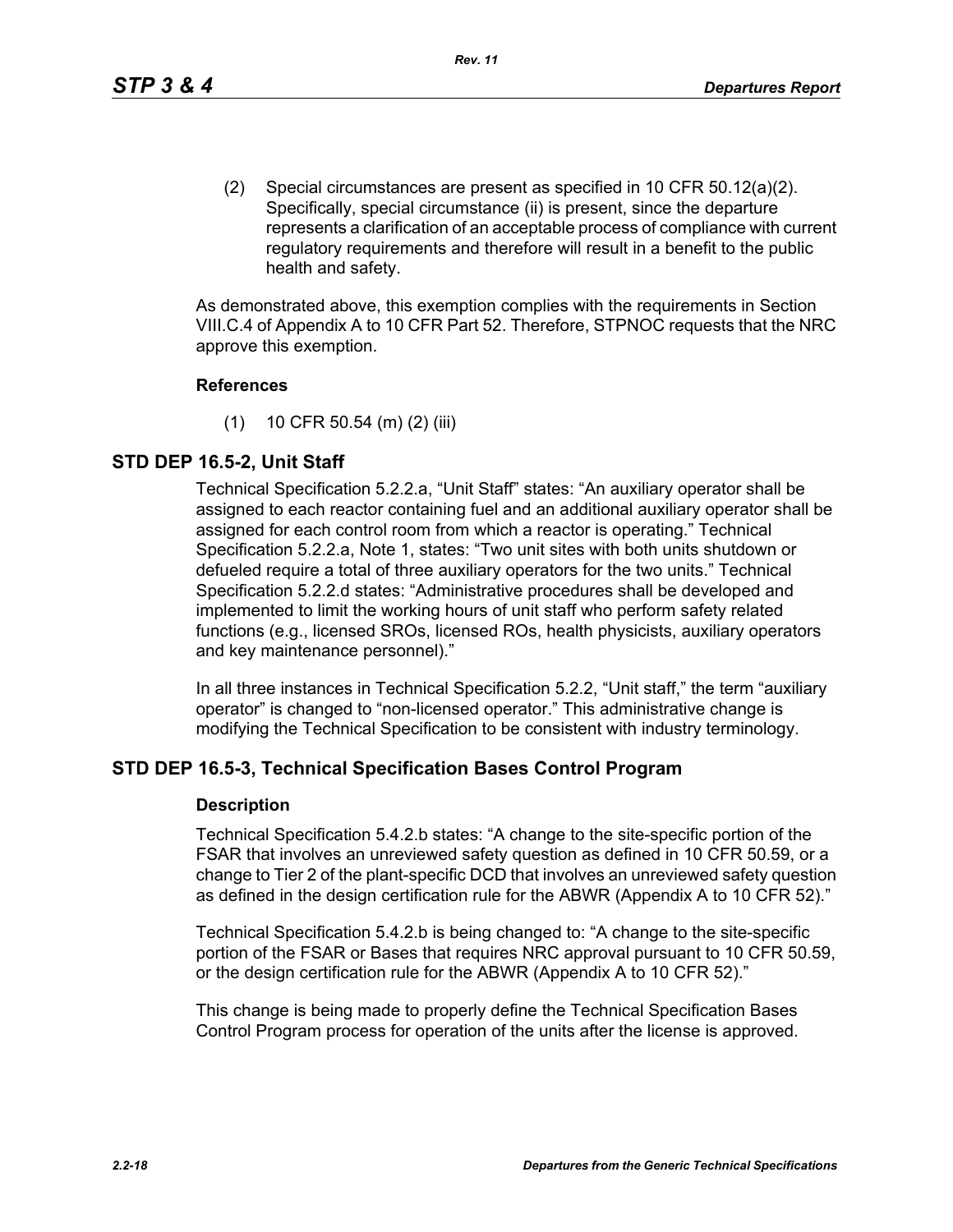#### **Evaluation Summary**

This departure was evaluated per Section VIII.C.4 of Appendix A to 10 CFR Part 52, which requires that 1) the exemption is authorized by law, will not present an undue risk to the public health and safety, and is consistent with the common defense and security; and 2) special circumstances are present as specified in 10 CFR 50.12(a)(2). As shown below, both of these two criteria are satisfied.

- (1) The exemption is not inconsistent with the Atomic Energy Act or any other statute and therefore is authorized by law. As discussed above, the departure is a clarification of an acceptable process for compliance with current regulatory requirements and therefore will not present an undue risk to the public health and safety, and the departure does not relate to security and does not otherwise pertain to the common defense and security.
- (2) Special circumstances are present as specified in 10 CFR 50.12(a)(2). Specifically, special circumstance (ii) is present, since change is to bring this section into agreement with 10 CFR 52.

As demonstrated above, this exemption complies with the requirements in Section VIII.C.4 of Appendix A to 10 CFR Part 52. Therefore, STPNOC requests that the NRC approve this exemption.

## **STD DEP 16.5-4, Reporting Requirements**

#### **Description**

Technical Specification 5.7.1.1 states: "Annual Reports covering the activities of the unit as described below for the previous calendar year shall be submitted by March 31 of each year. The initial report shall be submitted by March 31 of the year following initial criticality."

Technical Specification 5.7.1.1 will be changed to state: "Annual Reports covering the activities of the unit as described below for the previous calendar year shall be submitted by April 30 of each year. The initial report shall be submitted by April 30 of the year following initial criticality."

10 CFR 20.2206 requires this due date by April 30 of each year, this change is necessary to be consistent with the CFR.

#### **Evaluation Summary**

This departure was evaluated per Section VIII.C.4 of Appendix A to 10 CFR Part 52, which requires that 1) the exemption is authorized by law, will not present an undue risk to the public health and safety, and is consistent with the common defense and security; and 2) special circumstances are present as specified in 10 CFR 50.12(a)(2). As shown below, both of these two criteria are satisfied.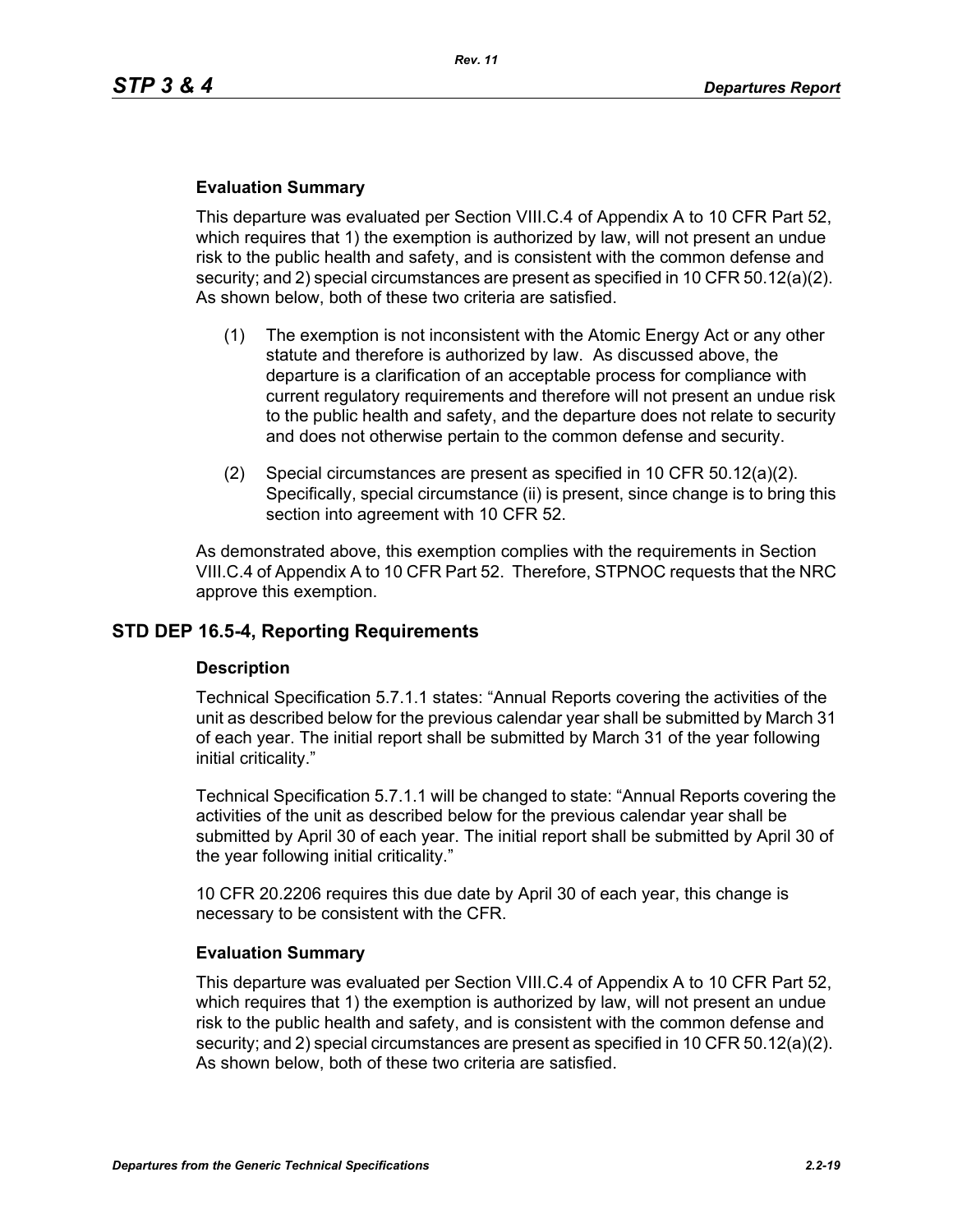- (1) The exemption is not inconsistent with the Atomic Energy Act or any other statute and therefore is authorized by law. As discussed above, the departure is a clarification of an acceptable process for compliance with current regulatory requirements and therefore will not present an undue risk to the public health and safety, and the departure does not relate to security and does not otherwise pertain to the common defense and security.
- (2) Special circumstances are present as specified in 10 CFR 50.12(a)(2). Specifically, special circumstance (ii) is present, since this change is to bring this section into agreement with 10 CFR 52.

As demonstrated above, this exemption complies with the requirements in Section VIII.C.4 of Appendix A to 10 CFR Part 52. Therefore, STPNOC requests that the NRC approve this exemption.

#### **References**

(1) 10 CFR 20.2206 Reports of Individual Monitoring

## **STD DEP 16.5-5, TS 5.2.2 Unit Staff - Working Hours**

#### **Description**

The proposed change removes working hour limits imposed in the Technical Specifications in order to support compliance with 10 CFR Part 26, Subpart I, Managing Fatigue. Work hour controls and fatigue management requirements have been incorporated into the NRC's regulations; therefore, it is unnecessary to have work hour control requirements in the Technical Specifications.

Technical Specification 5.2.2.d requires administrative procedures to be developed and implemented to limit the working hours of personnel who perform safety related functions. This change proposes to eliminate these Technical Specification requirements because they are superseded by the requirements in 10 CFR Part 26, and to renumber paragraphs 5.2.2.e and 5.2.2.f accordingly.

On April 17, 2007, the NRC Commissioners approved a final rule amending Title 10, Part 26, of the Code of Federal Regulations (CFR) which, among other changes, established requirements for managing worker fatigue at operating nuclear power plants. Subpart I specifically addresses managing worker fatigue by designating individual break requirements, work hour limits, and annual reporting requirements. Subpart I was published in the Federal Register on March 31, 2008 (73 FR 16966) and Notice of Availability was given in the Federal Register on December 30, 2008 (73 FR 79923) to remove this subsection from Technical Specifications through TSTF-511, "Eliminate Working Hour Restrictions from TS 5.2.2 to Support Compliance with 10 CFR Part 26."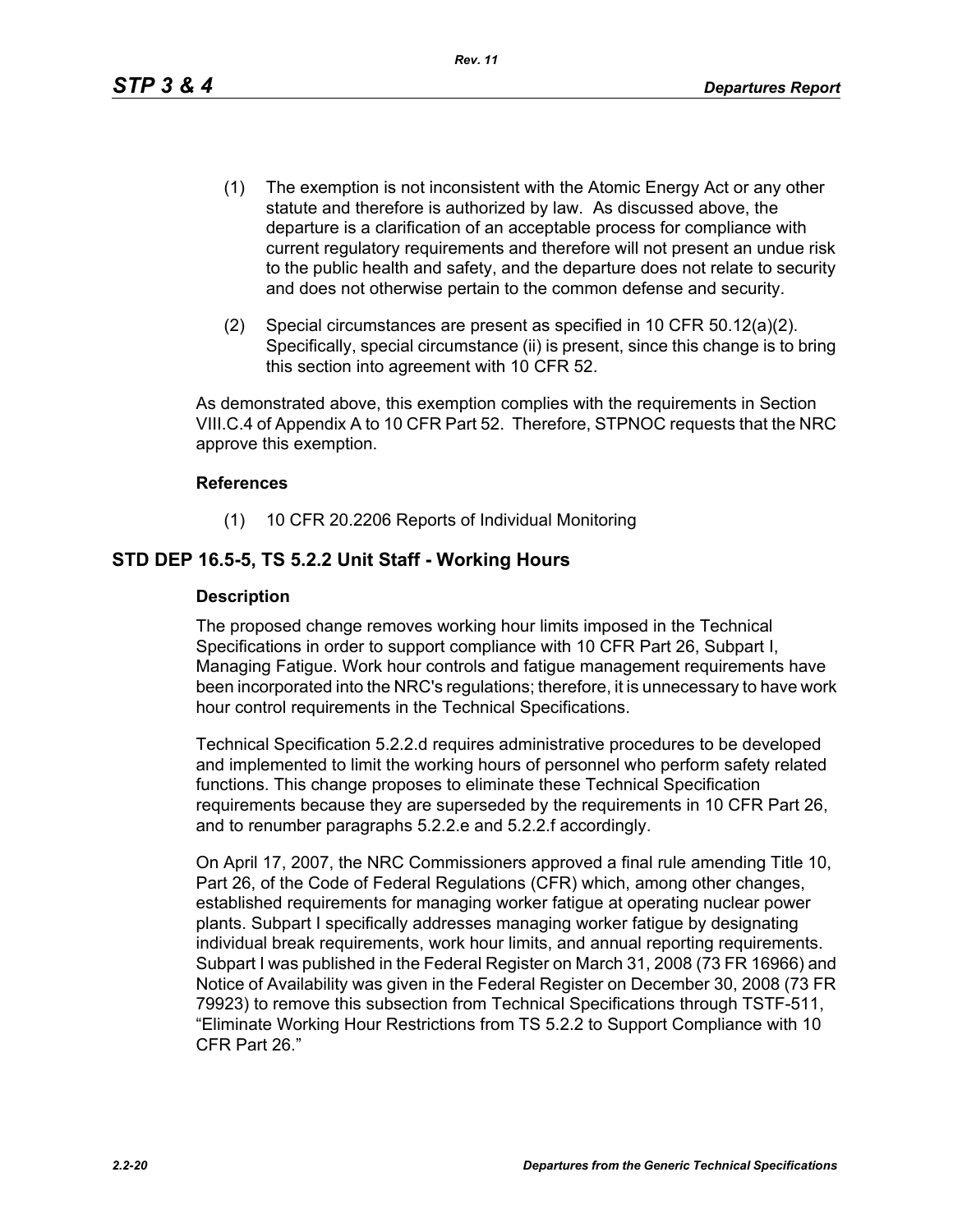#### **Evaluation Summary**

This departure was evaluated per Section VIII.C.4 of Appendix A to 10 CFR Part 52, which requires that 1) the exemption is authorized by law, will not present an undue risk to the public health and safety, and is consistent with the common defense and security; and 2) special circumstances are present as specified in 10 CFR 50.12(a)(2).

As shown below, both of these two criteria are satisfied.

- The exemption is not inconsistent with the Atomic Energy Act or any other statute and therefore is authorized by law. As discussed above, the actions in question are required by regulations or plant documents and therefore the deletions of the actions from the Technical Specifications will not present an undue risk to the public health and safety, and the departure does not relate to security and does not otherwise pertain to the common defense and security.
- **Special circumstances are present as specified in 10 CFR 50.12(a)(2). Specifically,** special circumstance (ii) is present, since it is unnecessary to include the deleted provisions in the Technical Specifications in order to ensure that the actions are accomplished.

As demonstrated above, this exemption complies with the requirements in Section VIII.C.4 of Appendix A to 10 CFR Part 52. Therefore, STPNOC requests that the NRC approve this exemption.

## **STD DEP 16.5-6, TS 5.5.2.6 - Inservice Testing Program**

#### **Description**

The IST Program is categorized as an operational program per the guidance in Commission Paper SECY-05-0197 and Regulatory Guide 1.206. Based on this guidance, a COL Applicant is expected to provide a full description of operational programs for NRC review in support of its COL application. The current NRC regulations in 10 CFR 50.55a incorporate by reference the ASME Code for Operation and Maintenance of Nuclear Power Plants (OM Code) with certain modifications to supersede Section XI of the ASME BPV Code for the development of IST Programs for new nuclear power plants and as operating plants update their IST Programs in accordance with the regulations. Further, NUREG-1434, "Standard Technical Specifications for General Electric Plants, BWR/6," Revision 3.1, dated December 1, 2005, specify the use of the ASME OM Code for development of the IST Programs for these plants.

The proposed change updates PTS 5.5.2.6 in Part 4, and in Chapter 16 of Part 2, "Final Safety Analysis Report," of the STP 3&4 COL application, to reference the ASME OM Code, consistent with the full description of the IST Program and in accordance with the guidance in NRC Standard Review Plan Section 3.9.6, "Functional Design, Qualification, and Inservice Testing Programs for Pumps, Valves, and Dynamic Restraints."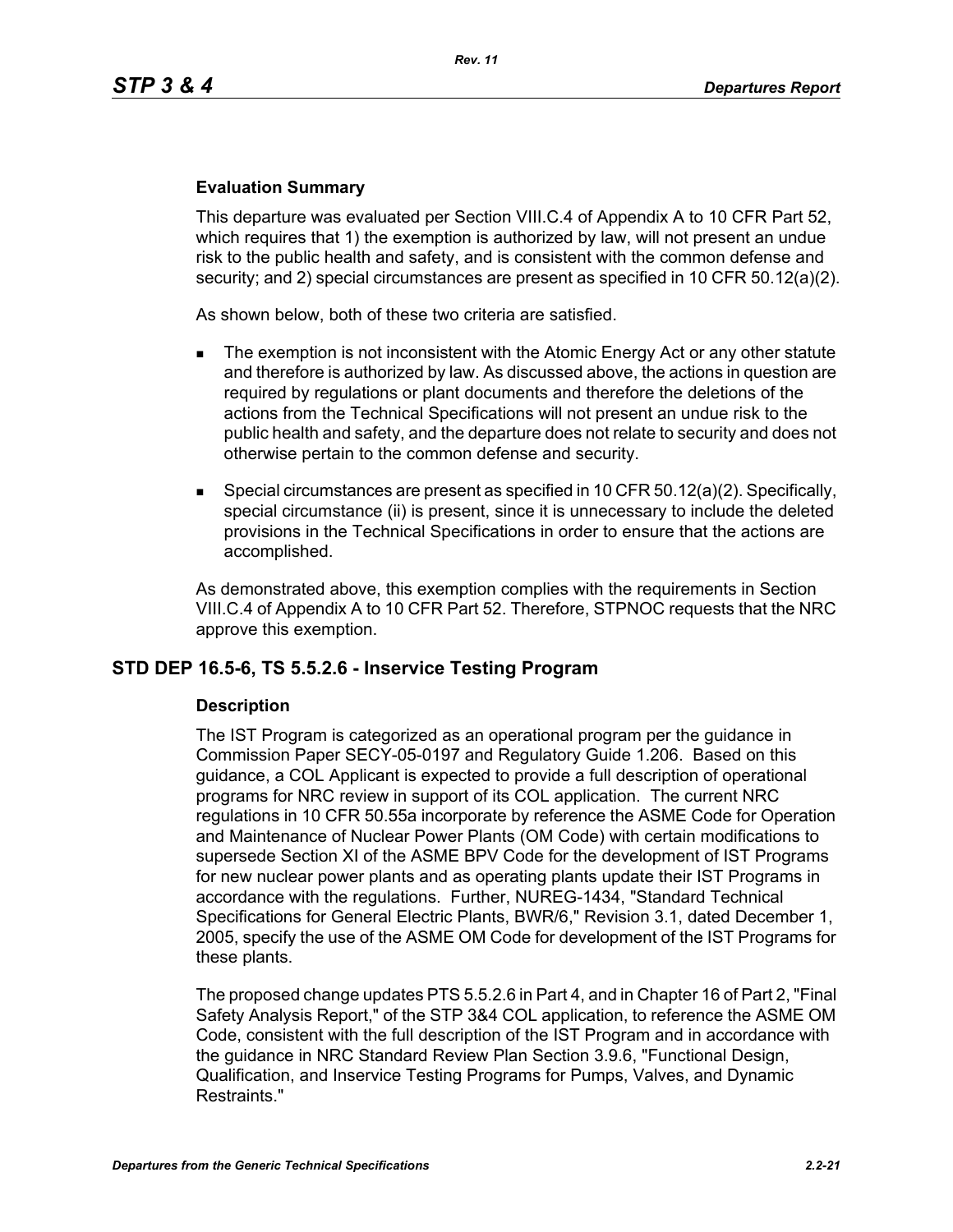#### **Evaluation Summary**

This departure was evaluated per Section VIII.C.4 of Appendix A to 10 CFR Part 52, which requires that 1) the exemption is authorized by law, will not present an undue risk to the public health and safety, and is consistent with the common defense and security; and 2) special circumstances are present as specified in 10 CFR 50.12(a)(2). As shown below, both of these two criteria are satisfied.

(1) The exemption is not inconsistent with the Atomic Energy Act or any other statute and therefore is authorized by law. As discussed above, the departure is a clarification of an acceptable process for compliance with current regulatory requirements and therefore will not present an undue risk to the public health and safety, and the departure does not relate to security and does not otherwise pertain to the common defense and security.

(2) Special circumstances are present as specified in 10 CFR  $50.12(a)(2)$ . Specifically, special circumstance (ii) is present, since change is to bring this section into agreement with 10 CFR 52.

As demonstrated above, this exemption complies with the requirements in Section VIII.C.4 of Appendix A to 10 CFR Part 52. Therefore, STPNOC requests that the NRC approve this exemption.

## **2.2.3 STD DEP Technical Specifications Editorial Revisions and Clarifications**

The following departures change the Technical Specification wording but neither change nor are caused by an underlying design departure and do not change the intent of the generic Technical Specifications.

These departures are included here and not in Sections 2.2.1 or 2.2.2 above as they meet the general rules for administrative departures as defined in section 1.0. Since they affect Technical Specifications, they require prior NRC approval and are included in this section rather than Section 4.0.

These departures were evaluated per Section VIII.C.4 of Appendix A to 10 CFR Part 52, which requires that 1) the exemption is authorized by law, will not present an undue risk to the public health and safety, and is consistent with the common defense and security; and 2) special circumstances are present as specified in 10 CFR 50.12(a)(2). As shown below, each of these criteria are satisfied.

- (1) These exemptions are not inconsistent with the Atomic Energy Act or any other statute and therefore are authorized by law. As discussed above, the departures are administrative and therefore will not present an undue risk to the public health and safety, and the departures do not relate to security and do not otherwise pertain to the common defense and security.
- (2) Special circumstances are present as specified in 10 CFR 50.12(a)(2). Special circumstance (ii) applies to these exemptions in that the application of the generic Technical Specifications without these changes would not serve their underlying purpose.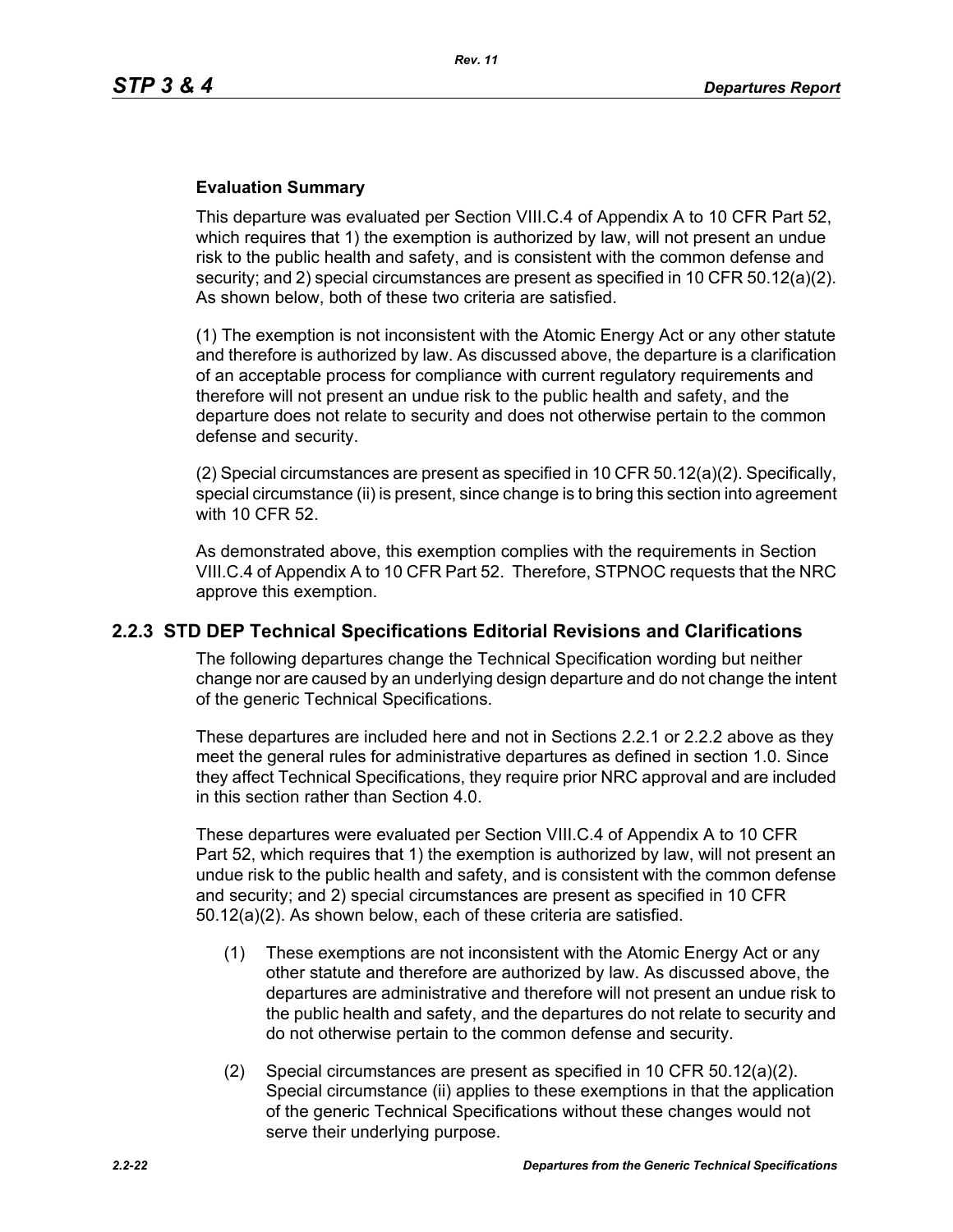As demonstrated above, these exemptions comply with the requirements in Section VIII.C.4 of Appendix A to 10 CFR Part 52. Therefore, STPNOC requests that the NRC approve these exemptions.

# **STD DEP 16.2-2, Safety Limits**

The BWR designs prior to the ABWR had reactor coolant pumps external to the reactor vessel. In the ABWR design the reactor coolant pumps are an internal design. The Technical Specification as written is based on external reactor coolant pumps. The limits for suction and discharge piping are being eliminated for the ABWR Specification to reflect the current design, since the pumps are internal, there are no external pump piping. As cited in DCD Section 5.4.1, all ten recirculation pumps are located inside the reactor coolant pressure boundary. Therefore, the safety limits on pressure for the suction and discharge piping are deleted.

During the design detailing stage of the ABWR development and DCD review, this change was noted and the Technical Specifications updated to reflect the current design. This change to the reference ABWR DCD Technical Specifications is intended to maintain consistency between the design description and the Technical Specifications.

# **STD DEP 16.3-1, 3.0, Limiting Condition for Operation (LCO) Applicability**

LCO 3.0.6 references the Specification 5.8 for the Safety Function Determination Program. The actual Specification number for the Safety Function Determination Program is Specification 5.6. Therefore, the Specification number has been corrected in both the Specification and Bases.

# **STD DEP 16.3-2, LCO 3.0 and Surveillance Requirements (SRs)**

The Bases for SR 3.0.1 state that the high pressure core flooder (HPCF) System requires a functional test to be performed at a specified reactor pressure. The HPCF System does not require reactor steam to operate because it utilizes electrical power. The statement is incorrect. The Reactor Core Isolation Cooling System is the appropriate system that should have been referenced. Therefore, high pressure core flooder has been replaced by the Reactor Core Isolation Cooling System.

The Bases for SR 3.0.1 also refers to control rod maintenance during refueling as an example for mode applicability of surveillance requirements. Two errors are corrected in this paragraph. First, the Bases for SR 3.0.1 refers to SR 3.1.3.4 for scram time testing. The appropriate SR is SR 3.1.4.3. SR 3.1.4.3 is the Surveillance performed at lower reactor pressures and is appropriate for this Bases discussion. Second, this Bases section also indicates that the control rod drive scram time testing should be performed at reactor steam dome pressures greater than 5.51 MPaG. However per Technical Specification 3.1.4 SR 3.1.4.1, SR 3.1.4.2, and SR 3.1.4.4 this testing should be performed at reactor steam dome pressures greater than or equal to 6.55 MPaG. The pressure listed in the description for the Bases for SR 3.0.1 is revised accordingly.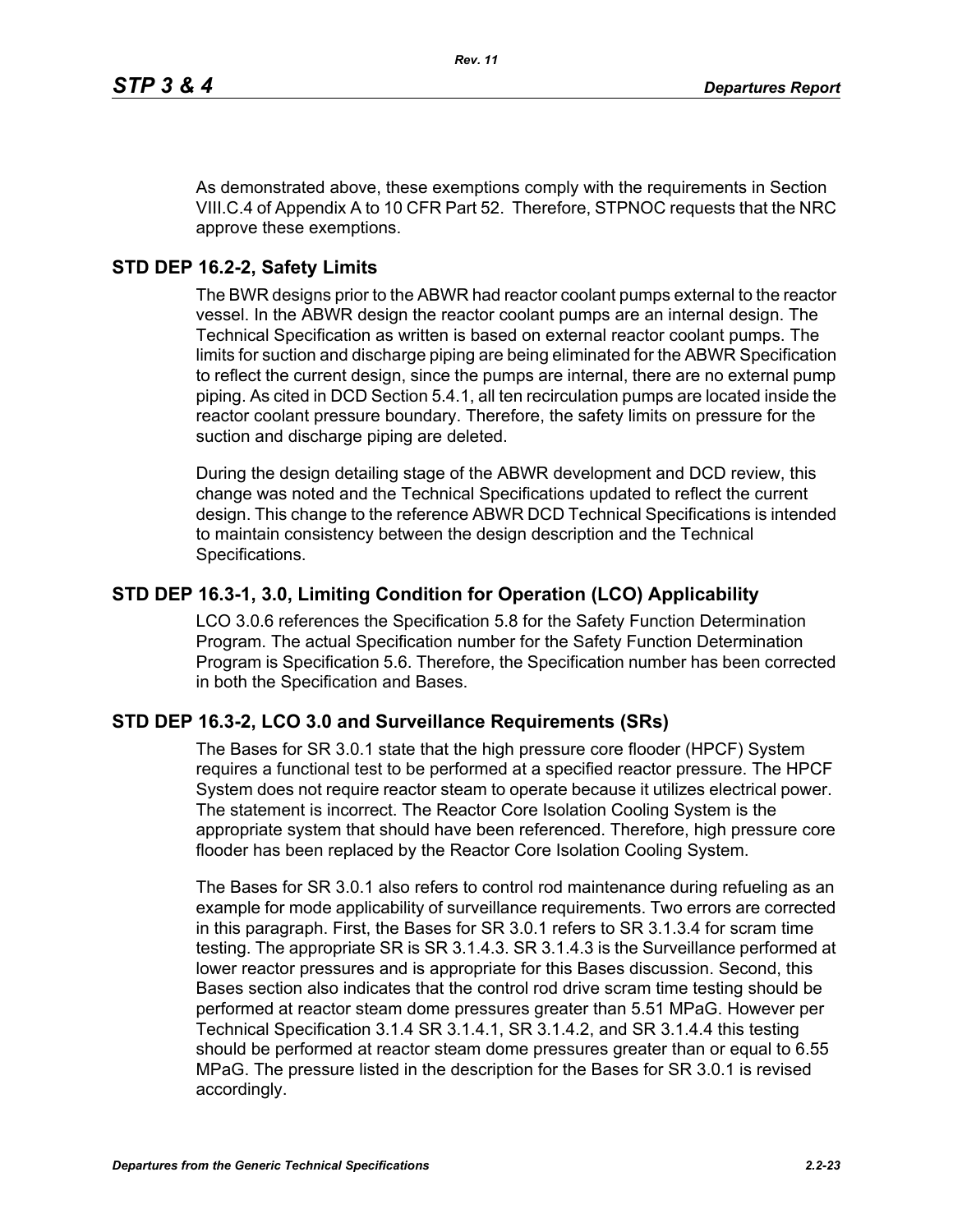# **STD DEP 16.3-3, Not Used**

## **STD DEP 16.3-4, LCO 3.1.1, Shutdown Margin (SDM)**

The Bases of SR 3.1.1.1 states, "Local critical tests require the withdrawal of out of sequence control rods. This testing would therefore require bypassing of the Rod Worth Minimizer to allow the out of sequence withdrawal, and therefore additional requirements must be met (see LCO 3.10.7, "Control Rod Testing-Operating")." This statement has been replaced with, "This testing is performed in accordance with LCO 3.10.7, "Control Rod Testing-Operating" or LCO 3.10.8, "SDM Test-Refueling" where additional requirements are required to be met." This change is made to be consistent with the Specifications in the Special Operations LCO section of the Technical Specifications.

LCO 3.10.7 states, "The requirements of LCO 3.1.6, "Rod Pattern Control," may be suspended and control rods bypassed in the Rod Action and Position Information (RAPI) Subsystem as allowed by SR 3.3.5.1.7, to allow performance of SDM demonstrations, control rod scram time testing, control rod friction testing, and the Startup Test Program, provided conformance to the approved control rod sequence for the specified test is verified by a second licensed operator or other qualified member of the technical staff." This has been replaced with the requirements of LCO 3.1.6 - "Rod Pattern Control" - may be suspended to allow performance of SDM demonstrations, control rod scram time testing, control rod friction testing, and the Startup Test Program, provided LCO 3.3.5.1 - "Control Rod Block Instrumentation" for Function 1.b of Table 3.3.5.1-1 is met with the approved control rod sequence or conformance to the approved control rod sequence for the specified test is verified by a second licensed operator or other qualified member of the technical staff." Consistent changes have also been made to the Bases and surveillances have been modified to ensure the LCO is met depending on the option taken. These changes are made to be consistent with the allowances in LCO 3.10.8 that either requires the LCO 3.3.5.1, "Control Rod Block Instrumentation," MODE 2 requirements for Function 1.b of Table 3.3.5.1-1 or conformance to the approved control rod sequence for the SDM test is verified by a second licensed operator or other qualified member of the technical staff.

# **STD DEP 16.3-5, LCO 3.4.1, Reactor Internal Pumps (RIPs)-Operating**

The LCO 3.4.1 requires the reactor internal pumps to be "operating." SR 3.4.1.1 requires the reactor internal pumps to be OPERABLE. SR 3.4.1.1 has been revised to be consistent with the LCO. Therefore, the SR is modified to require the pumps to be operating. The same change has been made to the Bases of SR 3.4.1.1.

## **STD DEP 16.3-6, LCO 3.4.1, Reactor Internal Pumps (RIPs)-Operating**

The Bases Background section of LCO 3.4.1 states that, "The reason for having variable recirculation flow is to compensate for reactivity effects of boiling over a wide range of power generation (i.e. 55 to 100% RTP)." The lower end of the range has been changed from "55" to "70" to be consistent with the design (i.e., DCD Section 5.4.1.2 Power Generation Design Bases).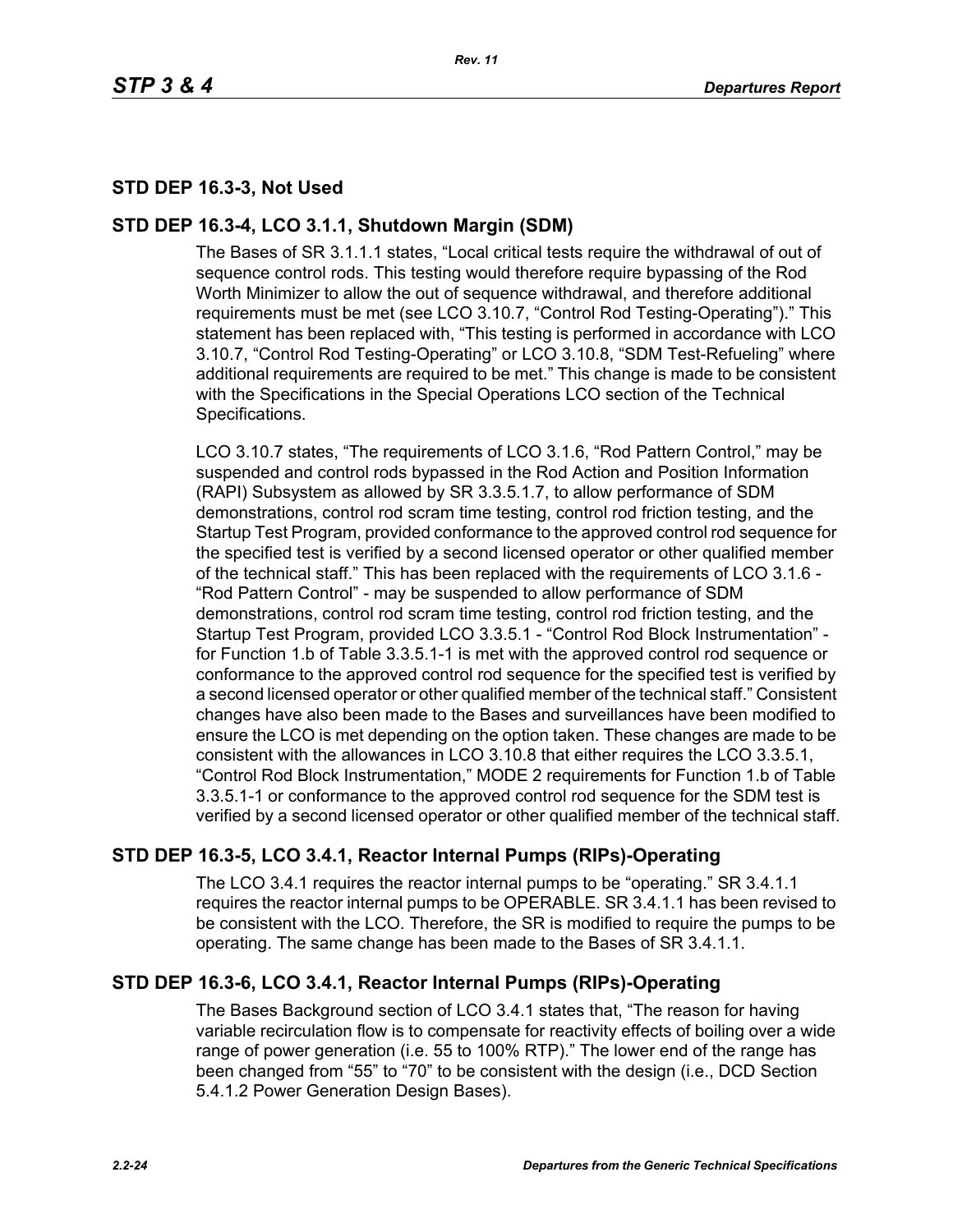# **STD DEP 16.3-7, LCO 3.4.2, Safety/Relief Valves (S/RVs)**

The Bases states "The transient evaluations in Reference 3 are based on these setpoints, but also include the additional uncertainties of +/- 1% of the nominal setpoint to account for potential setpoint drift to provide an added larger degree of conservatism." Reference 3 is DCD Chapter 15. The transients in Chapter 15 do not take credit for the "safety" function of the safety relief valves, but credit the "relief" function. Therefore, the phrase has been modified to indicate that the "overpressurization evaluation" is the appropriate event as documented in Reference 2 (DCD Tier 2, Section 5.2.2).

# **STD DEP 16.3-8, LCO 3.4.9 RCS Pressure and Temperature (P/T) Limits**

The LCO 3.4.9 Bases Applicable Safety Analyses section states that, "Reference 7 establishes the methodology for determining the P/T limits." Reference 7 is NEDO 21778-A, which is not the correct reference. The correct reference is SIR-05-044-A, "Pressure-Temperature Limits Report Methodology for Boiling Water Reactors," dated April 2007, and approved for referencing in license applications by the NRC in letter dated February 6, 2007 from Ho K Nieh Deputy Director, Division of Policy and Rulemaking, Office of Nuclear Reactor Regulation to Mr. Randy C. Bunt, Chair, BWR Owner's Group. This reference replaces the NEDO document as Reference 7.

## **STD DEP 16.3-9, LCO 3.4.7 Alternate Decay Heat Removal**

The Fuel Pool Cooling and Cleanup System can be used as an alternate source of decay heat removal in MODE 5. It cannot be used for decay heat removal in MODE 3 or MODE 4. The Bases Required Actions for LCO 3.4.7 and LCO 3.4.8 states that the Spent Fuel Pool Cooling System may be used as an alternate decay heat removal system during MODE 3 and MODE 4, respectively. The Bases of LCO 3.9.7 and LCO 3.9.8 do not include the Spent Fuel Pool Cooling System as a method for alternate decay heat removal system during MODE 5 operations. The Fuel Pool Cooling and Cleanup System has been deleted as an alternate source of decay heat removal from Technical Specifications 3.4.7 and 3.4.8. Likewise, the Fuel Pool Cooling and Cleanup System has been added to the Bases for Action A1 in Sections 3.9.7 and 3.9.8. The name "Spent Fuel Pool Cooling System" is changed to "Fuel Pool Cooling and Cleanup (FPC) System" to be consistent with DCD Tier 1, Section 2.6.2 and the plant specific P&IDs.

## **STD DEP 16.3-10, LCO 3.5.1, ECCS-Operating**

The Bases Background provides a range of pressures in which the High Pressure Core Flooder (HPCF) System and the Reactor Core Isolation Cooling System are designed to operate. The appropriate ranges for HPCF and RCIC have been included in the Bases.

The Bases Background states that HPCF System includes a full flow test line that routes water from and to the CST. CST has been replaced with suppression pool to be consistent with the actual design.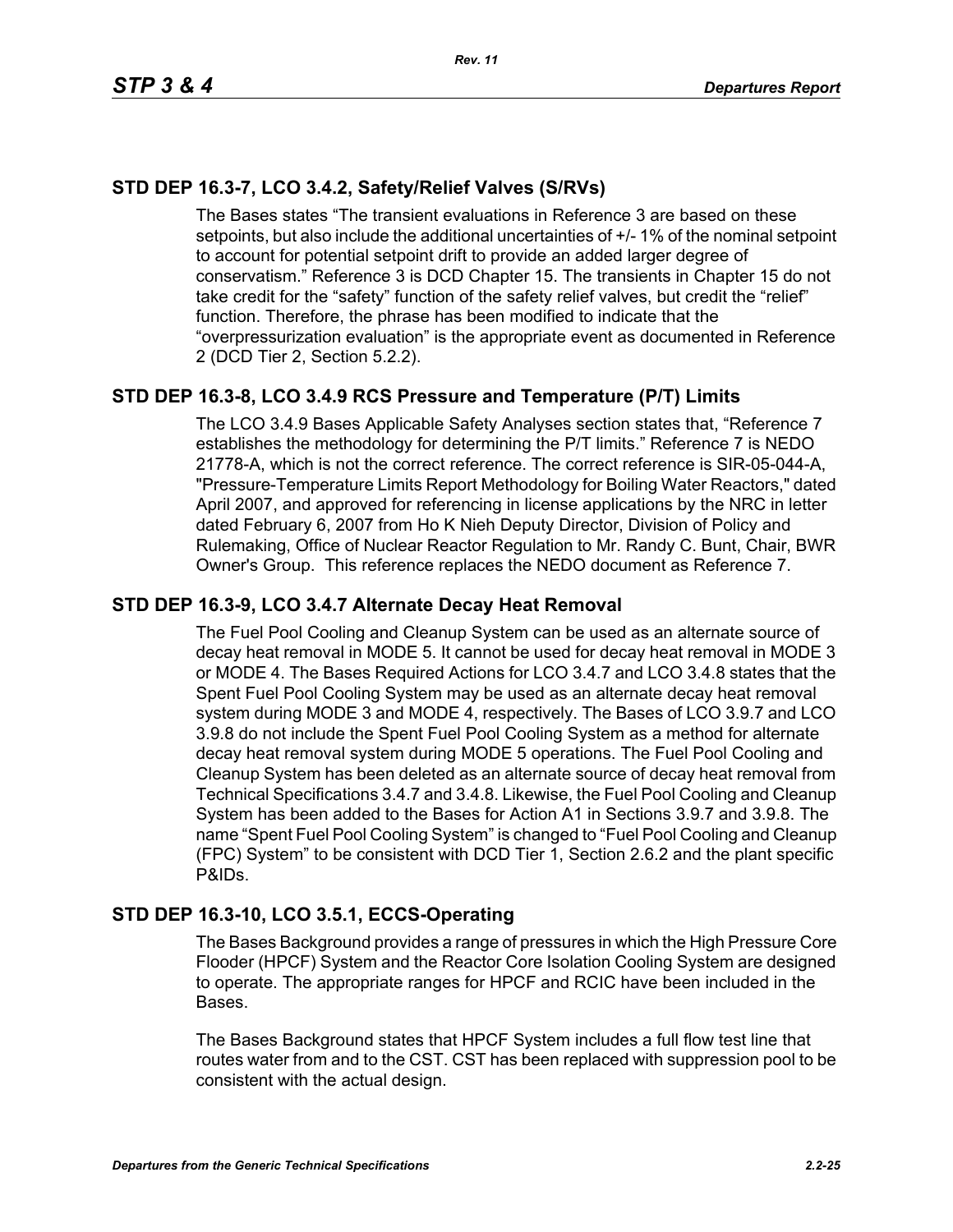The Bases Background provides a description of the pneumatic supply to the Automatic Depressurization System valves. The Bases description has been modified for clarity.

The LCO Bases provide a summary of Specifications that support the Function of the Emergency Core Cooling Systems during the operating MODES. Specification LCO 3.7.2, RCW/RSW and UHS-Shutdown, and LCO 3.7.3, RCW/RSW and UHS-Refueling are also referenced in the Bases discussion. These Specification do not apply during the same MODES as Specification 3.5.1, therefore the Specifications have been deleted from the Bases discussion.

## **STD DEP 16.3-11, 3.4.3 RCS Operational LEAKAGE**

The Bases states, "Crack behavior from experimental programs (Refs. 4 and 5) shows leak rates of tens of thousands liters per second will precede crack instability. The text change from "tens of thousands liters per second" to "hundreds of liters per minute" is consistent with industry guidance and NRC communications."

Reference 5 is NUREG-76/067, October 1975. This reference has been changed to NUREG 75/067 since it is the appropriate reference number.

#### **STD DEP 16.3-12, Not Used**

#### **STD DEP 16.3-13, LCO 3.9.8, Residual Heat Removal (RHR) - "Low Water Level" Applicability**

The Applicability of Specification 3.9.8 is MODE 5 with irradiated fuel in the reactor pressure vessel (RPV) and with the water level < 7.0 m above the top of the RPV flange. The LCO Bases states, "In MODE 5 with the water level < 7.0 m above the reactor pressure vessel (RPV) flange two RHR shutdown cooling subsystems must be OPERABLE." The Bases description has been modified to be consistent with the Specification.

In addition the Bases for the Required Actions state, "If at least one RHR subsystem is not restored to OPERABLE status immediately, additional actions are required to minimize any potential fission product release to the environment." The sentence has been changed to "With the required shutdown cooling subsystem(s) inoperable and the required alternate method(s) of decay heat removal not available in accordance with Required Action A.1, additional actions are required to minimize any potential fission product release to the environment." This change is made to be consistent with the requirements in the Specification.

#### **STD DEP 16.3-14, LCO 3.9.2, Refuel Position Rod-Out Interlock**

The Applicability Bases refers to LCO 3.1.2, Reactivity Anomalies, when referring to control rods. The appropriate LCO is 3.1.3, Control Rod OPERABILITY.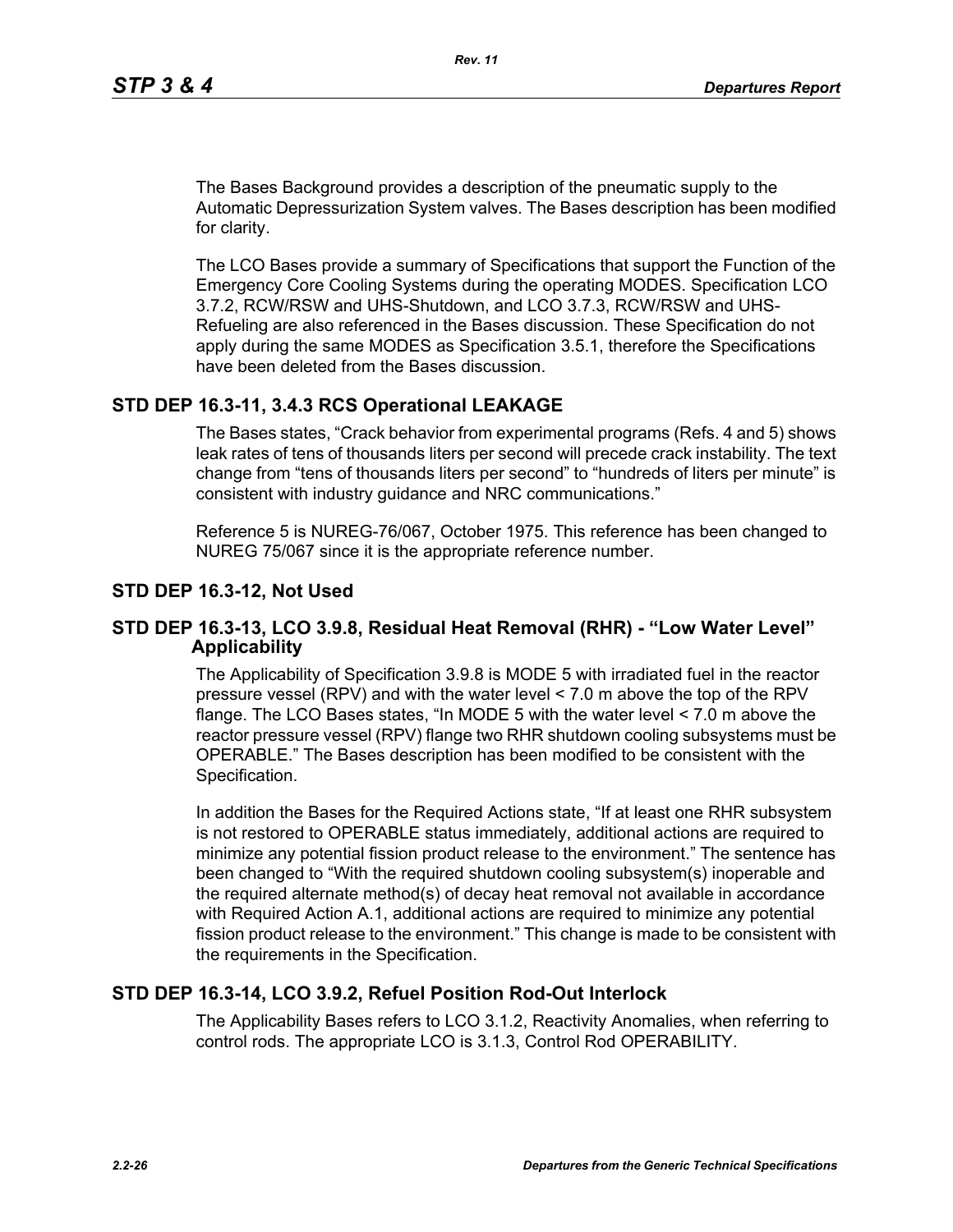# **STD DEP 16.3-15, LCO 3.9.5, Control Rod OPERABILITY - Refueling**

The accumulator pressure in SR 3.9.5 has been changed from 10.49 to 12.75 MPAG to be consistent with the Bases. A lower pressure in the accumulators has not been determined for the ABWR design. This pressure is consistent with the pressure in LCO 3.1.5, Control Rod Scram Accumulators in MODE 1 and 2.

#### **STD DEP 16.3-16, LCO 3.7.1, Reactor Building Cooling Water (RCW) System, Reactor Service Water (RSW) System, and Ultimate Heat Sink (UHS)- Operating, LCO 3.7.2, RCW/RSW System and UHS - Shutdown and LCO 3.7.3, RCW/RSW System and UHS - Refueling**

LCO 3.7.1 includes a Required Action C.2 that requires restoration of two inoperable RCW/RSW or UHS divisions to OPERABLE status within 14 days. LCO 3.7.2 includes a Required Action B.2 that requires restoration of two inoperable RCW/RSW or UHS divisions to OPERABLE status within 14 days. These Required Actions have been deleted since redundant requirements are already included in Condition A of each Specification. The change is consistent with the Completion Time Rules of Section 1.3.

Likewise these actions, which are described in Technical Specification Bases sections B3.7.1 and B3.7.2, have been deleted.

The STP 3&4 UHS design incorporates cooling towers with fans and a UHS basin instead of a UHS spray pond. LCOs 3.7.1, 3.7.2, and 3.7.3 are revised to include SRs 3.7.1.4, 3.7.2.4, and 3.7.3.4, respectively, for monthly surveillance testing of the cooling tower cell fans.

The UHS and RSW system have been redesigned to include the use of centrifugal type pumps located below the bottom of the UHS basin rather than vertical wet-pit type pumps located in pump wells. Thus, the UHS basin water level must be measured in order to verify adequate water level for NPSH and vortex prevention considerations. Therefore, SRs 3.7.1.2, 3.7.2.2 and 3.7.3.2 are revised to verify water level in the UHS basin rather than in the RSW pump wells.

## **STD DEP 16.3-17, LCO 3.10.12, Multiple Control Rod Drive Subassembly Removal - Refueling**

LCO 3.10.12 states, "The requirements of LCO 3.9.3, "Control Rod Position"; LCO 3.9.4, "Control Rod Position Indication"; and LCO 3.9.5, "Control Rod OPERABILITY - Refueling," may be suspended, and the "full in" position indicators may be bypassed for any number of control rods in MODE 5, to allow removal of control rod drive subassemblies with the control rods maintained fully inserted by their anti-rotation devices."

SR 3.10.12.1 requires verification that the anti-rotation devices associated with each CRD subassembly removed are in the correct position to maintain the control rod fully inserted.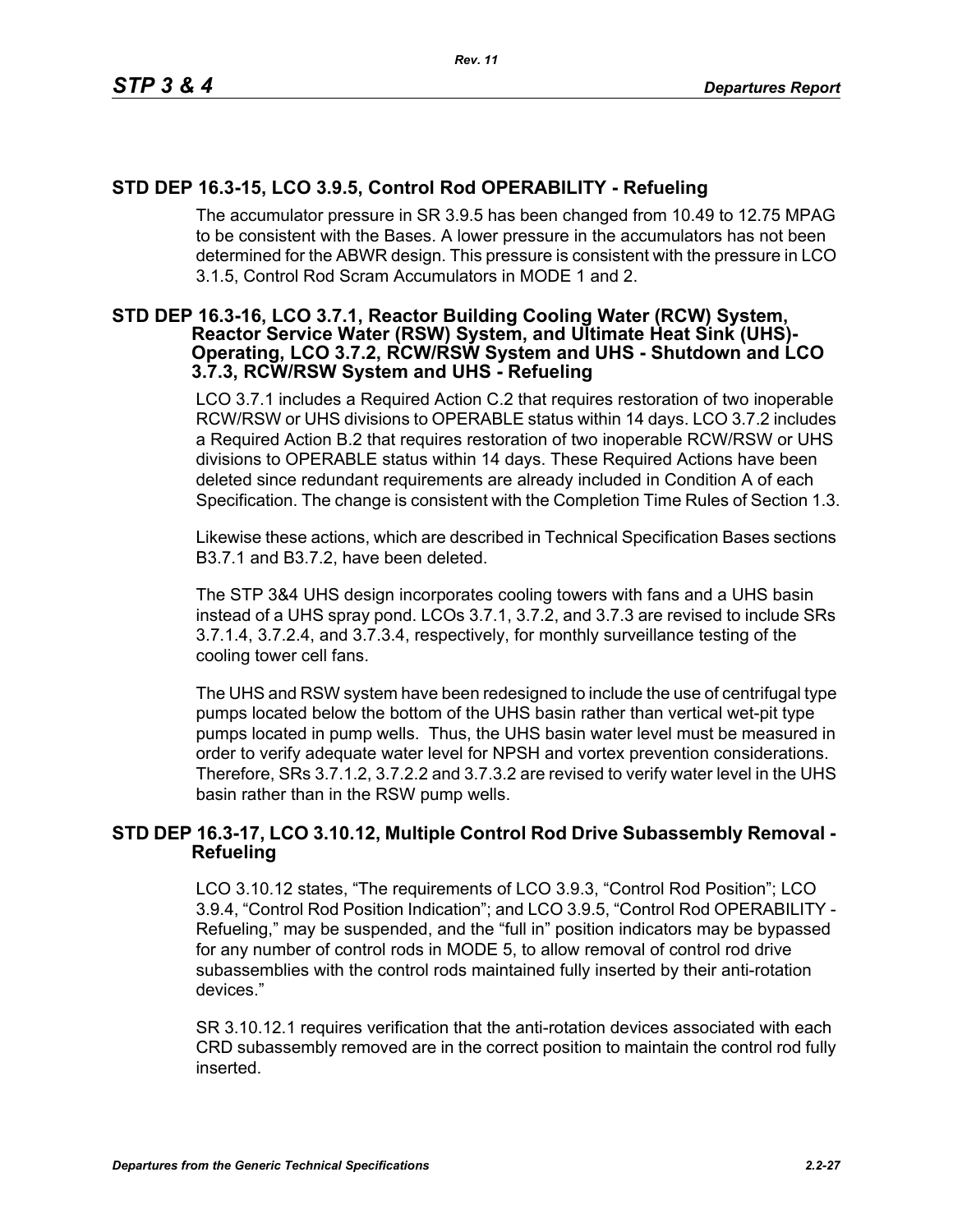The word "applicable" has been added to the LCO and Surveillance just before the "anti-rotation devices" to indicate that not both of the anti-rotation devices are required to maintain the rod in the correct position to maintain the control rod fully inserted.

The Bases Background has been updated to describe when each device applies. Further information is provided in DCD Section 4.6.2.3.4, CRD Maintenance. In addition, Bases discussions for the Applicable Safety Analyses, and Applicability have been modified.

## **STD DEP 16.3-18, LCO 3.10.8 SHUTDOWN MARGIN (SDM) Test - Refueling**

Required Action B.2, to place the reactor mode switch in the shutdown or refuel position has been added to LCO 3.10.8 to ensure that the reactor is in a condition for which LCO 3.10.8 no longer applies and for which the ACTIONS in LCO 3.9.5 will be required to be taken in the event a control rod becomes uncoupled while in this Special Operations LCO.

The LCO 3.10.8 Bases for ACTIONS "A.1" and "B.1 and B.2" have been modified to more accurately reflect the LCO 3.10.8 ACTIONS. In particular, the phrase "for reasons other than Condition B" has been added to the Bases for ACTION A.1 to accurately reflect LCO 3.10.8 ACTION "A," and the Bases for ACTION B.1 have been revised to more specifically describe the Condition as "one control rod not coupled to its associated CRD." Additionally, the Bases for Action B.1 have been revised to clarify that upon completion of Action B, the LCO 3.9.5 requirements for an inoperable control rod apply.

## **STD DEP 16.3-19, LCO 3.10.4, Control Rod Withdrawal - Cold Shutdown**

LCO 3.10.4 states "The reactor mode switch position specified in Table 1.1 1 for MODE 4 may be changed to include the refuel position, and operation considered not to be in MODE 2, to allow withdrawal of a single control rod or control rod pair, and subsequent removal of the associated control rod drives (CRD) if desired, provided the following requirements are met."

LCO 3.10.4 part 2 states, "All other control rods in a five by five array centered on the control rod being withdrawn are disarmed."

LCO 3.10.4 part 2 has been revised to indicate that the control rods that must be disarmed must include all control rods, other than the control rod or rod pair being withdrawn, in a five by five array centered on each control rod being withdrawn. This change is consistent with LCO 3.10.4 and SR 3.10.4.2.

## **STD DEP 16.3-20, LCO 3.10.4, Control Rod Withdrawal - Cold Shutdown**

LCO Bases provides a list of other Special Operations LCO applicable in MODE 4 with the reactor mode switch in the refuel position. In this list, "LCO 3.10.3, Control Rod Withdrawal-Hot Shutdown," is listed. This Specification is applicable in MODE 3 with the reactor mode switch in the refuel position. Reference to the Specification is deleted since it does not apply.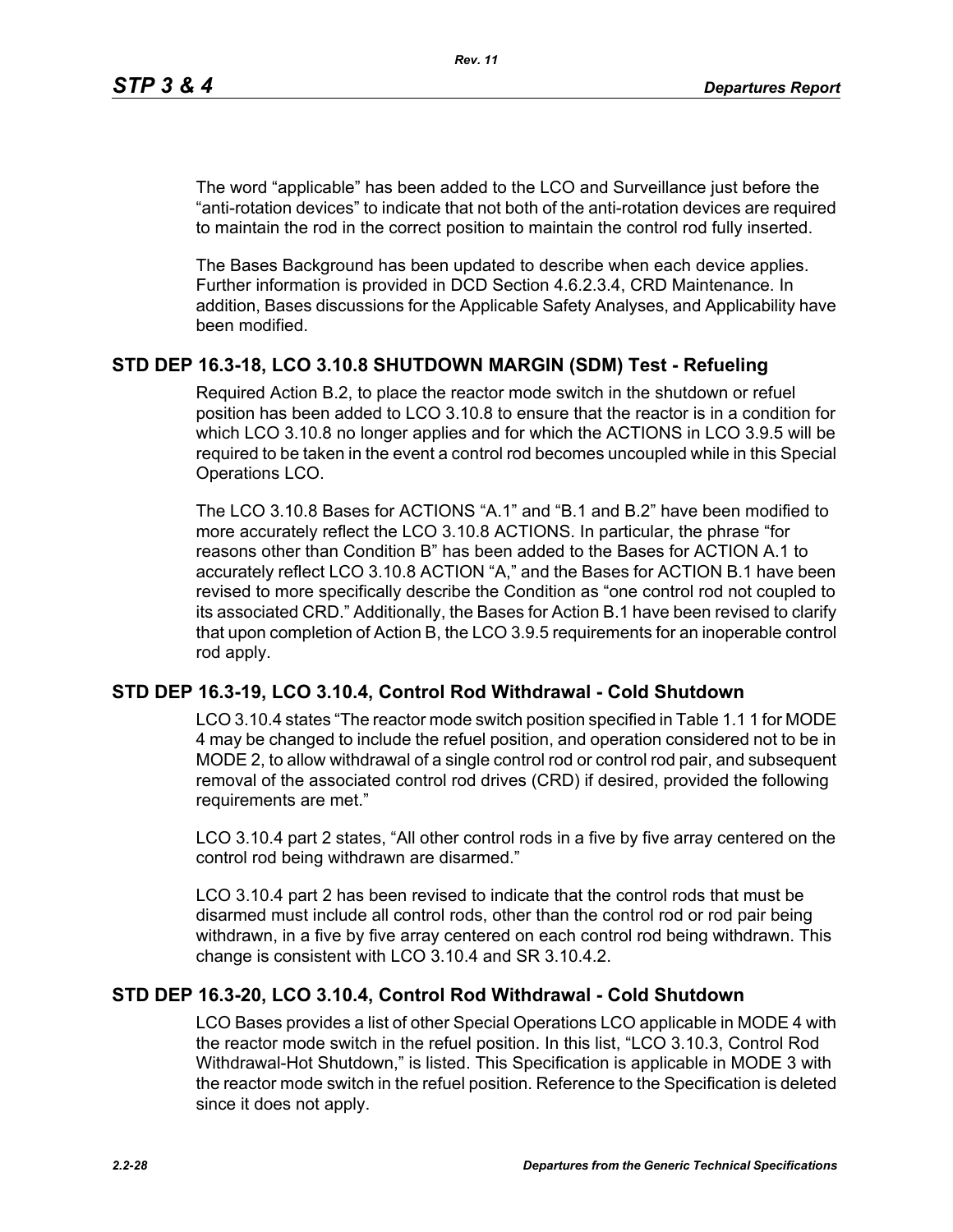## **STD DEP 16.3-21, LCO 3.10.5, Control Rod Drive (CRD) Removal - Refueling**

Technical Specification LCO 3.3.1.1, Functions 2.a, APRM Neutron Flux-High, Setdown and Function 2.d, APRM-Inop is applicable in MODES 2 and MODES 1 and 2, respectively. LCO 3.10.5 is applicable in MODE 5 with LCO 3.9.5 not met. LCO 3.10.5 allows the requirements of and Function 2.a and Function 2.d to not be met when in utilizing this Special Operations LCO. Since LCO 3.10.5 is used when in MODE 5 with LCO 3.9.5 not met, there is no specific need to except the requirements of Function 2.a and 2.b. Therefore they have been deleted from the LCO statement.

## **STD DEP 16.3-22, Not Used**

## **STD DEP 16.3-23, LCO 3.10.5, Control Rod Drive (CRD) Removal - Refueling**

The LCO and APPLICABILITY sections of the Bases refer to LCO 3.3.8.2 instead of to the correct LCO 3.3.8.1. The LCO section also contains incorrect references to the Specification titles for LCOs 3.3.1.1, 3.3.1.2 and 3.3.8.1. These specification number and title corrections have been made.

## **STD DEP 16.3-24, LCO 3.10.3, Control Rod Withdrawal - Hot Shutdown Bases**

LCO Bases provides a list of other Special Operations LCO applicable in MODE 3 with the reactor mode switch in the refuel position. In this list, "LCO 3.10.4, Control Rod Withdrawal-Cold Shutdown," is listed. This Specification is applicable in MODE 4 with the reactor mode switch in the refuel position. Reference to the Specification is deleted since it does not apply.

## **STD DEP 16.3-25, LCO 3.9.1, Refueling Equipment Interlocks**

LCO 3.9.1 requires the refueling equipment interlocks to be OPERABLE during invessel fuel movement with equipment associated with the interlocks. The refueling equipment interlocks (All-rods-in, Refuel machine position, and refuel machine main hoist, fuel loaded) are only applicable when the reactor mode switch is in the refuel position.

The LCO Background states, "With the reactor mode switch in the shutdown or refueling position, the indicated conditions are combined in logic circuits to determine if all restrictions on refueling equipment operations and control rod insertion are satisfied."

This Background implies the instrumentation is applicable when the reactor mode switch is also in the Shutdown position. The changes provided in the LCO and Applicability both in the Specifications and Bases provides additional clarity on when the requirements are required to be met. This change is acceptable because the reactor mode switch Shutdown position requirements in LCO 3.3.5.1 ensures a control rod block is ensured.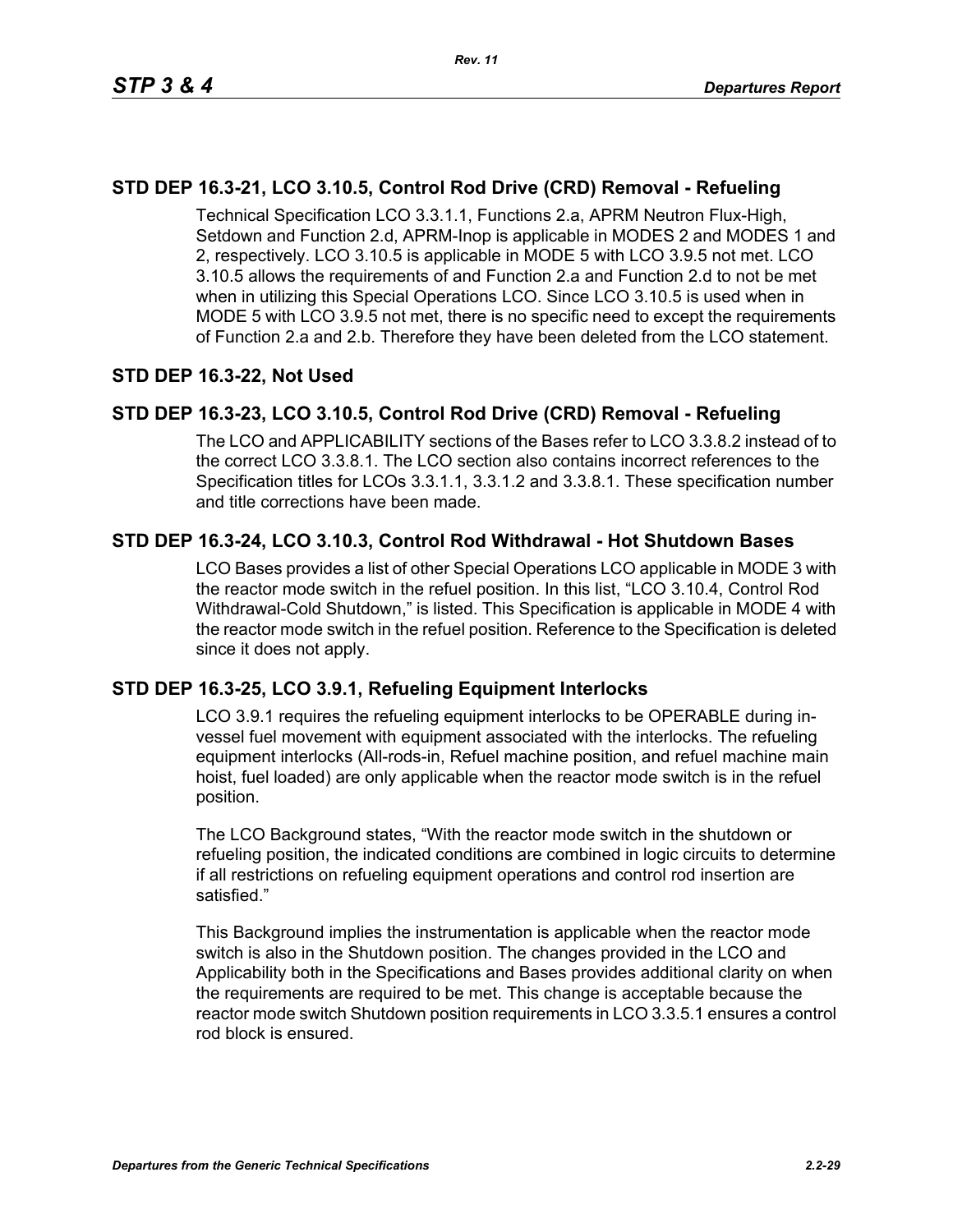# **STD DEP 16.3-26, LCO 3.10.2, Reactor Mode Switch Interlock Testing**

The Bases Background for LCO 3.10.2 discusses the reactor mode switch positions and the related scram interlock functions. The discussion includes reference to a reactor high water level scram. The ABWR design does not include a "reactor high water level scram." Therefore, Bases Section B 3.10.2 has been modified to remove reference to the scram for consistency with the DCD. Additionally, for each mode switch position, supplemental information regarding the neutron monitoring system scram and turbine control valve fast closure and turbine stop valve closure scram is added to clarify and enhance the Bases background discussion consistent with DCD Tier 2, Subsection 7.2.1.1.6.2.

## **STD DEP 16.3-27, LCO 3.10.2, Reactor Mode Switch Interlock Testing**

Bases B 3.10.2 of Technical Specification (TS) LCO 3.10.2, Reactor Mode Switch Interlock Testing, provides a listing of other Special Operations LCOs applicable in MODES 3, 4, and 5. This listing includes LCO 3.10.7, Control Rod Testing - Operating. However, this Specification is applicable in MODES 1 and 2 with LCO 3.1.6 not met. Reference to the Specification is deleted since it does not apply. However, additional Specifications LCO 3.10.1, LCO 3.10.5, LCO 3.10.6, LCO 3.10.8, LCO 3.10.11, and LCO 3.10.12 have been added as references since they are applicable in MODES 3, 4, and 5.

## **STD DEP 16.3-28, LCO 3.10.1, In-Service Leak and Hydrostatic Testing Operation**

The Applicable Safety Analyses description states, "The consequences of a steam leak under pressure testing conditions, with secondary containment OPERABLE, will be conservatively bounded by the consequences of the postulated main steam line break outside of secondary containment accident analysis described in Reference 2." Reference 2 is DCD Tier 2, Section 15.1. The postulated main steam line break outside of secondary containment analysis is not discussed in Section 15.1. It is discussed in DCD Tier 2, Section 15.6.4. Therefore, the appropriate reference has been incorporated.

## **STD DEP 16.3-29, LCO 3.6.4.1, Secondary Containment**

The drawdown time in SR 3.6.4.1.4 is < 120 seconds. This time has been extended for "120 seconds" to "20 minutes" to be consistent with Tier 1 Table 2.14.4 Item 4.a and the analysis in DCD Section 15.6.5.5.1, Fission Product Releases.

## **STD DEP 16.3-30, LCO 3.6.4.1, Secondary Containment**

The Applicability description in the Bases states, "In MODES 4 and 5, the probability and consequences of the LOCA are reduced due to the pressure and temperature limitations in these MODES. Therefore, maintaining secondary containment OPERABLE is not required in MODE 4 or 5 to ensure a control volume, except for other situations for which significant releases of radioactive material can be postulated, such as during operations with a potential for draining the reactor vessel (OPDRVs), during CORE ALTERATIONS, or during movement of irradiated fuel assemblies in the primary or secondary containment."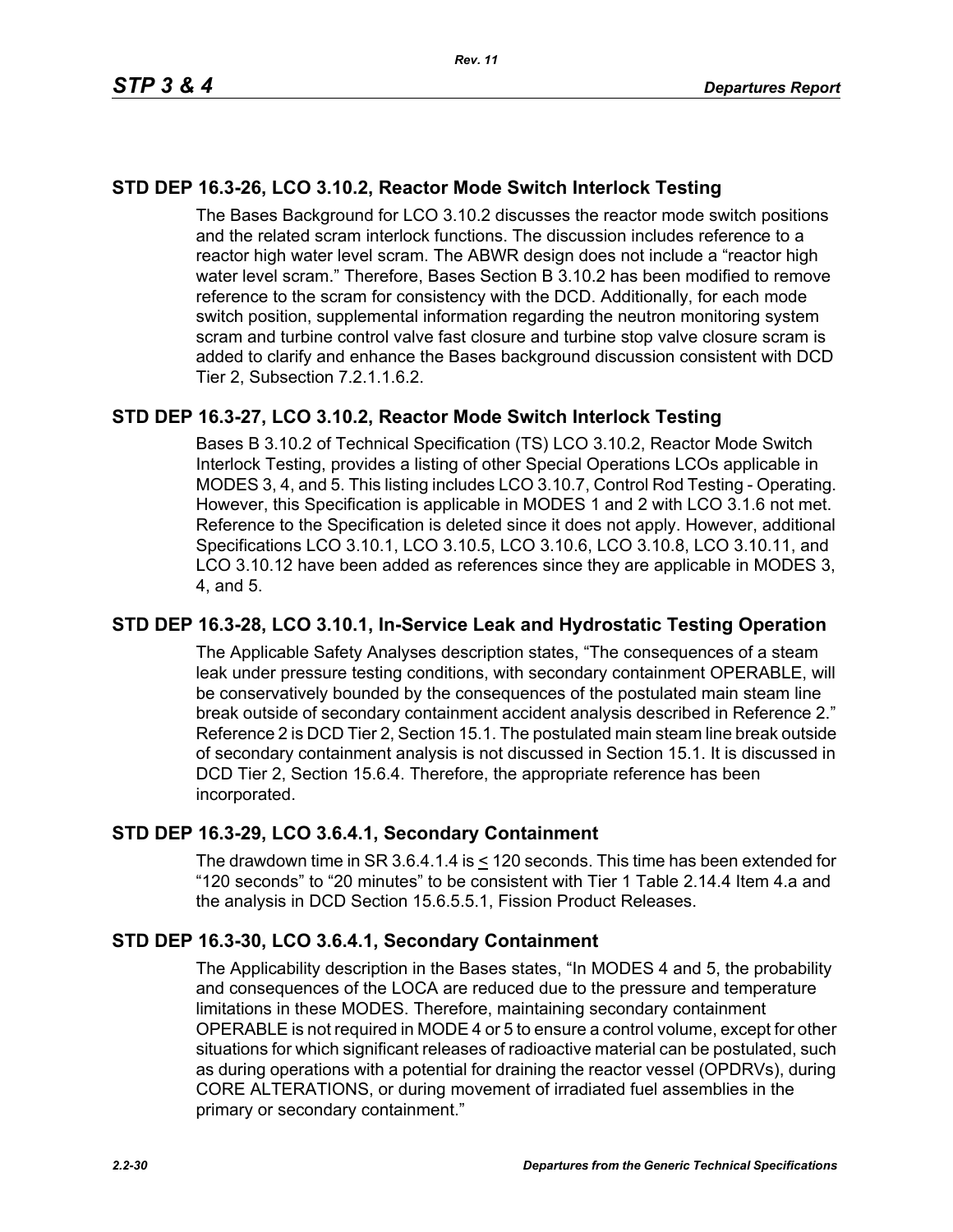The words "primary or" have been deleted from the end of the last sentence since the applicability is only when moving fuel assemblies in the secondary containment.

# **STD DEP 16.3-31, LCO 3.6.4.3, Standby Gas Treatment (SGT) System**

The Bases Background section description states, "The moisture separator is provided to remove entrained water in the air, while the electric heater reduces the relative humidity of the influent air stream to the adsorber section of the filter train to less than 70% whenever SGT System is in operation (Ref. 2)." Reference 2 is DCD Tier 2, Section 6.2.3. Details of the design of the SGT System are described in detail in DCD Tier 2 Section 6.5.1. Therefore, the appropriate reference has been incorporated.

## **STD DEP 16.3-32, LCO 3.6.2.1, Suppression Pool Average Temperature**

Condition D requires entry when suppression pool average temperature is > 43.3°C but < 48.9°C. Required Action D.1 requires the determination of suppression pool average temperature < 48.9°C. ACTION E requires entry when suppression pool average temperature > 48.9°C. Required Action E.1 requires the unit to be depressurize the reactor within 12 hours.

ACTION D has been revised to require the "determination" of suppression pool average temperature instead of a verification that the temperature is  $\leq 48.9^{\circ}$ C and in the same condition the plant is required to be in MODE 4 in 36 hours. In addition, Condition D has been changed to require the temperature to be monitored whenever temperature is > 43.3°C instead of the specified range.

ACTION E is revised by deleting the requirement to be in MODE 4 since the requirement has been incorporated in ACTION D.

This change is necessary since the plant should not be in an operating MODE with temperature > 43.3°C. This is consistent with LCO 3.6.2.1.c which states that the suppression pool temperature should be  $\leq 43.3^{\circ}$ C when THERMAL POWER is  $\leq 1\%$ RTP.

The range in ACTION D has been changed since it is prudent to monitor suppression pool temperature whenever temperature is above 43.3°C not just when within the temperature range.

The Bases ACTIONS have been changed accordingly.

## **STD DEP 16.3-33, LCO 3.6.2.1, Suppression Pool Average Temperature**

The Bases LCO 3.6.2.1 parts a and b states that suppression pool temperature requirements when THERMAL POWER is < 1%. The LCO states that these limits apply when THERMAL POWER is > 1%RTP. The signs in the Bases have been modified consistent with the requirements in the LCO.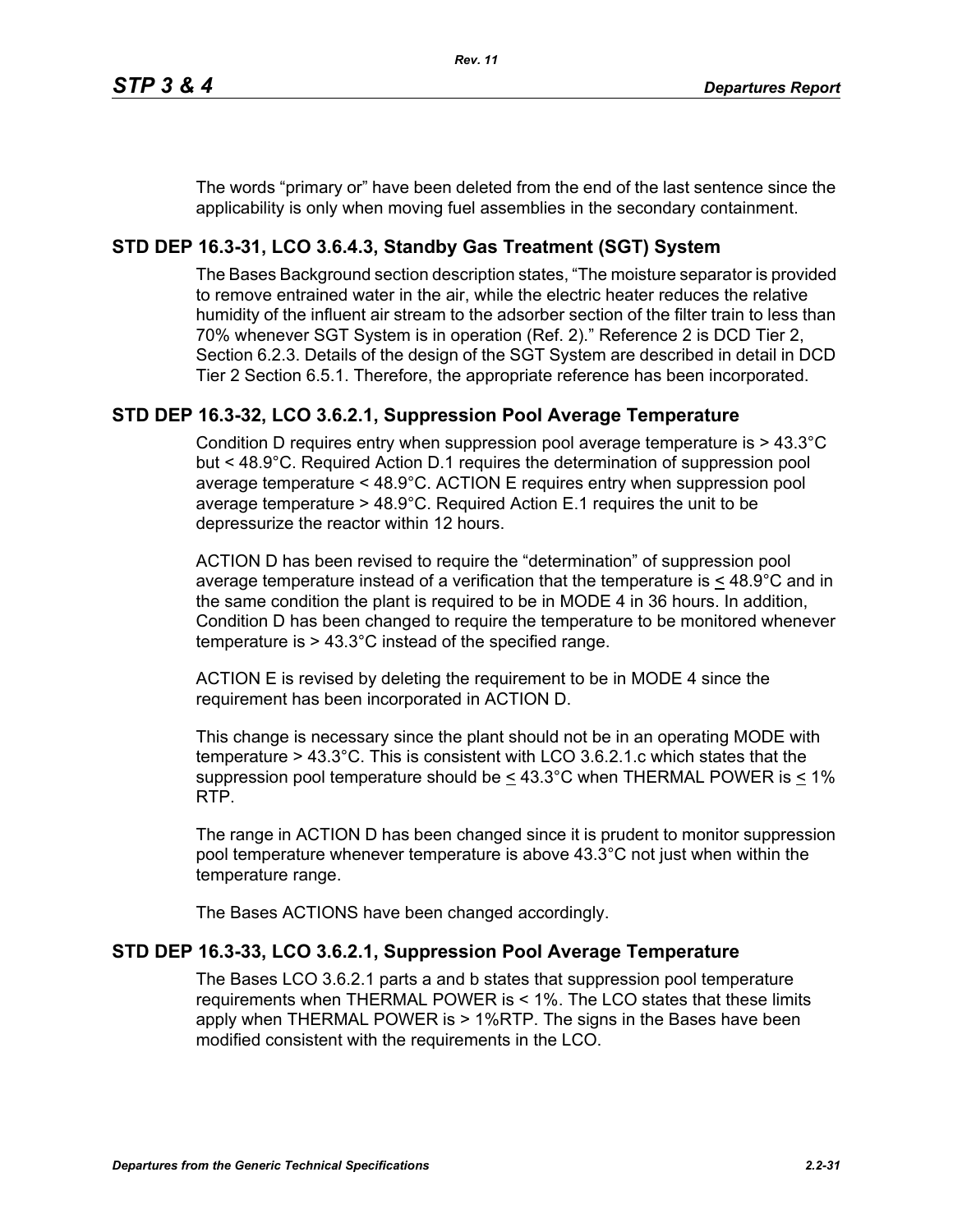## **STD DEP 16.3-34, LCO 3.6.1.6, Wetwell-to-Drywell Vacuum Breakers**

The LCO Bases states "All eight of the vacuum breakers must be OPERABLE for opening. All wetwell-to-drywell vacuum breakers, however, are required to be closed (except during testing or when the vacuum breakers are performing the intended design function)." The SR 3.6.1.6.1 Bases states, "Each vacuum breaker is verified closed (except when being tested in accordance with SR 3.6.1.6.2 or when performing its intended function) to ensure that this potential large bypass leakage path is not present."

The allowance in the Bases that the wetwell-to-drywell vacuum breakers may be opened during testing has been deleted since it is not stated in the LCO or SRs. LCO 3.6.1.6 is applicable for MODES 1, 2 and 3. The surveillance requirement for vacuum breaker functional testing SR 3.6.1.6.2 has a frequency of 18 months which is based on the need to perform the surveillance during an outage. The vacuum breakers can only be manually operated and are only accessible during an outage, and therefore these statements in the Bases in the LCO and SR 3.6.1.6.1 discussions are not applicable.

## **STD DEP 16.3-35, LCO 3.9.6, Reactor Pressure Vessel (RPV) Water Level**

Technical Specification (TS) Bases B 3.9.6, Reactor Pressure Vessel (RPV) Water Level (Refueling Operations) references NUREG - 0831, Supplement 6, Section 16.4.2. as a requirement for the minimum water level of 7.0 meters above the top of the RPV flange to ensure a decontamination factor (DF) of 100 used in the accident analysis for iodine activity in FSAR Section 15.7.4. However, as stated in the DCD/Tier 2, Section 15.7.4, Regulatory Guide 1.25 (March 23, 1972) is the appropriate reference for key analyses assumptions including the DF of 100 (99% Iodine filter). Accordingly, NUREG - 0831 is removed as a reference and the references renumbered.

The DCD states that 25% of 10 CFR 100 limits are met consistent with NUREG - 0800, Section 15.7.4. The acceptance criteria contained in the NUREG is, "25 percent or less of the 10 CFR Part 100 exposure guideline values." Therefore, TS Bases B 3.9.6 background value is changed from "less than" 25% to "less than or equal to" 25% of 10 CFR 100 limits.

In the Applicable Safety Analyses section of B 3.9.6 "dropped" fuel is changed to "damaged" fuel to more accurately describe the accident results and terminology of the analyses in DCD Section 15.7.4.

Finally, reference to LCO 3.7.6 (Fuel Pool Water Level) is made in the Applicability section of the Bases. This LCO numbering has been corrected to 3.7.8.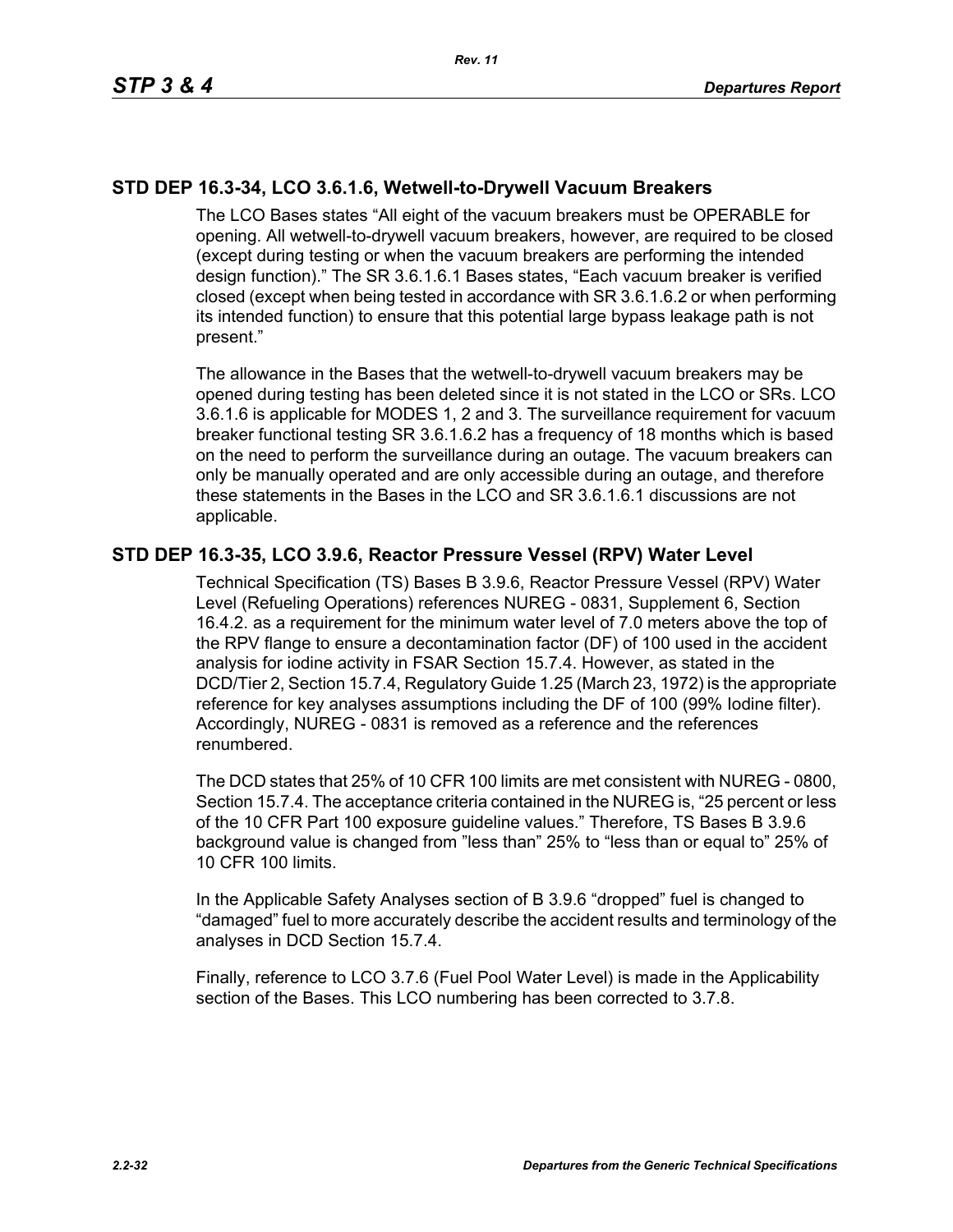## **STD DEP 16.3-36, LCO 3.6.2.3, Residual Heat Removal (RHR) Suppression Pool Cooling**

*Rev. 11*

The Bases Background discussion states, "S/RV leakage, and high pressure core injection and Reactor Core Isolation Cooling System testing increase suppression pool temperature more slowly." The ABWR design does not include a "high pressure core injection system" therefore it has been deleted from the Background discussion.

## **STD DEP 16.3-37, LCO 3.6.2.3, Residual Heat Removal (RHR) Suppression Pool Cooling**

The Bases Reference 2 is the "ASME Boiler and Pressure Vessel Code, Section XI." This Reference is not used in the discussion and it has been deleted.

#### **STD DEP 16.3-38, Not Used**

#### **STD DEP 16.3-39, Not Used**

## **STD DEP 16.3-40, LCO 3.8. 2, AC Sources-Shutdown**

The Bases LCO specifies the requirements for the requirements for OPERABILITY of the diesel generator. It states, "The Each DG must also be capable of accepting required loads within the assumed loading sequence intervals, and must continue to operate until offsite power can be restored to the ESF buses. These capabilities are required to be met from a variety of initial conditions such as: DG in standby with the engine hot, DG in standby parallel test mode." The last sentence has been changed to "These capabilities are required to be met from a variety of initial conditions such as: DG in standby with the engine hot, with the engine at ambient conditions, or DG operating in standby parallel test mode." The change is made to be consistent with the Bases of LCO 3.8.1 and 3.8.11.

## **STD DEP 16.3-41, LCO 3.8.2, AC Sources-Shutdown**

The Required Action for Condition A includes a Note that states, "Enter applicable Condition and Required Actions of LCO 3.8.10, with one required division deenergized as a result of Condition B." Condition B has been changed to Condition A since it is the intent of the Note as indicated in the associated Bases discussion. This change is a typographical misstatement in NOTE for CONDITION A in the REQUIRED ACTION section. The note erroneously requires entry into applicable Condition and Required Actions of LCO 3.8.10 with one required division de-energized as a result of Condition B. The entry should be as a result of Condition A.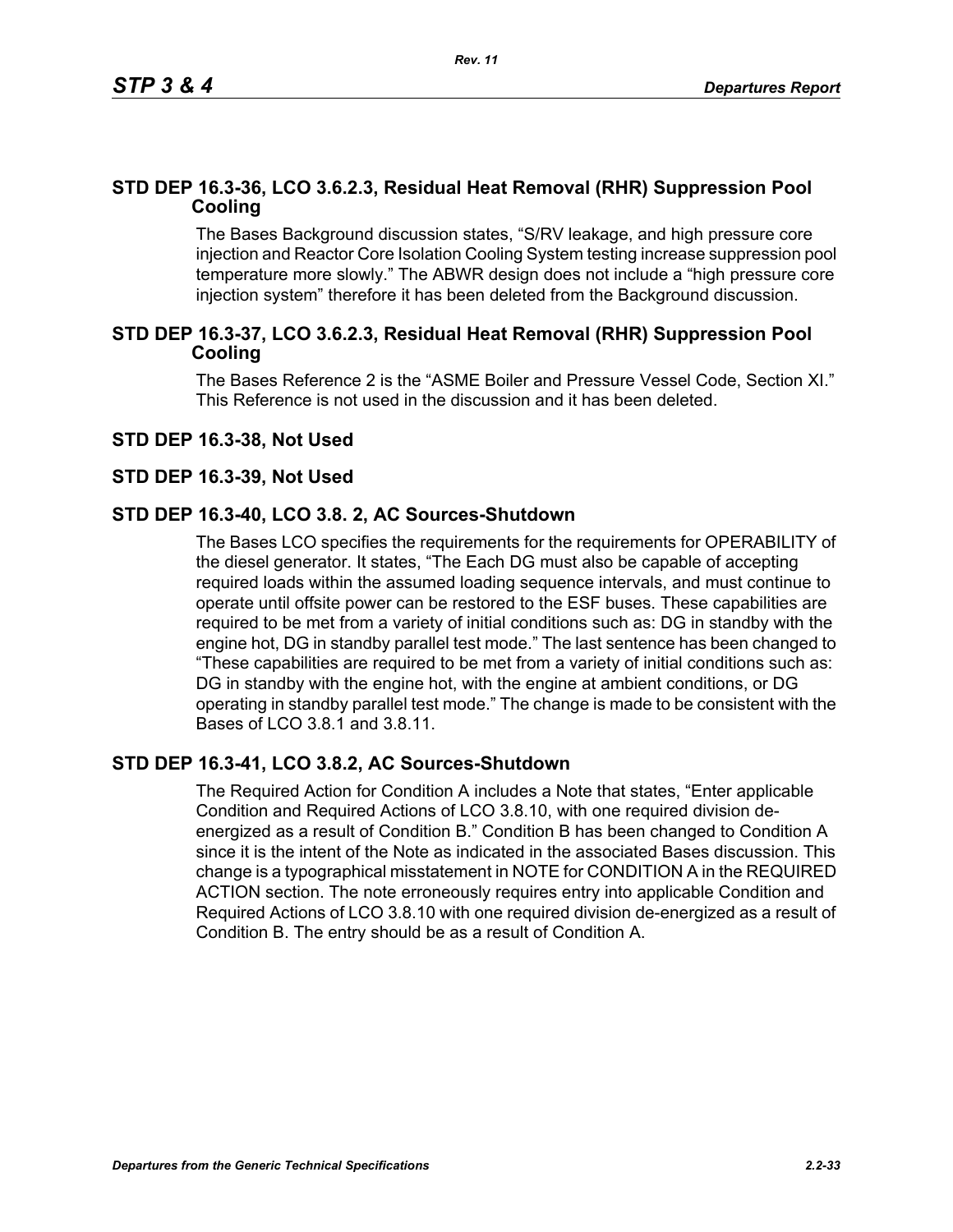# **STD DEP 16.3-42, LCO 3.8.4, DC Sources - Operating**

The Bases of Required Action D.1 and D.2 states that "If all inoperable DC electrical power subsystems cannot be restored to OPERABLE status within the associated Completion Times for Required Action A.1, B.2, and C.1 or C.2, the unit must be brought to a MODE in which the LCO does not apply." This incorrectly limits entry into Condition D only for failure to perform Required Actions A.1, B.2, C.1 or C.2 within their associated Completion Times. The intent of this specification is that each of the Required Actions for a given Condition (A, B or C) must be performed within its associated Completion Time for operation to continue with an inoperable DC electrical power subsystem without entering Condition D. Therefore, the first sentence of the Bases for Required Actions D.1 and D.2 has been changed to "The unit must be brought to a MODE in which the LCO does not apply if any Required Action of Condition A or B is not met within its associated Completion Time, or if Condition C is not met within its associated Completion Time, while a DC electrical power subsystem remains inoperable."

# **STD DEP 16.3-43, LCO 3.6.1.1, Primary Containment**

The Bases Background states "The primary containment air lock is OPERABLE, except as provided in LCO 3.6.1.2, "Primary Containment Air Locks." The ABWR Containment has two airlocks. Therefore, "air lock is" is changed to "air locks are." This change is made to be consistent with other LCOs and the containment design.

# **STD DEP 16.3-44, Not Used**

## **STD DEP 16.3-45, LCO 3.6.1.1, Primary Containment**

The Background Section states "This Specification ensures that the performance of the primary containment, in the event of a DBA, meets the assumptions used in the safety analyses of References 1 and 2."

Reference 1 is Tier 2 Section 6.2 "Containment Systems" and Reference 2 is Tier 2 Section 15.1. "Decrease in Reactor Coolant Temperatures." Section 15.1 is not the appropriate reference and it has been deleted and replaced with DCD Tier 2, Section 15.6 "Decrease in Reactor Coolant Inventory."

## **STD DEP 16.3-46, LCO 3.7.2, RCW, RSW, and UHS Applicability**

The Applicability of 3.7.2 is in MODE 5 except with the reactor cavity to dryer/separator storage pool gate removed and water level  $\geq 7.0$  m over the top of the reactor pressure vessel flange. The Applicability of LCO 3.7.3 is MODE 5 with the reactor cavity to dryer/separator storage pool gate removed and water level  $\geq 7.0$  m over the top of the reactor pressure vessel flange. The Applicability requirements of these supporting system Specifications should match the Applicability of the supported system Specifications 3.9.7 and 3.9.8. The applicability of Specification 3.9.7 is MODE 5 with irradiated fuel in the reactor pressure vessel (RPV) and with the water level > 7.0 m above the top of the RPV flange while the Applicability of LCO 3.9.8 is MODE 5 with irradiated fuel in the reactor pressure vessel (RPV) and with the water level < 7.0 m above the top of the RPV flange. The Applicability of Specification 3.7.2 has been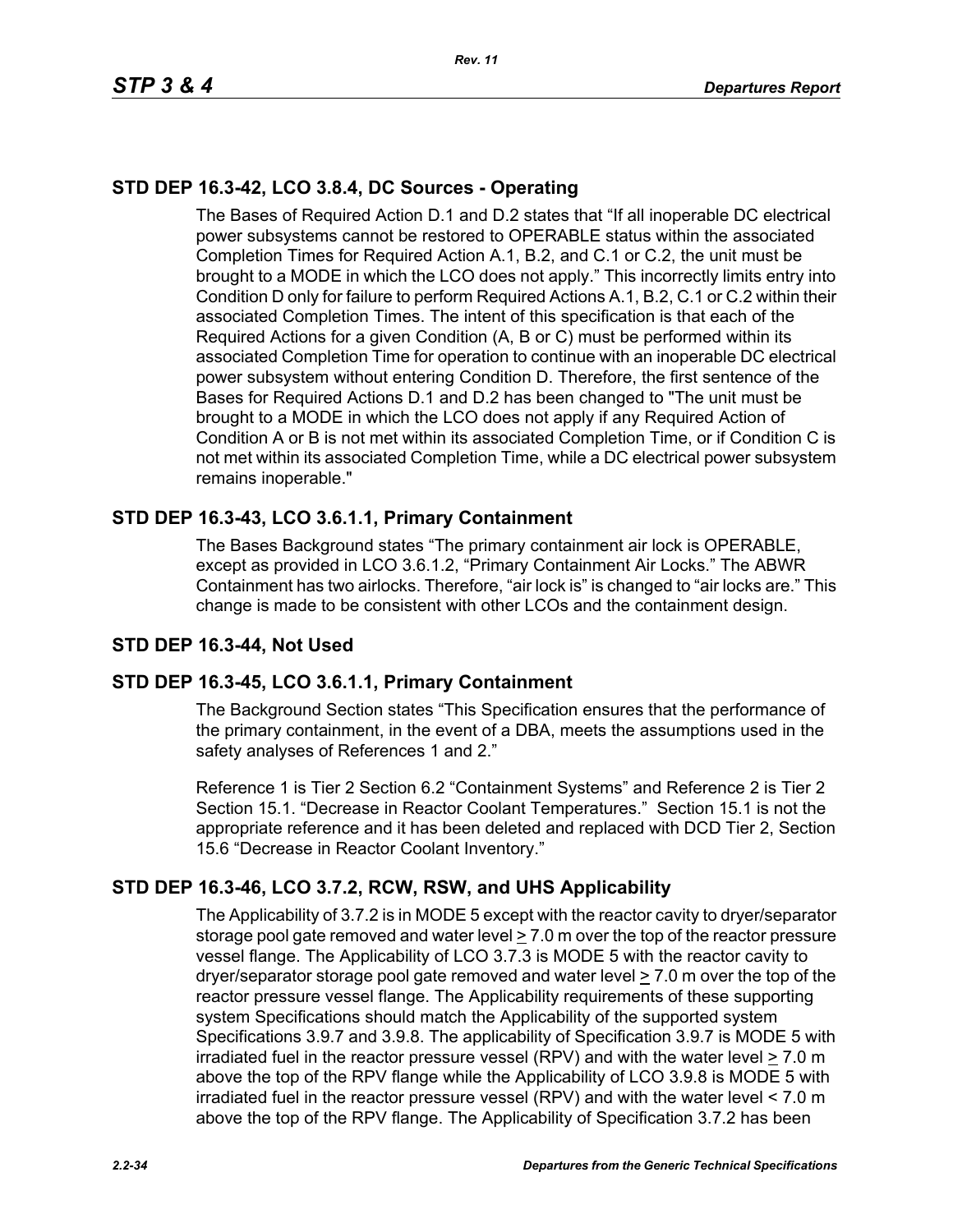changed to be consistent with the Applicability of 3.9.8 while the Applicability of Specification 3.7.3 has been changed to be consistent with the Applicability of 3.9.7. The Bases Background, Applicable Safety Analyses, LCO, and Applicability have also been corrected. In addition, the Bases discussion for SR 3.7.3.5 of the DCD states that the Logic System Functional Test (LSFT) in SR 3.3.5.1.4 overlaps this SR, which is incorrect. The correct references to the COMPREHENSIVE FUNCTIONAL TESTs (SR 3.3.1.1.9 and SR 3.3.1.4.4) in LCO 3.3.1.1 and LCO 3.3.1.4 are incorporated.

## **STD DEP 16.3-47, LCO 3.7.4, Control Room Habitability Area (CRHA)-Emergency Filtration (EF) System**

SR 3.7.4.4 requires verification that each EF division can maintain a positive pressure of > 3.2 mm water gauge relative to the atmosphere during the isolation mode of operation at a flow rate of < 360 m<sup>3</sup>/h. The flow rate of 360 m<sup>3</sup>/h has been changed to  $3400$  m<sup>3</sup>/h to be consistent with Tier 1 Table 2.15.5a Item 5.b. A similar change is made to the associated Bases of SR 3.7.4.4.

## **STD DEP 16.3-48, LCO 3.7.4, Control Room Habitability Area (CRHA)-Emergency Filtration (EF) System**

The Bases Background states, "Each division consists of an electric heater, a prefilter, a high efficiency particulate air (HEPA) filter, an activated charcoal adsorber section, a second HEPA filter, two 100% capacity fans, and the associated ductwork and dampers." The Bases has been revised to indicate that the CRHA System includes two 100% capacity fans. Therefore the Bases has been modified to reflect the actual design.

## **STD DEP 16.3-49, LCO 3.8.1, AC-Sources-Operating**

Note (b) of Table 3.8.1-1, Diesel Generator Test Schedule states that maintaining the table-specified DG test interval "until seven failure-free starts from standby conditions and load and run tests have been performed" is consistent with Regulatory Position of Regulatory Guide 1.9, Revision 3. The referenced Regulatory Guide has no Regulatory Position that specifies the seven consecutive failure-free starts credited to the Regulatory Position. The mention of the seven consecutive failure-free starts does appear in Generic Letter 84-15, "Example Technical Specifications" regarding DG testing. DG testing is not effected by this reference change. The change only deletes the statement that the test interval is consistent with the Regulatory Position in R.G. 1.9.

## **STD DEP 16.3-50, LCO 3.3.1.4, ESF Actuation Instrumentation**

The Applicable Modes or Other Specified Conditions for Table 3.3.1.4-1, Function 14.a and 14.b, is changed to include MODE 1. This is consistent with the Applicable Modes or Other Specified Conditions for Table 3.3.1.1-1, Function 3.b (i.e., MODE 1 also).

## **STD DEP 16.3-51, LCO 3.8.3, Diesel Fuel Oil, Lube Oil, and Starting Air**

The Bases Background states "Each DG has an air start system with adequate capacity for five successive start attempts on the DG without recharging the air start receiver(s)." The actual design will include two redundant DG air start subsystems,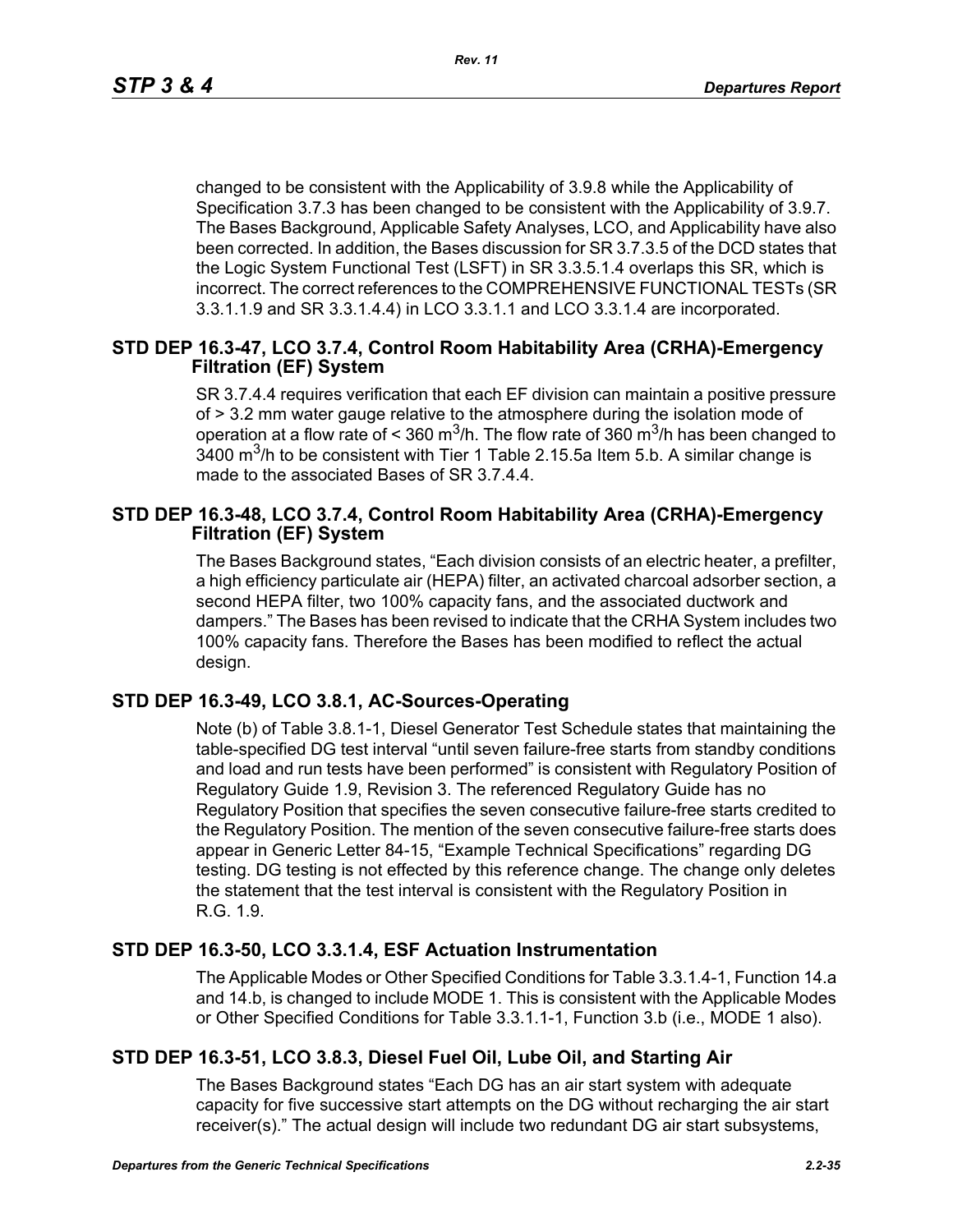each with adequate capacity for five successive start attempts on the DG without recharging the air start receiver(s). LCO 3.8.3 ACTION E, the BASES Background and the BASES LCO have been modified to reflect this clarification.

## **STD DEP 16.3-52, LCO 3.8.8, Inverters - Shutdown**

The Applicable Safety Analyses states, "The inverters are designed to provide the required capacity, capability, redundancy, and reliability to ensure the availability of necessary power to the Reactor Protection System (RPS) and Emergency Core Cooling Systems (ECCS) instrumentation and controls so that the fuel, Reactor Coolant System, and containment design limits are not exceeded."

The statement is revised to indicate that the inverters supply the Class 1E CVCF loads. This change is consistent with the description in the Applicable Safety Analyses of LCO 3.8.7, Inverters-Operating.

## **STD DEP 16.3-53, Not Used**

## **STD DEP 16.3-54, Not Used**

## **STD DEP 16.3-55, LCO 3.3.4.1, Anticipated Transient Without Scram (ATWS) and End-of-Cycle Recirculation Pump Trip (EOC-RPT) Instrumentation**

The Surveillance Requirement discussion has been changed to revise the time of EOC-RPT System Response Time to RPT System Response Time. The title and definition is being revised since ATWS and EOC response times are credited in the transient and accident analyses.

## **STD DEP 16.3-56, Not Used**

## **STD DEP 16.3-57, LCO 3.3.1.2, Reactor Protection System (RPS) and Main Steam Isolation Valve (MSIV) Actuation**

The Bases discussion for Required Action I.1 and I.2 is changed to remove the statement, "Note that the automatic actuation logic becomes 1/3 in this condition so there is an increased vulnerability to spurious trips" because it is incorrect. The automatic actuation logic is unaffected by placing the affected division in trip per Action I.1.

## **STD DEP 16.3-58, LCO 3.8.6, Battery Cell Parameters**

Condition A requires entry when "One or more batteries with one or more battery cell parameters not within limits." Condition A has been changed to require entry when "One or more batteries with one or more battery cell parameters not within Table 3.8.6-1 Category A or B limits."

Table 3.8.6-1 includes Category A, B, and C limits. Condition B, in part, requires entry when "One or more batteries with one or more battery cell parameters not within Category C limits." The change which adds "Table 3.8.6-1 Category A or B" to CONDITION A is a clarification that the limits within which the battery cell parameters must be maintained.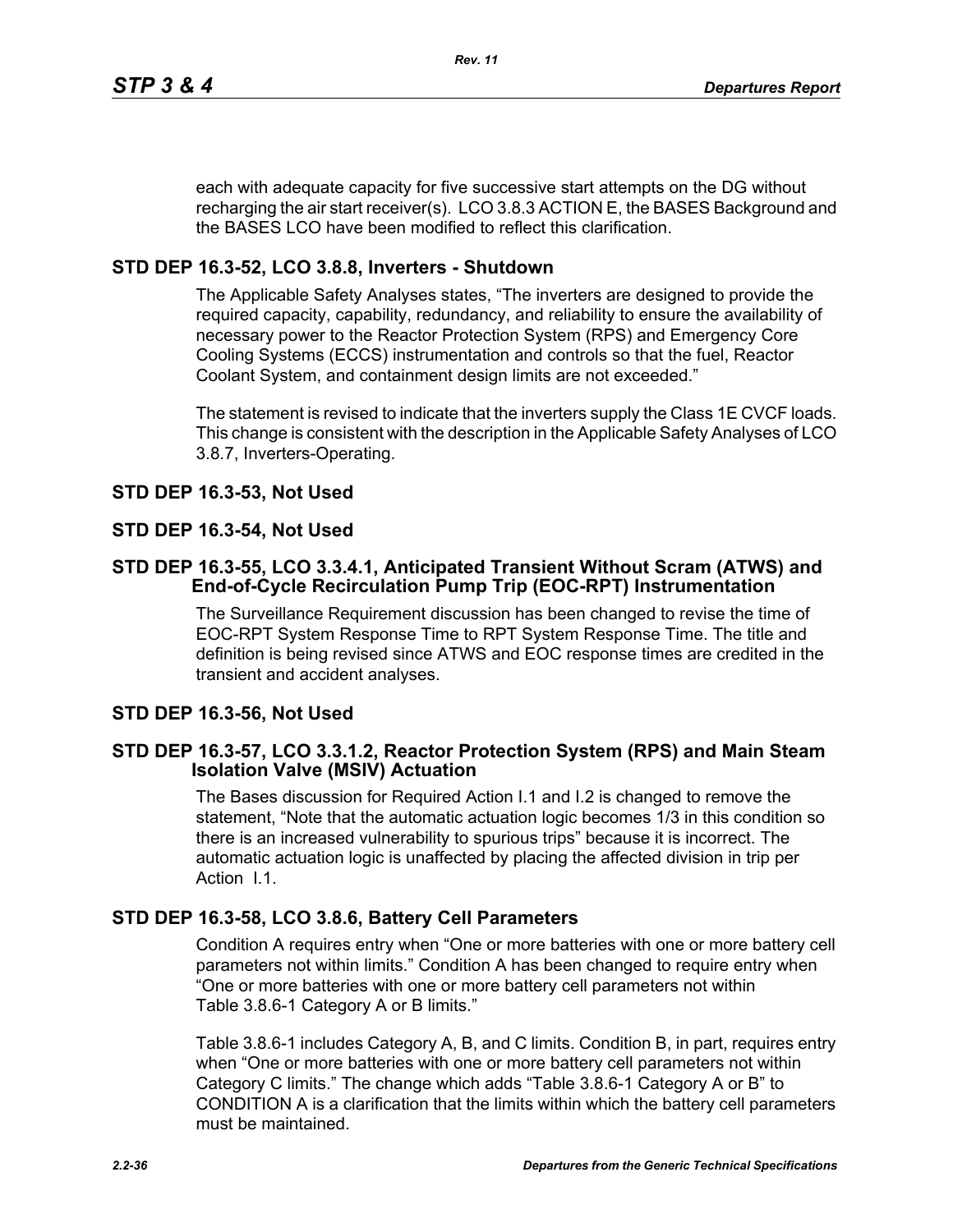## **STD DEP 16.3-59, LCO 3.3.6.2, Remote Shutdown System**

Function 13 of Table 3.3.6.2-1 is the "RPV Narrow Range Water Level." It has been changed to "RPV Shutdown Range Water Level." This change is consistent with DCD Section 7.4.1.4.4. Similar changes have been made to the Bases.

## **STD DEP 16.3-60, LCO 3.3.6.2, Remote Shutdown System**

RSW Strainer Differential Pressure Instrumentation has been added to the list of Remote Shutdown System parameters monitored as Function 17 consistent with DCD Figure 7.4-2.

## **STD DEP 16.3-61, LCO 3.3.7.1, CRHA EF System Instrumentation**

Table 3.3.7.1-1 includes two Footnotes that are not referenced in the Table. Footnotes (a) and (b) to Table 3.3.7.1-1 have been deleted. The Footnotes are associated with the Applicability of the instrumentation. Since the Applicability of the instrumentation is covered in the Applicability statement the Footnotes are not needed.

## **STD DEP 16.3-62, LCO 3.3.8.1, Electric Power Monitoring**

ACTION C requires entry when "Required Action and associated Completion Time of Condition A or B is not met in MODE 1, 2, or 3."

ACTION D requires entry when "Required Action and associated Completion Time of Condition A or B is not met in MODE 4 or 5."

The associated Bases refer only to Condition B. Therefore, Condition A has been added to the Bases descriptions for ACTIONS C and D.

## **STD DEP 16.3-63, LCO 3.3.8.2, Reactor Coolant Temperature Monitoring-Shutdown**

The Bases Background states, "The temperature monitoring instrumentation will provide temperature indication and trends to the operator in the main control room during RHR decay heat removal operation. One temperature monitoring for each RHR channel is available to monitor reactor coolant temperature at the inlet to the RHR heat exchanger." The word "transmitter" has been added after monitoring to be consistent with the terminology being used.

## **STD DEP 16.3-64, LCO 3.3.5.1, Control Rod Block Instrumentation**

Required Action B.2 states, "Verify RCIS blocks control rod movement by attempting to withdraw one rod or one gang or rods." The sentence is changed to "Verify RCIS blocks control rod movement by attempting to withdraw one rod or one gang of rods." Changes typographical misstatement in Required Action B.2 from "or" to "of" in referring to the withdrawal of one gang "of" control rods.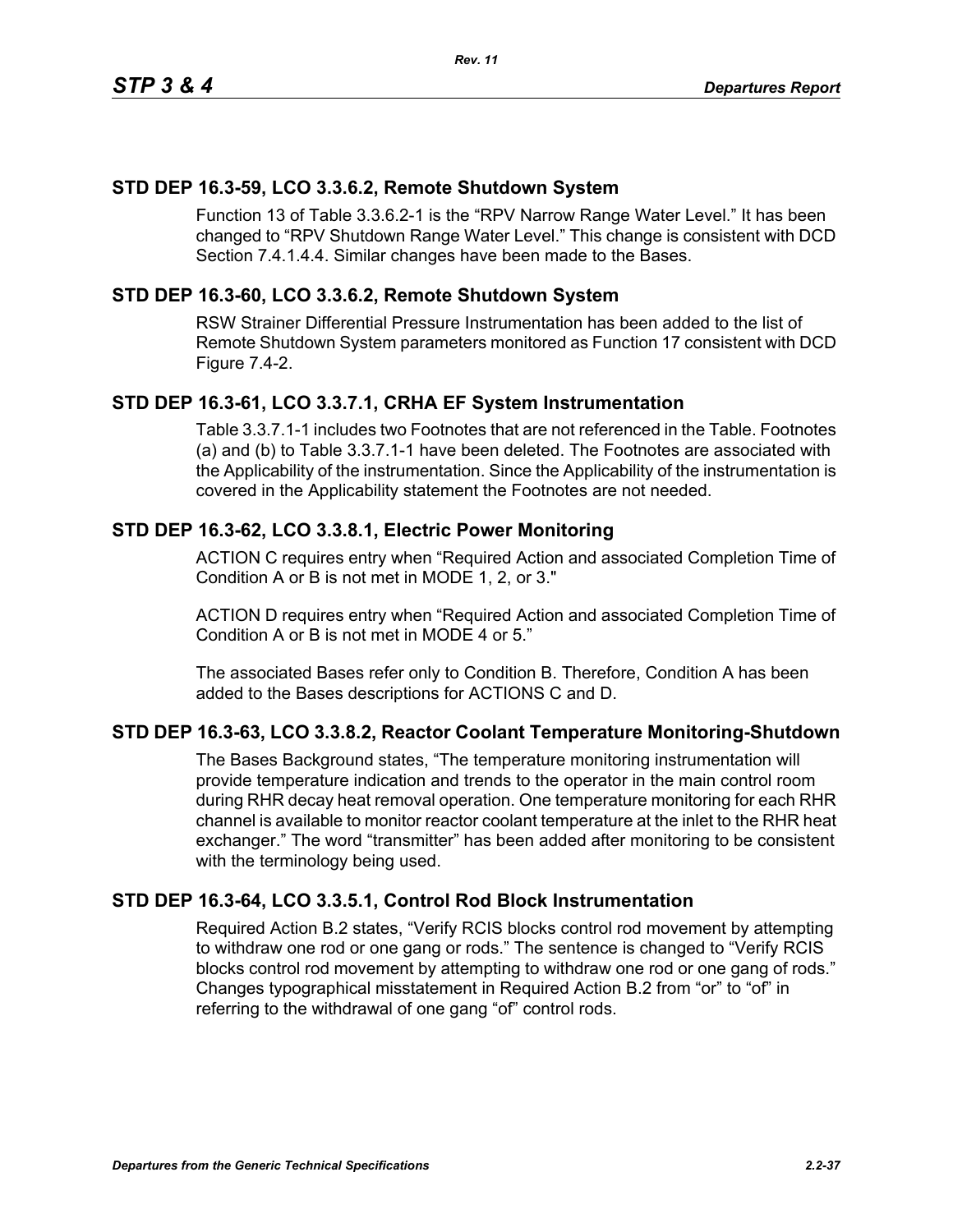## **STD DEP 16.3-65, LCO 3.3.5.1, Control Rod Block Instrumentation**

Changes typographical misstatement in the NOTE for SR 3.3.5.1.1 wherein the CHANNEL FUNCTIONAL TEST is not required to be performed until 1 hour after THERMAL POWER is >30% RTP. The 30% value, rather than the 10% value, in the NOTE is in agreement with TS Table 3.3.5.1-1, note (a) for the RCIS Automated Thermal Limit Monitor function.

## **STD DEP 16.3-66, LCO 3.3.5.1, Control Rod Block Instrumentation**

Changed the number of reactor mode switch position channels required to be OPERABLE when the reactor mode switch is in the shutdown position from three to four channels. This change is in agreement with TS Table 3.3.5.1-1, Function 2, Reactor Mode Switch - Shutdown Position requirements for required channels.

## **STD DEP 16.3-67, LCO 3.3.5.1, Control Rod Block Instrumentation**

This departure adds a further justification to the TS 3.3.5.1 Bases, ACTIONS A.1 and A.2 and ACTION C.1 for the Completion Time of 72 hours; namely, "the low probability of an event occurring coincident with a failure of the remaining OPERABLE channel." It also adds a further justification for the Frequency of SR 3.3.5.1.6; namely that the "Frequency is based upon operating experience that demonstrates channel failure is rare and on the online diagnostics that monitor the channels for proper operation," and adds the phrase "every 24 hours" to the same paragraph, to conform with the specification.

It changes a typographical misstatement in ACTIONS E.1 and E.2 by removing the word "in" in the phrase, "If there are failures 'in' of the Reactor Mode Switch - Shutdown Position Function the plant must be placed in a condition where the LCO does not apply." It also corrects the grammatical misstatement in the next sentence where, "…and initiating 'to fully inserting' of all…" should be changed to read, "…and initiating full insertion of all…"

These changes do not change the meaning or intent of these statements.

## **STD DEP 16.3-68, Not Used**

## **STD DEP 16.3-69, LCO 3.6.1.2, Primary Containment Air Locks**

Required Action B.2 states, "Lock an OPERABLE door closed in the affected air lock( )." The ABWR Containment has two airlocks. Therefore, "air lock( )" is changed to "air lock(s)."

## **STD DEP 16.3-70, LCO 3.6.1.2, Primary Containment Air Locks**

The Bases Background discussion states, "SR 3.6.1.1.1 leakage rate requirements conform with 10 CFR 50, Appendix J (Ref. 2), as modified by approved exemptions." Specification 3.6.1.2 is associated with primary containment air locks. Therefore, the appropriate SR to be utilized in the discussion is SR 3.6.1.2.1 not SR 3.6.1.1.1.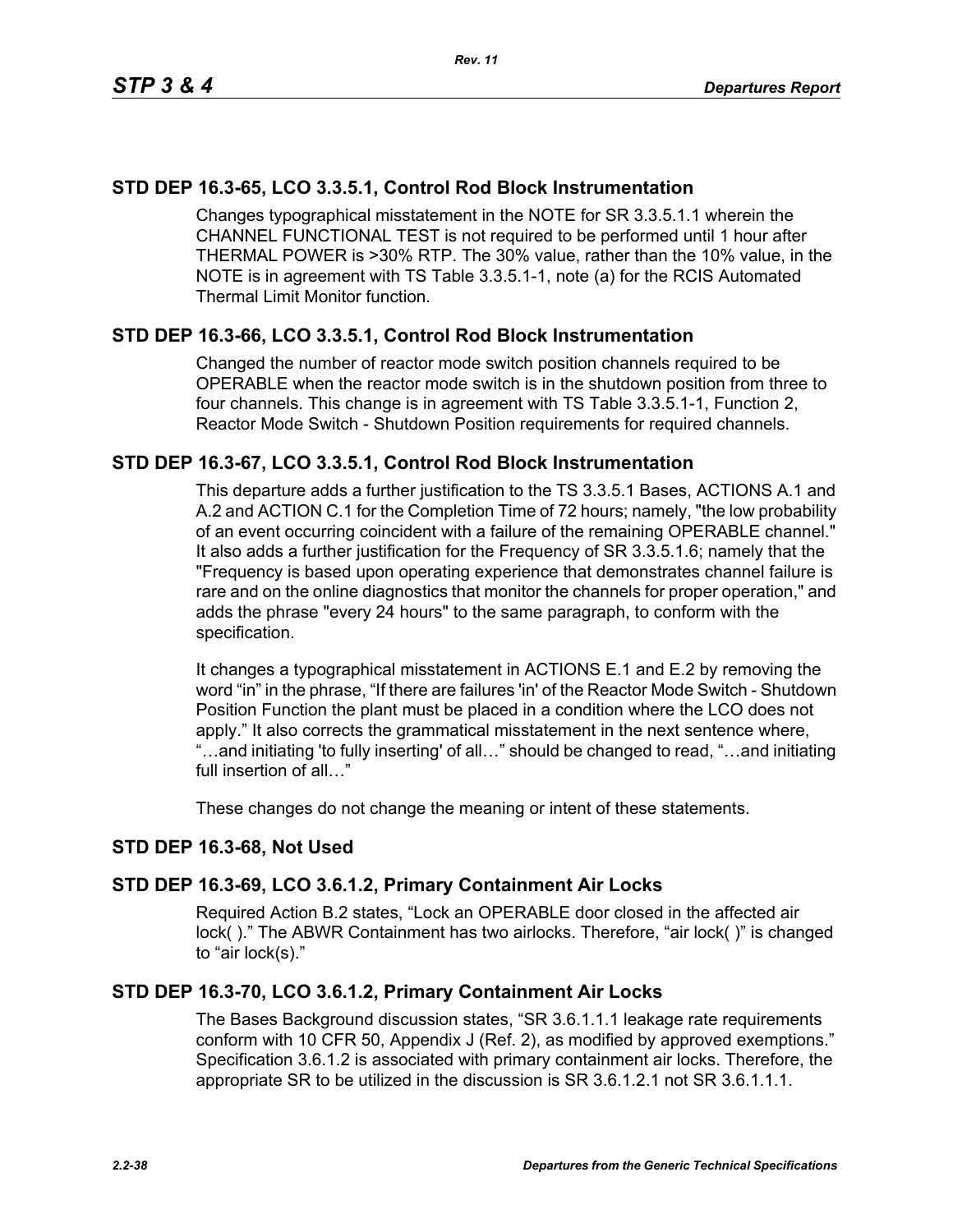# **STD DEP 16.3-71, Not Used**

## **STD DEP 16.3-72, Not Used**

## **STD DEP 16.3-73, LCO 3.6.1.3, Primary Containment Isolation Valves (PCIVs)**

The Background states, "Two additional redundant excess flow isolating dampers are provided on the vent line upstream of the Standby Gas Treatment (SGT) System filter trains. These isolation dampers, together with the PCIVs, will prevent high pressure from reaching the SGT System filter trains in the unlikely event of a loss of coolant accident (LOCA) during venting. Closure of the excess flow isolation dampers will not prevent the SGT System from performing its design function (that is, to maintain a negative pressure in the secondary containment). To ensure that a vent path is available, a 50 mm bypass line is provided around the dampers."

The statement has been corrected to reflect the DCD Tier 2 Figure 6.2-39 and discussion in Subsection 6.2.4.3, for the Atmosphere Control System. It now reads, "The PCIVs will close before fuel failure and prevent high pressure from reaching the SGT system filter trains in the unlikely event of a loss of coolant accident during venting."

The Applicable Safety Analyses specifies assumptions used for the purge valves in the analyses. The changes to the description provide the appropriate assumptions for the analyses. The Applicable Safety Analyses also discusses the assumptions used for closure times in the radiological analyses. This statement has been deleted since the analysis assumes a leakage of La from the start of the accident.

The Applicable Safety Analysis states, "The primary containment purge valves may be unable to close in the environment following a LOCA. Therefore, each of the purge valves is required to remain sealed closed during MODES 1, 2, and 3. In this case, the single failure criterion remains applicable to the primary containment purge valve due to failure in the control circuit associated with each valve. Again, the primary containment purge valve design precludes a single failure from compromising primary containment OPERABILITY as long as the system is operated in accordance with this LCO."

This statement has been deleted because the evaluation in FSAR Subsection 6.2.4.3 shows that the design of the primary containment purge valves is such, that they do not require blocking in order to isolate on a DBA.

## **STD DEP 16.3-74, LCO 3.6.1.3, Primary Containment Isolation Valves (PCIVs)**

This departure corrects and clarifies the LCO 3.6.1.3 Bases discussion regarding testing, required actions, and surveillance requirements. The Bases states, "Purge valves with resilient seals, secondary bypass valves, MSIVs, and hydrostatically tested valves must meet additional leakage rate requirements." The additional leakage rate requirements for the purge valves with resilient seals, MSIVs, and hydrostatically tested valves are provided in SR 3.6.1.3.7, SR 3.6.1.3.13, and SR 3.6.1.3.12, respectively. The words "secondary bypass valves" have been deleted from the phrase since there are no additional requirements for secondary bypass valve leakage.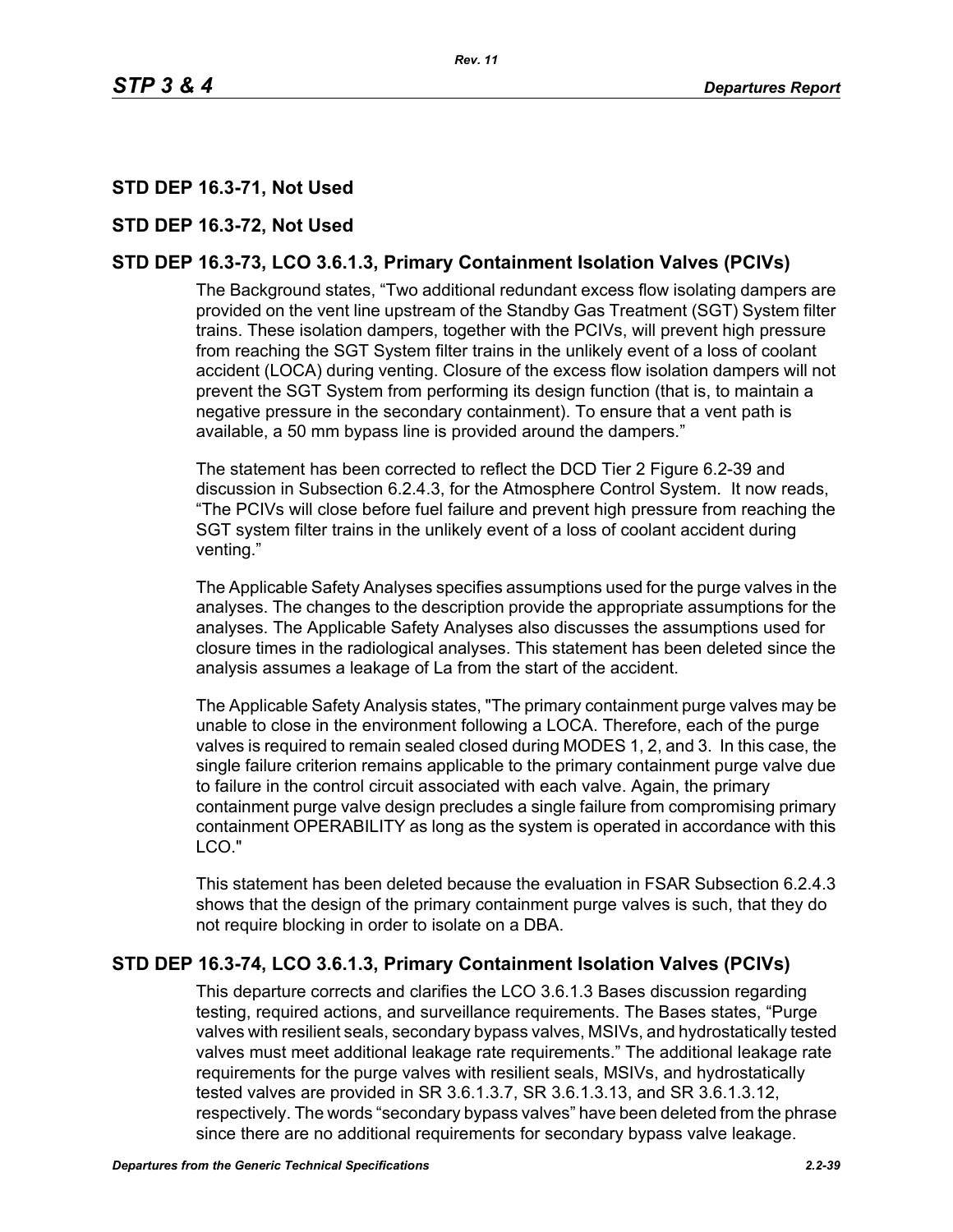Required Action A.2 Completion Time states that the verification of the isolation of the affected part must be verified "Once per 31 days for isolation devices outside primary containment, drywell, and steam tunnel. The Bases description in the Bases did not reflect the "drywell and steam tunnel." Therefore the words have been added to the Required Action discussion.

ABWR DCD SR 3.6.1.3.9 (STP SR 3.6.1.3.8) states that the "LOGIC SYSTEM FUNCTIONAL TEST in SR 3.3.6.3.6" overlaps this SR to provide complete testing of the safety function." This statement has been changed to "The COMPREHENSIVE FUNCTIONAL TESTs (SR 3.3.1.1.9 and SR 3.3.1.4.4) in LCO 3.3.1.1 and LCO 3.3.1.4 overlap this SR to provide complete testing of the safety function." This change is appropriate since SR 3.3.6.3.6 does not exist.

## **STD DEP 16.3-75, LCO 3.7.6, Main Condenser Offgas**

The Background section states "The radioactivity of the remaining gaseous mixture (i.e., the offgas recombiner effluent) is monitored downstream of the moisture separator prior to entering the holdup line." The description has been changed to "The radioactivity of the remaining gaseous mixture (i.e., the offgas recombiner effluent) is monitored downstream of the moisture separator prior to entering the charcoal adsorber vault." This change is made since there is no hold-up line in the description of the offgas system in DCD Section 11.3.4 or identified in Offgas System Figure 11.3-2.

#### **STD DEP 16.3-76, LCO 3.7.5, Control Room Habitability Area (CRHA) - Air Conditioning (AC) System**

SR 3.7.5.2 requires the performance of an actual or simulated initiation test. The Bases do not include the associated discussion. The Bases have been modified accordingly.

## **STD DEP 16.3-77, LCO 3.3.6.1, Post Accident Monitoring (PAM) Instrumentation**

The description of the Suppression Pool level instrumentation for Post Accident Monitoring in the technical specification bases has been changed to match the DCD ABWR certified design description.

## **STD DEP 16.3-78, LCO 3.3.6.1, Post Accident Monitoring (PAM) Instrumentation**

See Part 7, Section 2.2.2 for the description and evaluation of STD DEP 16.3-78.

#### **STD DEP 16.3-79, Not Used**

#### **STD DEP 16.3-80, LCO 3.8.1, AC-Sources-Operating**

The Bases Header for Required Actions D.1 and D.2 is not correctly located. The header was properly located to separate the Required Actions discussion for Required Actions C.4, C.5, and C.6 and Required Action D.1 and D.2.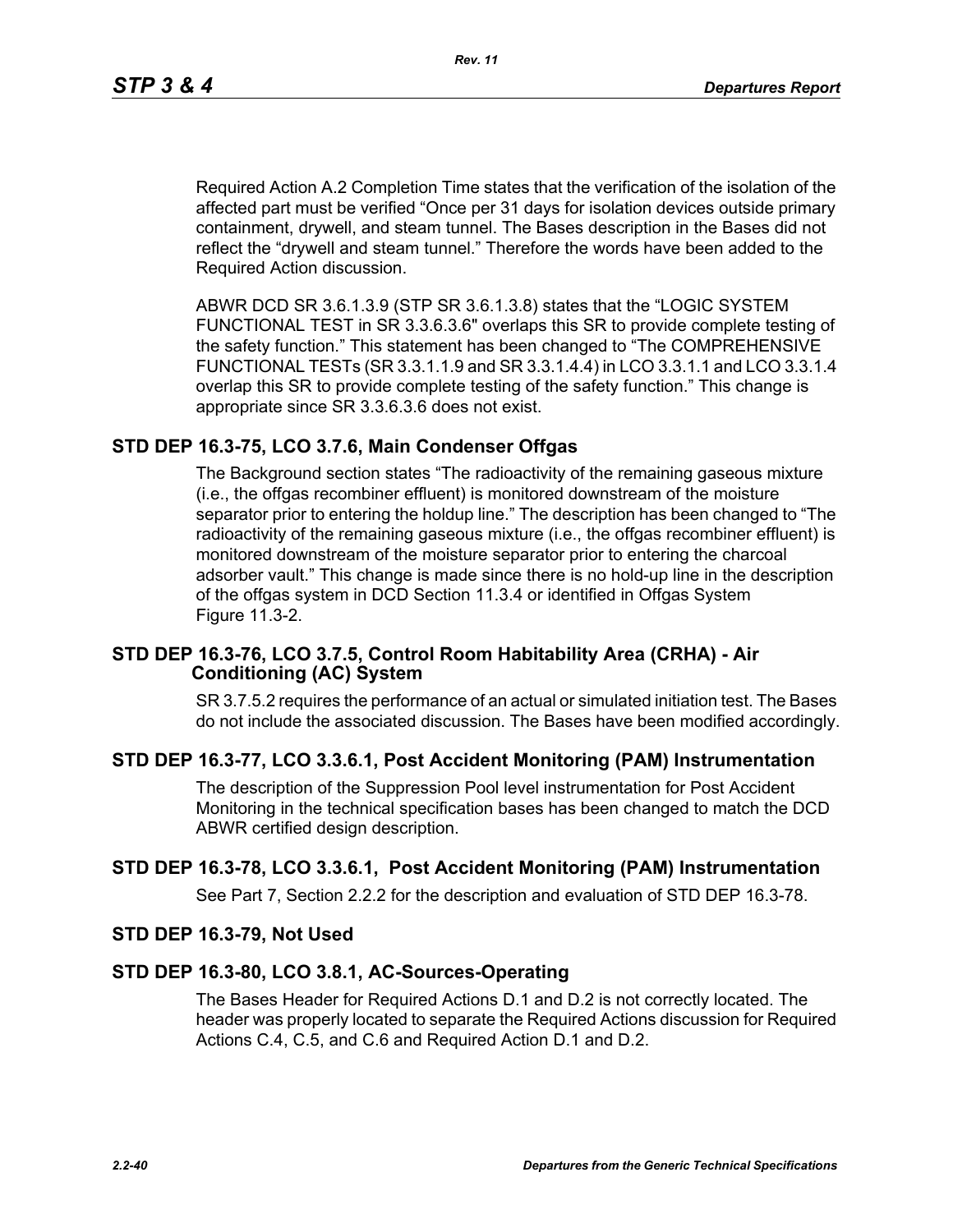## **STD DEP 16.3-81, LCO 3.3.1.2, Reactor Protection System (RPS) and Main Steam Isolation Valve (MSIV) Actuation**

The Applicable Modes or Other Specified Conditions for SRNM and APRM LOGIC CHANNELS (Function 1a) has been added as footnote (b) to Table 3.3.1.2-1. The footnote appropriately requires the SRNM and APRM LOGIC CHANNELS to be OPERABLE when the associated Function in LCO 3.3.1.1 is required to be OPERABLE.

The above can be clarified further. In Table 3.3.1.1-1, note that Functions 1a, 1b, and 1d sensor instrumentation are required to be Operable in MODE 5. The other subfunctions (1c, 2a, 2b, 2c, 2d, and 2e) are not required to be Operable in MODE 5. Therefore, footnote (b) is needed to clarify that RPS Actuation Logic Channels are only required to be Operable in MODE 5 for Functions 1a, 1b, and 1d in Table 3.3.1.1-1. These are the NMS "associated" functions in LCO 3.3.1.1 that are required to be operable in MODE 5.

Divisional Functional Test, SR 3.3.1.2.2, was incorrectly applied to Output Channels (in Items 1 and 2 of Table 3.3.1.2-1, RPS Actuation, and MSIVs and MSL Drain Valves Actuation) in the DCD and has been deleted. The Definition of Divisional Functional Test in the original DCD was: "The injection of simulated or actual signals into a division as close to the sensors as practicable to verify Operability of Sensor Channels and Logic Channels in that division. The Divisional Functional Test may be performed by means of a series of sequential or overlapping steps. The test shall comprise all of the equipment from the DTM (now changed to DTF) inputs to Logic Channel outputs….". From this definition, SR 3.3.1.2.2 should not be applied to Output Channels.

The bases discussion in the APPLICABLE SAFETY ANALYSIS, LCO, and APPLICABILITY has also changed based upon the changes to the specification.

## **STD DEP 16.3-82, LCO 3.3.1.2, Reactor Protection System (RPS) and Main Steam Isolation Valve (MSIV) Actuation**

This departure is a clarification to Technical Specification (TS) B 3.3.1.2/LCO 3.3.1.2, Actions for Conditions B, F, J, K and L. The change is to specify and clarify that 1) Condition B or F occurs if two logic channels or two output channels "for the same Function" become inoperable, 2) Conditions J and K assure that appropriate actions are taken for "one or more" inoperable RPS Actuation Functions, and 3) Condition L assures appropriate actions are taken for "one or more" inoperable MSIV Actuation Functions. (Note: These changes are required in order to be consistent with the Conditions description for LCO 3.3.1.2 as shown in the Technical Specifications in COLA Part 2, Tier 2, Subsection 16.3.3.1.2.)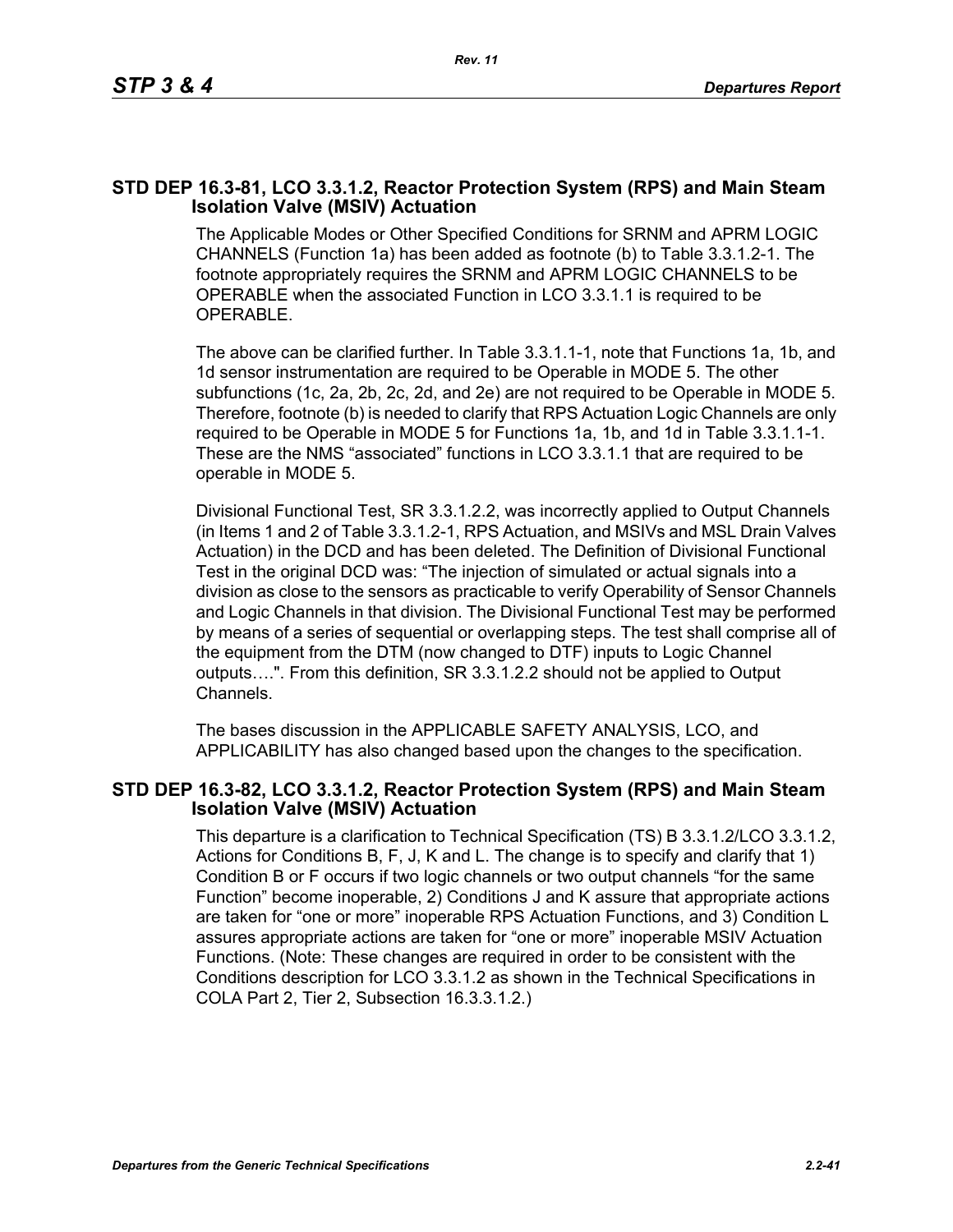## **STD DEP 16.3-83, LCO 3.3.1.3, Standby Liquid Control (SLC) and Feedwater Runback (FWRB) Actuation**

The bases discussion of the Manual ATWS-ARI/SLCS Initiation logic has been changed to describe the actual plant design. This Manual ATWS-ARI/SLCS discussion is illustrated in DCD Figures 15E-1a and 15E-1b. The Manual ATWS-ARI/SLCS Initiation originates at the Manual ATWS A and Manual ATWS B pushbuttons shown on DCD Figure 15E-1a. Each pushbutton represents a manual initiation channel with input from both switches required to satisfy the manual actuation logic.

# **STD DEP 16.3-84, LCO 3.3.1.1, SSLC Sensor Instrumentation**

The Applicable Conditions for Function 3c, Reactor Vessel Steam Dome Pressure - High, and Function 7c, SLCS and FWRB Initiation, in Table 3.3.1.1-1, are changed from Condition G to Condition H. The Applicable Modes or Other Specified Conditions for Functions 3c and 7c are MODE 1 and MODE 2, and the change to Condition H ensures that the Applicable Modes or Other Specified Conditions for these Functions are exited in the event that Condition E is entered. That is, per Condition E, if the Required Action and associated Completion Time of Condition A, B, C, or D are not met, the appropriate Required Action in Table 3.3.1.1-1 for the Function is H (i.e., Be in Mode 3).

## **STD DEP 16.3-85, LCO 3.3.1.1, SSLC Sensor Instrumentation**

The Bases discussion for the Automatic Depressurization System (ADS) is changed to correct the ADS accumulators' capacity to operate the safety relief valves with no external source of nitrogen.

The text change, supported by DCD Sections 7.3.1.1.1.2(3)(paragraph 2) and 5.2.2.4.1, states that the ADS accumulators have sufficient capacity to operate the safety relief one time at drywell design pressure or five times at normal drywell pressure with no external source of nitrogen.

## **STD DEP 16.3-86, LCO 3.3.1.4, ESF Actuation Instrumentation**

This departure addresses an inconsistency concerning use of the word "initiation" in SR 3.3.1.4.7 and in Footnote d to Table 3.3.1.4-1. There is no defined term "Manual Initiation CHANNEL FUNCTIONAL TEST," as shown in DCD SR 3.3.1.4.7. The defined term is "CHANNEL FUNCTIONAL TEST." SR 3.3.1.4-7 is the CHANNEL FUNCTIONAL TEST, and this test applies to functions: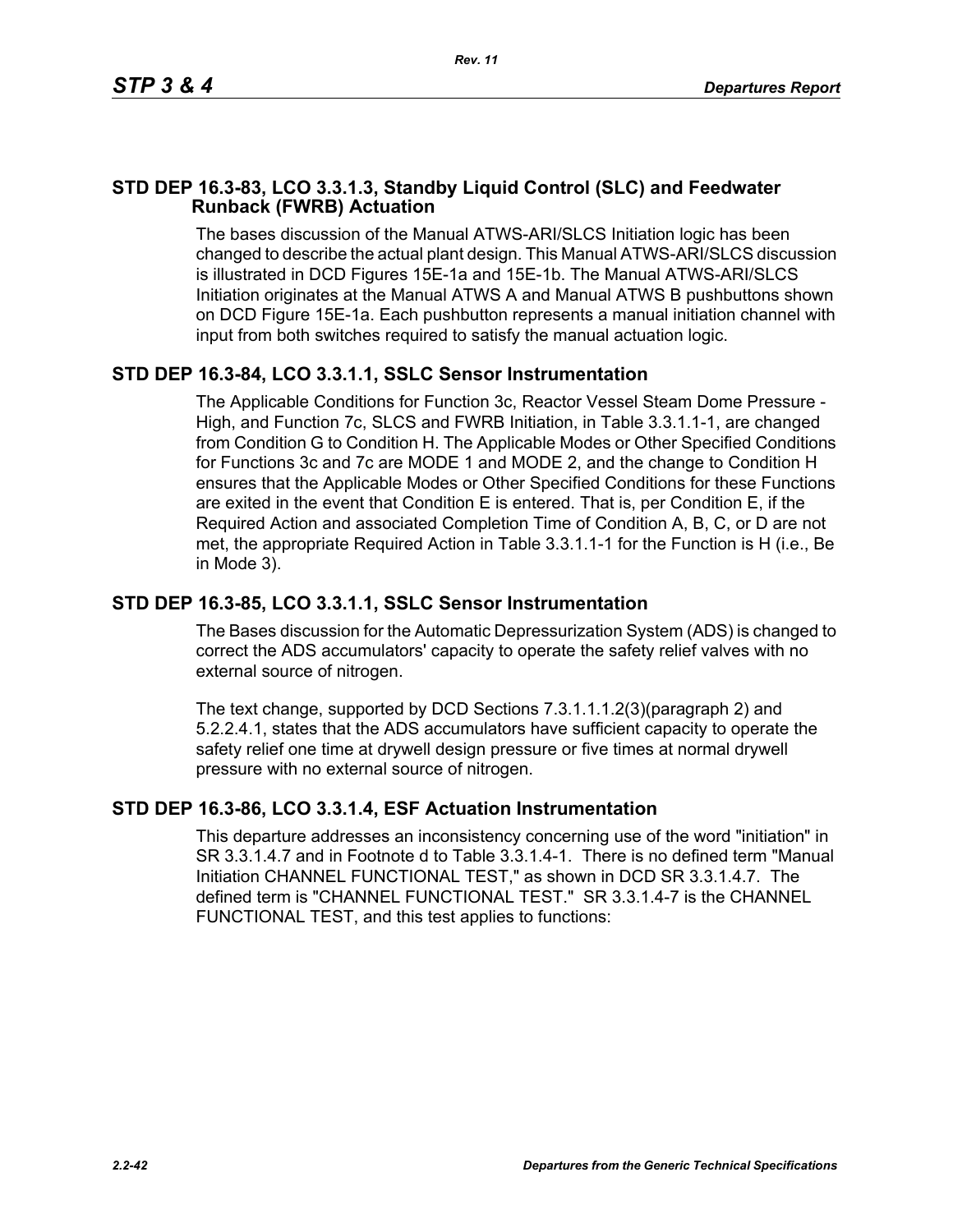- 1.e LPFL Manual Initiation of the LPCF Actuation,
- 2.f HPCF B Manual Initiation of the HPCF Actuation,
- 2.g HPCF C Diverse Logic Manual initiation of the HPCF Actuation,
- 3.e RCIC Manual Initiation of the RCIC Actuation,
- 4.c ADS Manual Initiation of ADS,
- 4.f ATWS Manual ADS Inhibit of ADS,
- 5.e DG Manual Initiation of Diesel-Generator Actuation,
- 7.c RCW/RSW Manual Initiation of RBCW/SW Actuation,
- 9.c SPC Manual Initiation of SPC Cooling Actuation,
- 11 CIV Division Manual Initiation,
- 12.c RCIC Manual Isolation Initiation of RCIC Isolation Actuation

Table 3.3.1.4-1. Function 4.f is an "inhibit" function, while the others are initiation functions. It is clear from the Table that SR 3.3.1.4.7 applies to both "manual initiation" as well as to "manual inhibit" functions.

The text of SR 3.3.1.4.7 is changed to clarify that the surveillance applies to both the manual inhibit as well as to the manual initiation channels in Table 3.3.1.4-1. Footnote (d) to Table 3.3.1.4-1 is also changed to reflect both the manual initiation as well as the manual inhibit channel Functions.

## **STD DEP 16.3-87, LCO 3.3.1.4, ESF Actuation Instrumentation**

The Bases discussion for Required Action G.1 is changed to correct the Conditions, that if not met within the specified Completion Times, result in entry into Condition and performance of Required Action G.1. The text change will make the Specification and its Bases agree. The correct Conditions, B, C, D, E, or F, are specified in TS Bases 3.3.1.4 Condition G.

#### **STD DEP 16.3-88, Not Used**

#### **STD DEP 16.3-89, Not Used**

**STD DEP 16.3-90, Not Used**

#### **STD DEP 16.3-91, LCO 3.3.1.1, SSLC Sensor Instrumentation**

The incorrect title of Function 33, "Control Building Basement Equipment Cubicle", in the Bases discussion is changed to its correct title, "RCW/RSW Heat Exchanger Room Water Level - High".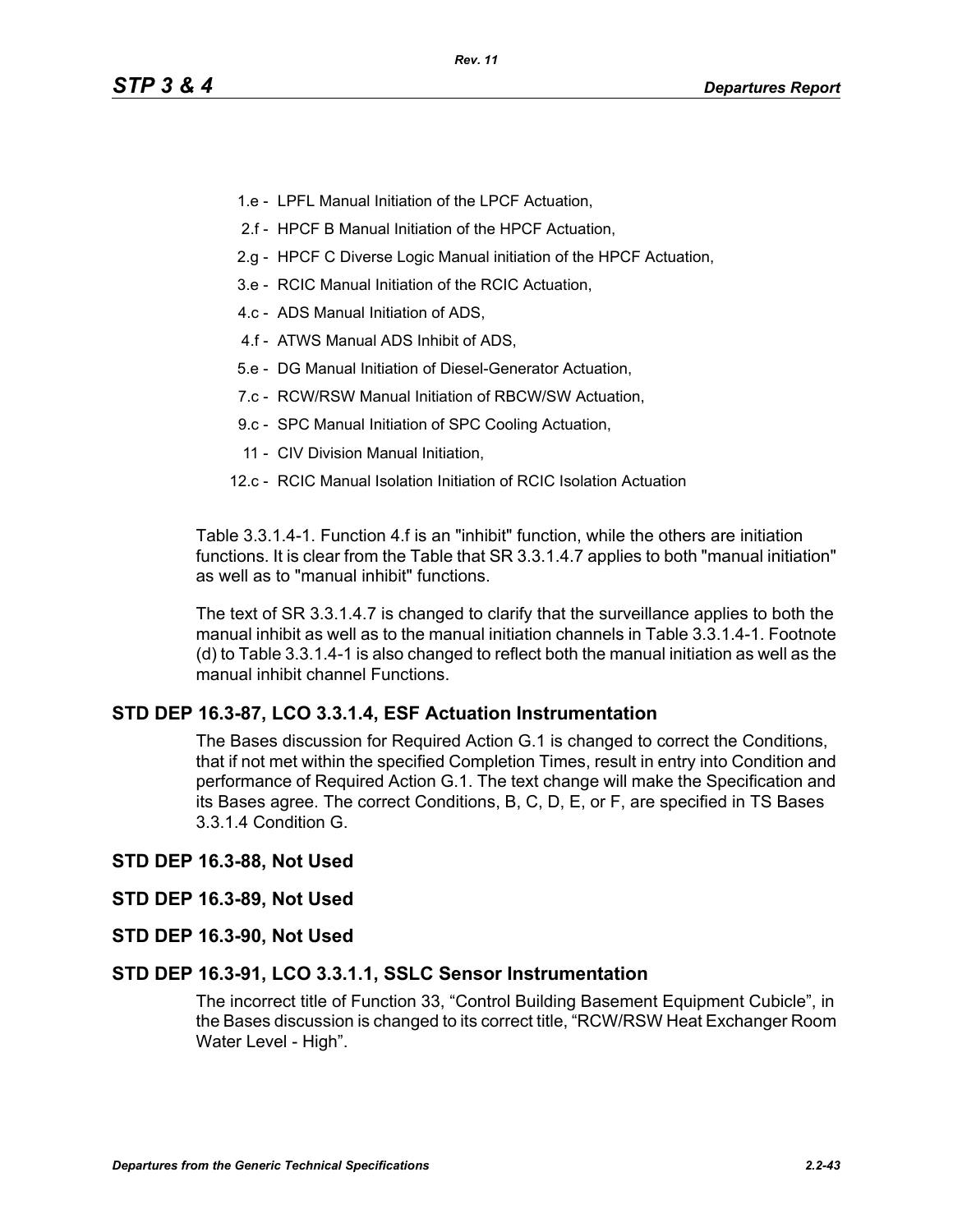## **STD DEP 16.3-92, LCO 3.3.1.1, SSLC Sensor Instrumentation**

The Bases discussion for Required Actions P.1, P.2, R.1, and R.2 is changed to include other conditions (e.g., not placed in trip, not isolated) that also result in entering the specified actions.

## **STD DEP 16.3-93, LCO 3.3.1.1, SSLC Sensor Instrumentation**

A typographical misstatement in the Bases discussion for SR 3.3.1.1.10 and 3.3.1.1.11 is changed to correct the specified SR number. Changed SR 3.2.1.1.10 to read SR 3.3.1.1.10.

## **STD DEP 16.3-94, LCO 3.3.1.4, ESF Actuation Instrumentation**

The Applicable Modes or Other Specified Conditions for Function 13c, CUW Isolation and SLC Initiation, in Table 3.3.1.4-1 is changed from MODE 1, MODE 2, and MODE 3, to only MODE 1 and MODE 2, since these are the MODES where the reactor can be critical, and these MODES are consistent with the Applicability for the SLC system in LCO 3.1.7.

## **STD DEP 16.3-95, LCO 3.2.3 Linear Heat Generation Rate (LHGR) (Non-GE Fuel)**

STP 3&4 Technical Specification LCO 3.2.3, Linear Heat Generation Rate (LHGR) (Non-GE Fuel) and its Bases are deleted from COLA Part 2, Tier 2, Chapter 16 and Part 4 because DC/COL-ISG-08, "Interim Staff Guidance - Necessary Content of Plant-Specific Technical Specifications When a Combined License Is Issued" requires the removal of all brackets within the Technical Specifications prior to granting a COL, and this Specification cannot stand on its own without the use of brackets if GE fuel is specified. As presently written, the COL application calls for GE fuel. Non-GE Fuel is not presently applicable and therefore, this Specification is not currently needed. It is anticipated that a license amendment request will be submitted to reinstate this Specification if a non-GE fuel type is chosen in the future.

## **STD DEP 16.3-96, LCO 3.4.1, RIPs Operating**

The optional flexibility to operate with fewer than 9 reactor internal pumps (RIPs) is not currently supported by analysis; therefore, the bracketed optional flexibility in LCO 3.4.1 is being removed. The Technical Specification LCO 3.4.1 information being removed is all contained within brackets; and therefore, its removal does not require an exemption per Section VIII.C.4 of Appendix A to 10 CFR Part 52. However, the Bases for this Specification contain several paragraphs and/or sentences describing this optional flexibility that are not contained within brackets. DC/COL-ISG-08, "Interim Staff Guidance - Necessary Content of Plant-Specific Technical Specifications when a Combined License is Issued," requires the removal of all brackets within the Technical Specifications prior to granting a COL. This departure is written to remove the Technical Specification 3.4.1 Bases information related to this optional flexibility (paragraphs 2 and 3 under "Applicable Safety Analyses," the second sentence of the single paragraph under "LCO" and Reference 3, requiring a plant specific analysis for fewer than 9 RIPs operating.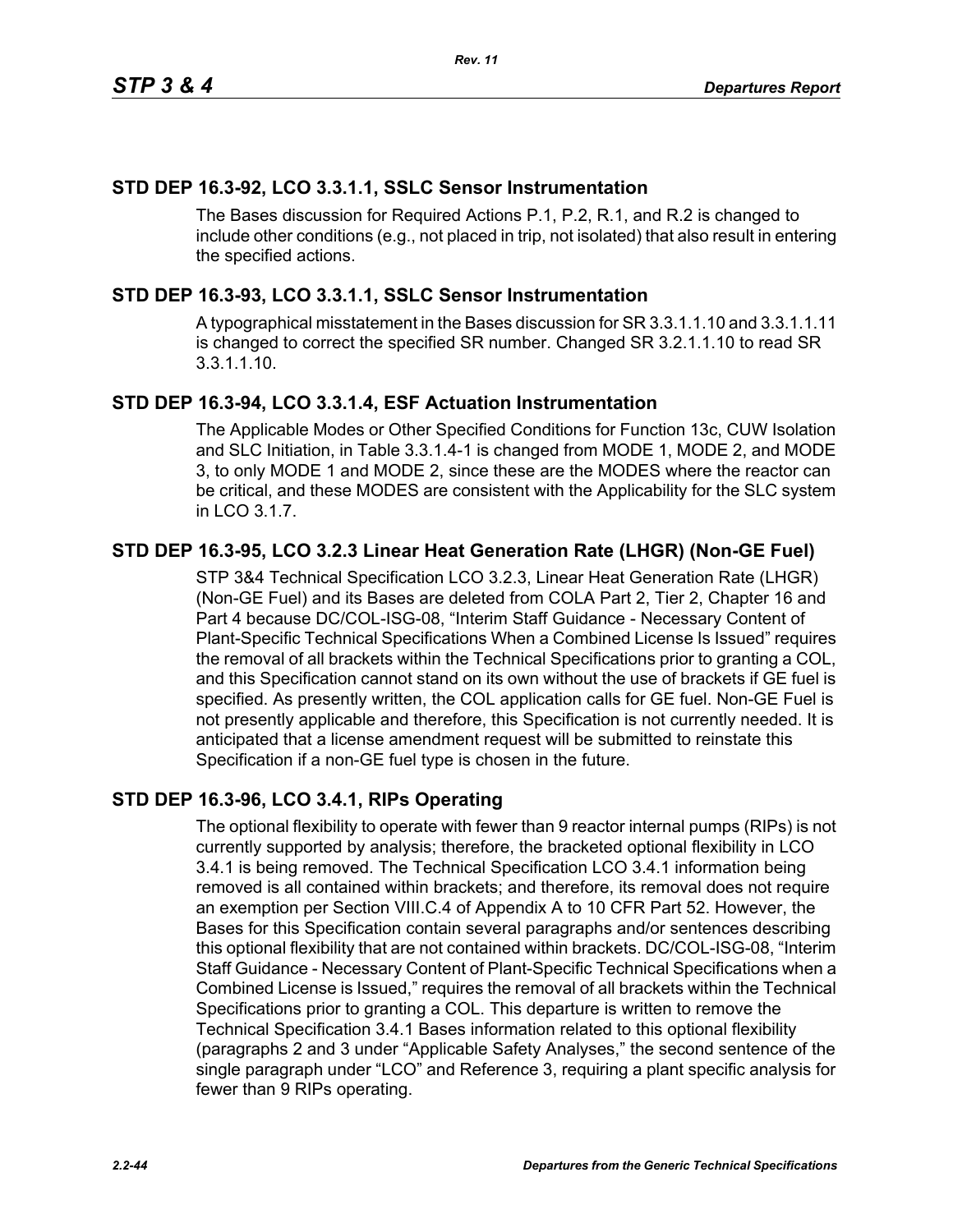## **STD DEP 16.3-97, Technical Specification Editorial Changes**

The following editorial changes have been made to COLA Part 4, and to a much lesser extent and only where indicated, to COLA Part 2, Chapter 16.3 to correct editorial and formatting discrepancies contained within the DCD:

## **General**

The periods are removed from all Table Function titles.

The following topics are separated into individual paragraphs:

- Number of channels required to be operable
- **Allowable Values**
- **Applicability**

The various forms of the term "Applicability Bases" and "Applicability" are changed to "Applicability Bases" and "Applicability" for consistency.

"DCD Tier 2, Section x.y.z" is changed to "FSAR, Section x.y.z."

"APPLICABLE SAFETY ANALYSIS, LCO, and APPLICABILITY" is changed to "APPLICABLE SAFETY ANALYSES, LCO and APPLICABILITY"

Formatting changes were made to conform to the latest accepted styles.

## **Specific**

## **Section 3.1 - Reactivity Control Systems**

Bases B3.1.1, SR 3.1.1.1, "ot" is replaced with "to."

Bases B3.1.3, ACTION "E.1" "Condition A, C, D or E" is replaced with "Condition A, C or D."

Bases B3.1.3, ACTIONS D.1 and D.2, a closed parenthesis is added following (BPWS).

Bases B3.1.6, ACTIONS B.1 and B.2, the word "modeswitch" is replaced with "mode switch."

Bases B3.1.7, ACTION C.1, the word "ACTIONS" is removed from the last sentence.

## **Section 3.2 - Power Distribution Limits**

**None**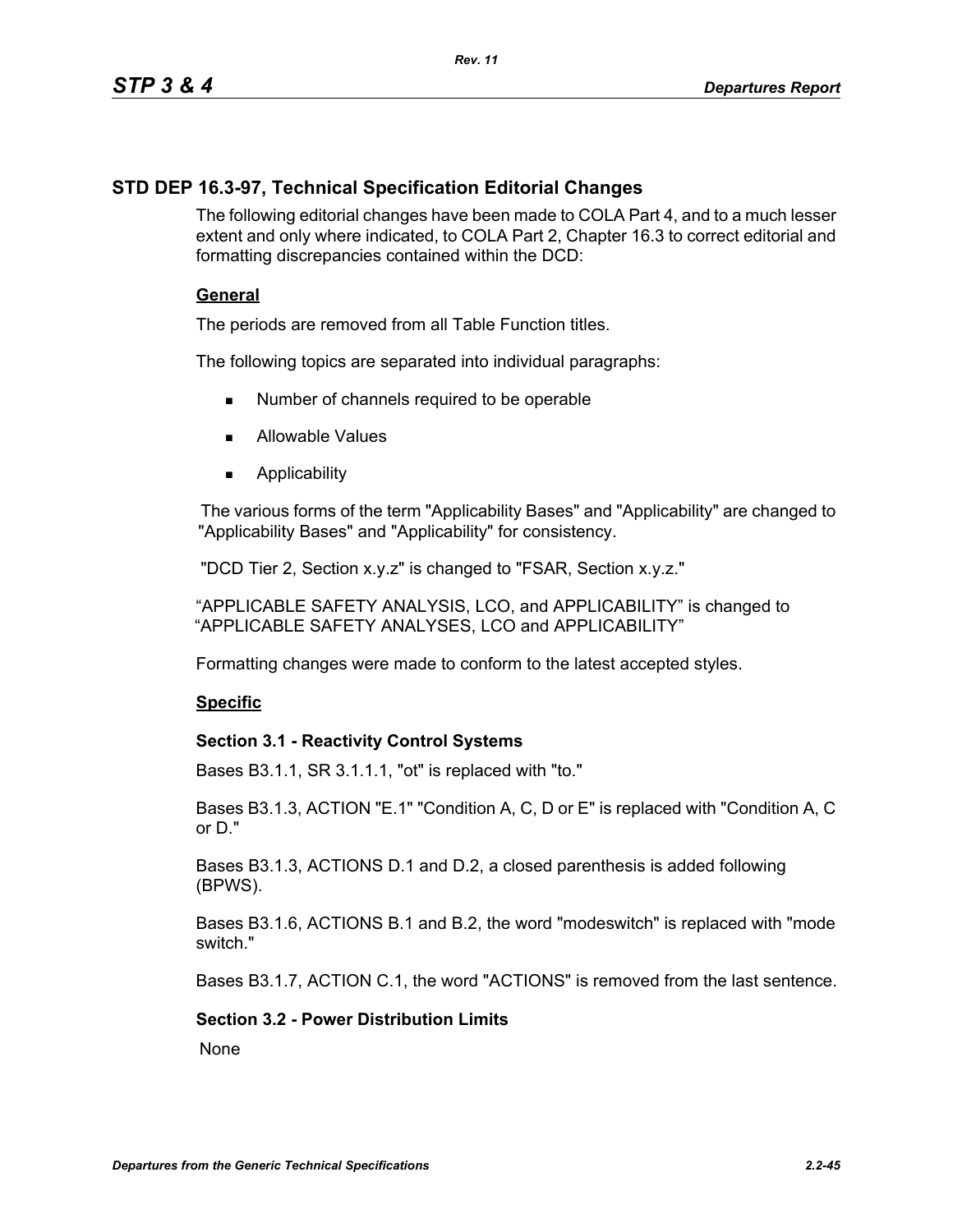# **Section 3.3 - SSLC Sensor Instrumentation**

## **3.3.1.1**

Technical Specifications

TS 3.3.1.1, ACTION A.2.2.2 and SR 3.3.1.1.8, "----NOTE----" is be revised to read "----NOTES----."

TS 3.3.1.1, Table 3.3.1.1-1 Function 31, the words "non-regenerative" in the Function 31 title are capitalized.

TS 3.3.1.3, Condition E, a period is added to the end of Condition E.

TS 3.3.1.3, Table 3.3.1.3-1, the period at the end of Function 1 is removed.

#### Bases

Page B 3.3.1.1-3, Background, second to last paragraph, the word "other" between the words "redundant" and "divisions" is deleted because it is redundant.

Page B 3.3.1.1-3, Background, the last paragraph is broken after the first sentence. The remaining sentence is combined with the first paragraph on Bases page B 3.3.1.1-4 to create a new paragraph.

Page B 3.3.1.1-4, Background, the last sentence in the third paragraph, the word "effect" is replaced with the word "affect."

Page B 3.3.1.1-10, Background, last paragraph, the word "then" is replaced with the word "than."

Page B 3.3.1.1-17, "Applicable Safety Analysis, LCO, and Applicability," the word "Polity" is replaced with the correct word "Policy."

Page B 3.3.1.1-18, "Applicable Safety Analysis, LCO, and Applicability," the word "normal" is replaced with the correct word "nominal."

Page B 3.3.1.1-26, "Applicable Safety Analysis, LCO, and Applicability," Function 2.f, the word "provided" is replaced with the correct word "provide."

Page B 3.3.1.1-28, "Applicable Safety Analysis, LCO, and Applicability," Function 2.g, the word "is" is replaced with the correct word "are."

Page B 3.3.1.1-28, "Applicable Safety Analysis, LCO, and Applicability," Functions 3.a, 3.b and 3.c, the word "results" is replaced with the correct word "result."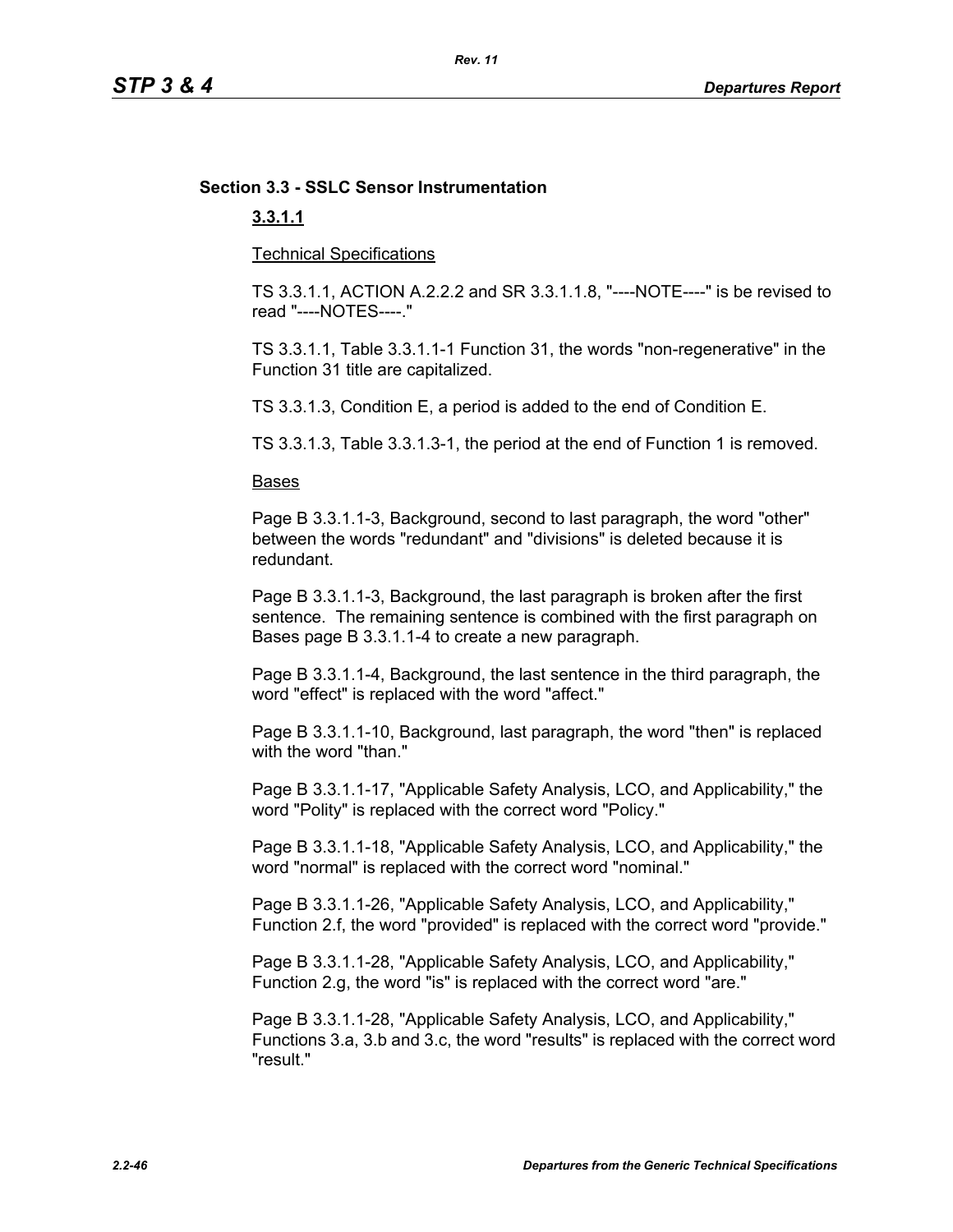Page B 3.3.1.1-36, "Applicable Safety Analysis, LCO, and Applicability, "Functions 9.a, 9.b and 9.c in the PTS 3.3.1.1 bases section entitled "ADS 0" will be replaced with "ADS B."

Page B 3.3.1.1-38, "Applicable Safety Analysis, LCO, and Applicability," Functions 11.a, 11b, 11.c, and 11.d, "Feedwater Line Break Differential Pressure - High" is capitalized.

Page B 3.3.1.1-39, Function 11, last paragraph, the phrase "isolation, and feedwater line break mitigation initiation" is written in title case as follows: "ESF, Isolation, and Feedwater Line Break Mitigation Initiation."

Page B 3.3.1.1-41, Function 15, the missing word "- High" is added to the title.

Page B 3.3.1.1-41, Function 15, the function title, Drywell Pressure - High, in the second sentence is capitalized.

Page B 3.3.1.1-42, Function 15, "measured drywell pressure" is changed to "feedwater line differential pressure" to be consistent with the Function title.

Page B 3.3.1.1-44, Function 18, "in MODE 1 and in MODES 2 and 3" is replaced with "in MODES 1, 2 and 3."

Pages B 3.3.1.1-48, -50 and -53, "Applicable Safety Analysis, LCO, and Applicability," Functions 23, 27, 30, 31, and 32, the units are revised from "1.58 x  $10^{-3}$  m<sup>3</sup>/s" to "95 L/min" for consistency.

Page B 3.3.1.1-50, "Applicable Safety Analysis, LCO, and Applicability," Function 27, "These Functions are not" is changed to "This Function is not."

Page B 3.3.1.1-60, Required Action N.1, second paragraph is revised from "Declaring the supported features inoperable will cause entry into the LCO that is appropriate for the inoperable Feature and suitable compensatory measurements taken" to "Declaring the supported features inoperable will cause entry into the applicable Conditions and Required Actions associated with the LCOs for the supported features, and will result in suitable compensatory measures being taken."

Page B 3.3.1.1-64, SR 3.3.1.1.5 and SR 3.3.1.1.6, "DIVISIONAL FUNCTIONAL TEST" is replaced with "DIVISION FUNCTIONAL TEST."

Pages B 3.3.1.1-64 through B 3.3.1.1-69, SRs 3.3.1.1.4, 3.3.1.1.9, 3.3.1.1.12, 3.3.1.1.13 and 3.3.1.1.14, the confusing participial phrases justifying the surveillance frequencies were modified for clarity.

Page B 3.3.1.1-69, References, Reference 8 is revised from "Overpressure protection" to "Overpressure Protection."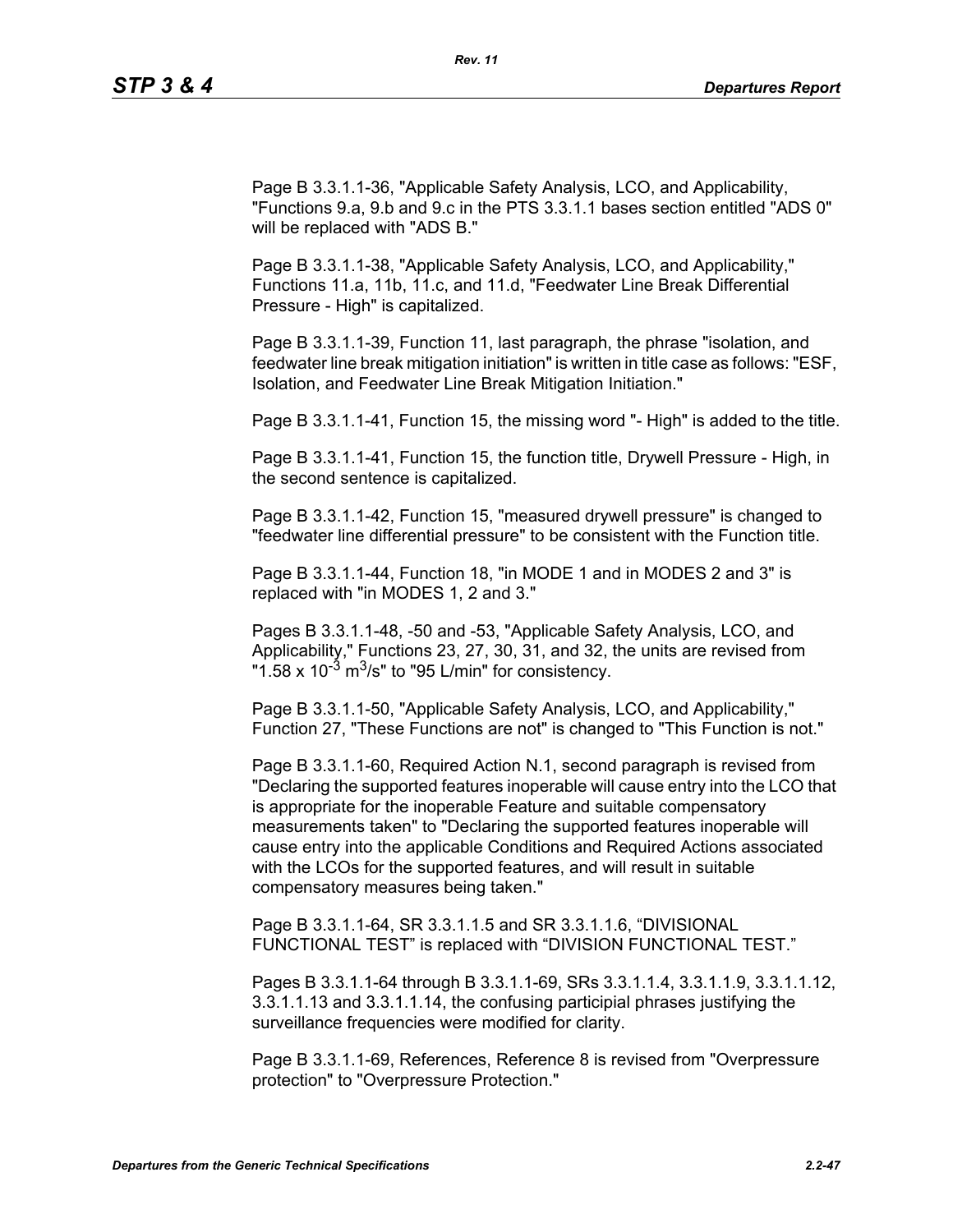Page B 3.3.1.1-71, Table 3.3.1.1-1, the title for Function 5 is revised from "Reactor Water Level - High, Level 8" to "Reactor Vessel Water Level - High, Level 8."

Page B 3.3.1.1-71, Table 3.3.1.1-1, the title for Function 8 is revised from "Reactor Vessel Water Level - Level 1.5" to "Reactor Vessel Water Level - Low, Level 1.5."

Pages B 3.3.1.1-71 through B 3.3.1.1-73, Table 3.3.1.1-1, Functions 1.a, 1.b, 2.b, 2.c, 9, 10, 11, 12, 13, 16, 20, 22, 23, 25, 26, 27, 28, 29, spaces are added to either side of the hyphens.

Page B 3.3.1.1-73, Function 31, the word "non-regenerative" is capitalized.

## **3.3.1.2**

Technical Specifications

Bases

Page B 3.3.1.2-8, Actions D.1 and D.2, second line, "on" is replaced with "one."

Pages B 3.3.1.2-12 and B 3.3.1.2-14, SRs 3.3.1.2.2 and 3.3.1.2.5, "DIVISIONAL FUNCTIONAL TEST" is replaced with "DIVISION FUNCTIONAL TEST."

Pages B 3.3.1.2-13 through B 3.3.1.1-15, SRs 3.3.1.2.4, 3.3.1.2.5, 3.3.1.2.6, and 3.3.1.2.7, the confusing participial phrases justifying the surveillance frequencies were modified for clarity.

## **3.3.1.3**

Technical Specifications

## Bases

Page B 3.3.1.3-1, a comma is placed after "LCO"

Page B 3.3.1.3-5, SR 3.3.1.3.1, "DIVISONAL FUNCTIONAL TEST" is replaced with "DIVISION FUNCTIONAL TEST."

Page B 3.3.1.3-6, SRs 3.3.1.3.2 and 3.3.1.3.3, the confusing participial phrases justifying the surveillance frequencies were modified for clarity.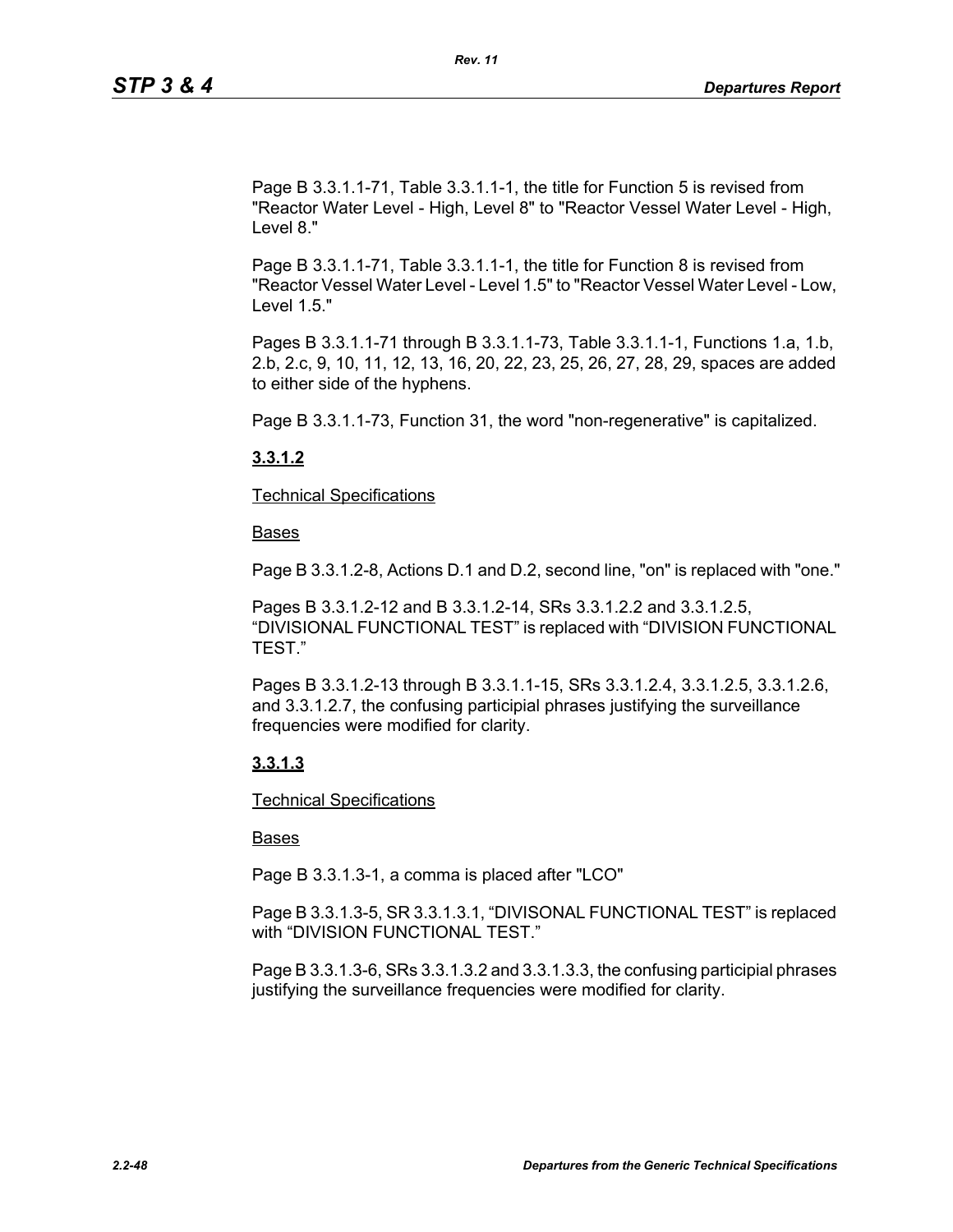# **3.3.1.4**

#### Technical Specifications

SR 3.3.1.4.3, "DIVISIONAL FUNCTIONAL TEST" is replaced with "DIVISION FUNCTIONAL TEST."

## Bases

Page B 3.3.1.4-26, SR 3.3.1.4.3, "DIVISIONAL FUNCTIONAL TEST" is replaced with "DIVISION FUNCTIONAL TEST."

Pages B 3.3.1.4-26 through B 3.3.1.4-29, SRs 3.3.1.4.2, 3.3.1.4.4, 3.3.1.4.5, and 3.3.1.4.7, the confusing participial phrases justifying the surveillance frequencies were modified for clarity.

## **3.3.3.1**

#### Technical Specifications

#### Bases

Page B 3.3.3.1.5, SR 3.3.3.1.2, the confusing participial phrase justifying the surveillance frequency was modified for clarity.

## **3.3.4.1**

## Technical Specifications

## **Bases**

Page B 3.3.4.1-13, Actions C.1.1, C.1.2.1, and C.1.2.2 and C.2, C.2.1 is replaced with C.1.1, C.2.2.1 is replaced with C.1.2.1, and C.2.2.2 is replaced with C.1.2.2.

Page B 3.3.4.1-14, Actions F.1 and F.2, the word "for" in the first paragraph is deleted.

Page B 3.3.4.1-14, Action G.1, the period following the word "Functions" in the last sentence is replaced with a comma.

Page B 3.3.4.1-17, SR 3.3.1.1.4, "DIVISIONAL FUNCTIONAL TEST" is replaced with "DIVISON FUNCTIONAL TEST."

Pages B 3.3.4.1-17 and B. 3.3.4.1-18, SRs 3.3.4.1.4, 3.3.4.1.5 and 3.3.4.1.6, the confusing participial phrases justifying the surveillance frequencies were modified for clarity.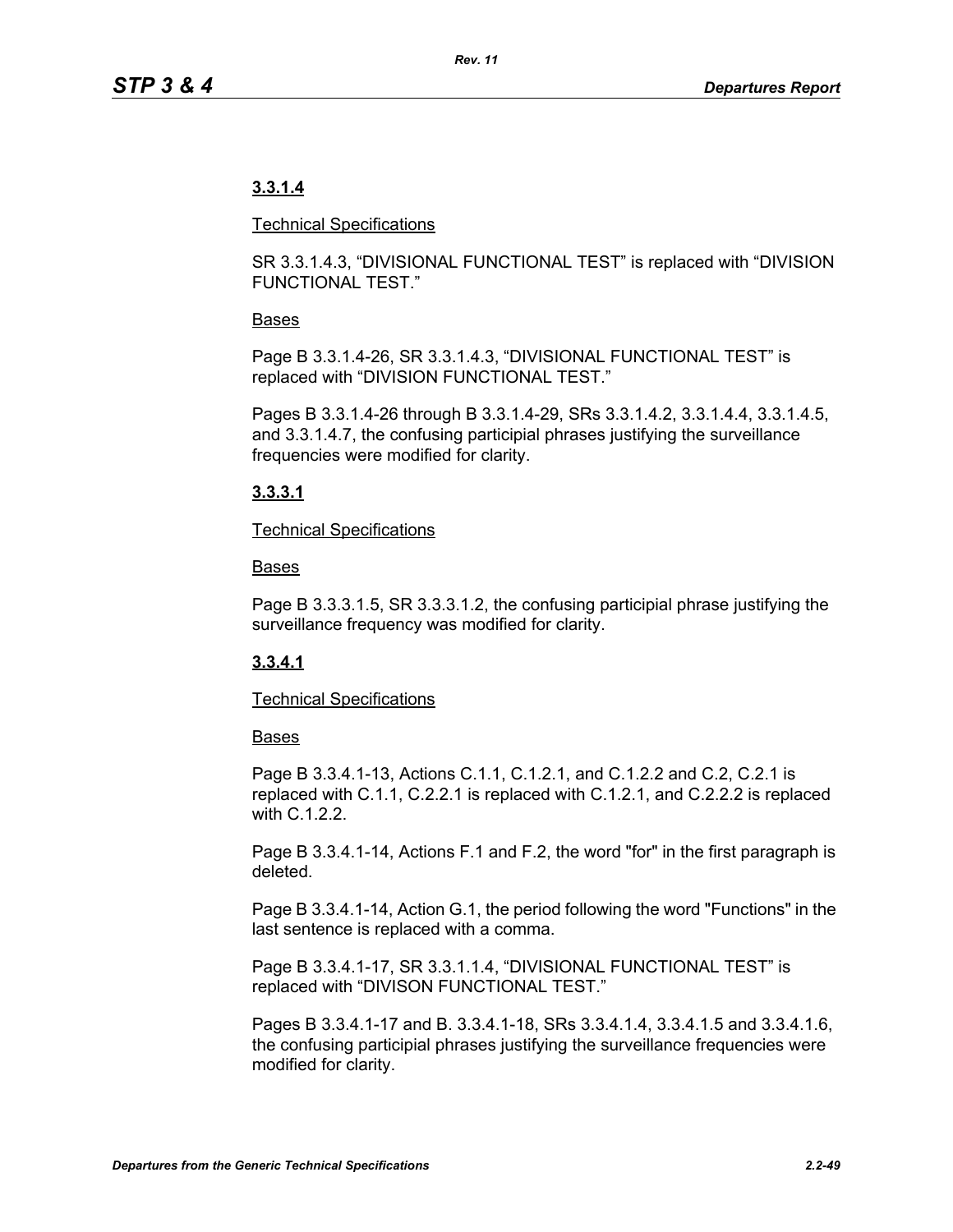## **3.3.4.2 (Part 2 and Part 4)**

#### Technical Specifications

The word "Pump" is added to the title for completeness.

#### Bases

The word "Pump" is added to the title for completeness.

## **3.3.5.1**

#### Technical Specifications

#### Bases

Page B 3.3.5.1-2, Background, second sentence, the redundant word "establish" is removed.

Page B 3.3.5.1-2, Applicable Safety Analysis, LCO, and Applicability, Function 1.a, "These analysis were…" is replaced with "This analysis was..."

Page B 3.3.5.1-3, Applicable Safety Analysis, LCO, and Applicability, Function 1.a, the words "rod withdrawal error" preceding RWE are deleted. The acronym "RTP" is replaced with "Rated Thermal Power (RTP)."

Page B 3.3.5.1.6, SR 3.3.5.1.1 and SR 3.3.5.1.2, the word "left" is deleted from the third sentence.

Page B 3.3.5.1-6, SR 3.3.5.1.1 and SR 3.3.5.1.2, the confusing participial phrases justifying the surveillance frequencies were modified for clarity.

Page B 3.3.5.1-7, SR 3.3.5.1.5, the extra phrase "one hour after" is removed and the word "provide" is replaced with "provides."

Page B 3.3.5.1-8, SR 3.3.5.1.7, the word "required" is replaced with "require".

#### **3.3.6.1**

#### Technical Specifications

Page 3.3.6.1-1, ACTIONS and SURVEILLANCE "NOTE" is changed to "NOTES."

#### Bases

Page B 3.3.6.1-5, Functions 9 and 10, "10-6" is replaced with "1E-6."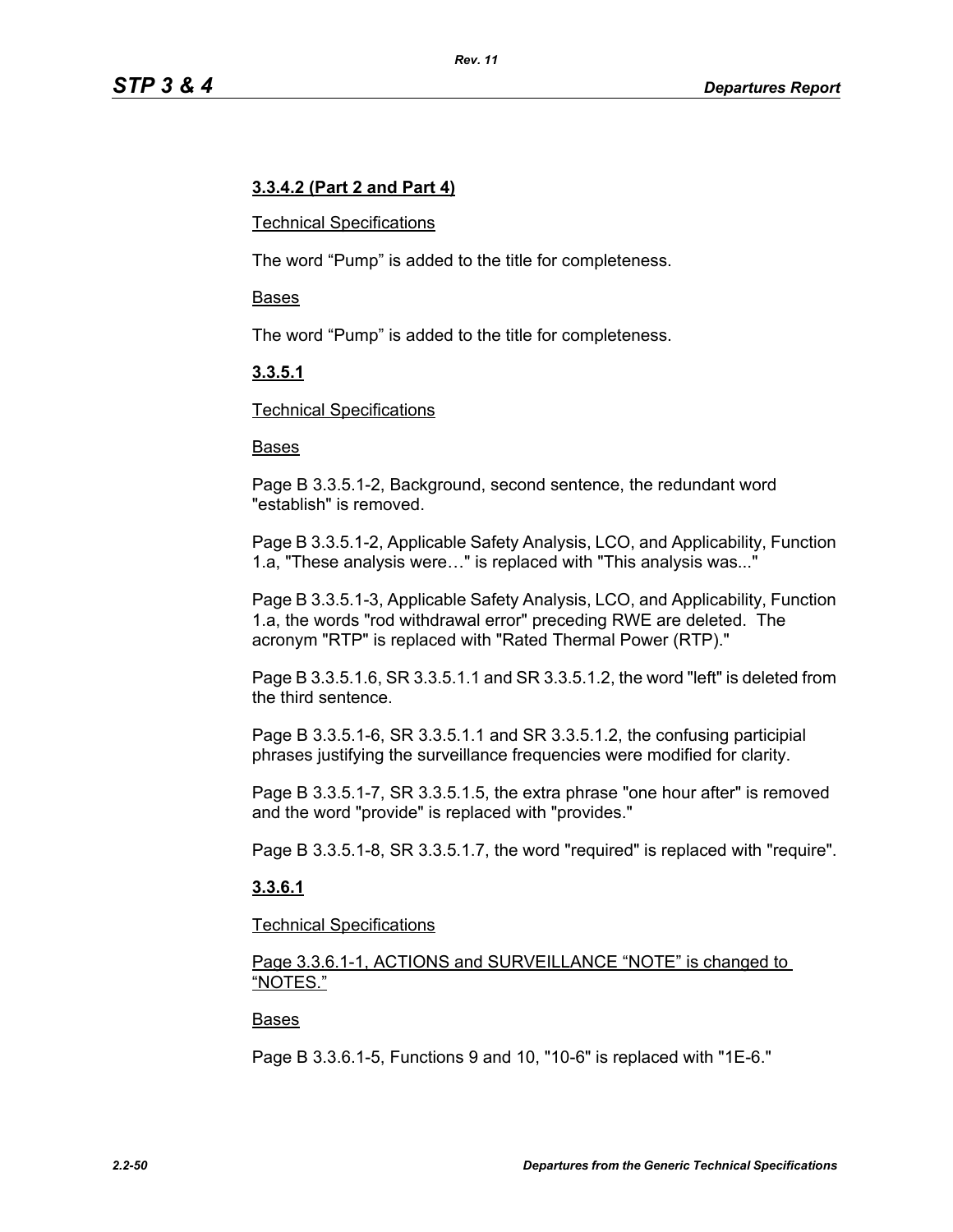# **3.3.6.2**

Technical Specifications

Bases

Page 3.3.6.2-1, ACTIONS "NOTE" is changed to "NOTES."

## **Bases**

# **3.3.7.1**

## Technical Specifications

## Bases

Page B 3.3.7.1.7, SR 3.3.7.1.4, the confusing participial phrase justifying the surveillance frequency was modified for clarity.

# **3.3.8.1 (Part 2 and Part 4)**

## Technical Specifications

The SR 3.3.8.1.2 is changed from [92] days to [18] months for consistency with the Bases

# **3.3.8.2**

## Technical Specifications

Pages 3.3.8.2-1 and 3.3.8.2-2, Headings and subsection title, "Reactor Coolant Temperature Monitoring - Shutdown" is changed to "Reactor Coolant Temperature Monitoring."

## Bases

## **Section 3.4 - Reactor Coolant System**

TS 3.4.2, ACTION A.1, Completion time is changed from "14 day" to "14 days."

Bases B3.4.4, Applicable Safety Analyses, a paragraph break is inserted prior to "RCS PIV leakage satisfies Criterion 2 of the NRC Policy Statement."

Bases B3.4.7, Applicable Safety Analyses, is revised to include the appropriate 10 CFR 50.36 criteria for LCO inclusion in Technical Specifications, namely Criterion 4.

Bases B3.4.7, Required Actions B.1, B.2 and B.3, "LCO Note" is replaced with "LCO Note 1" in the second line of the first paragraph.

Bases B3.4.8, Applicable Safety Analyses, is revised to include the appropriate 10 CFR 50.36 criteria for LCO inclusion in Technical Specifications, namely Criterion 4.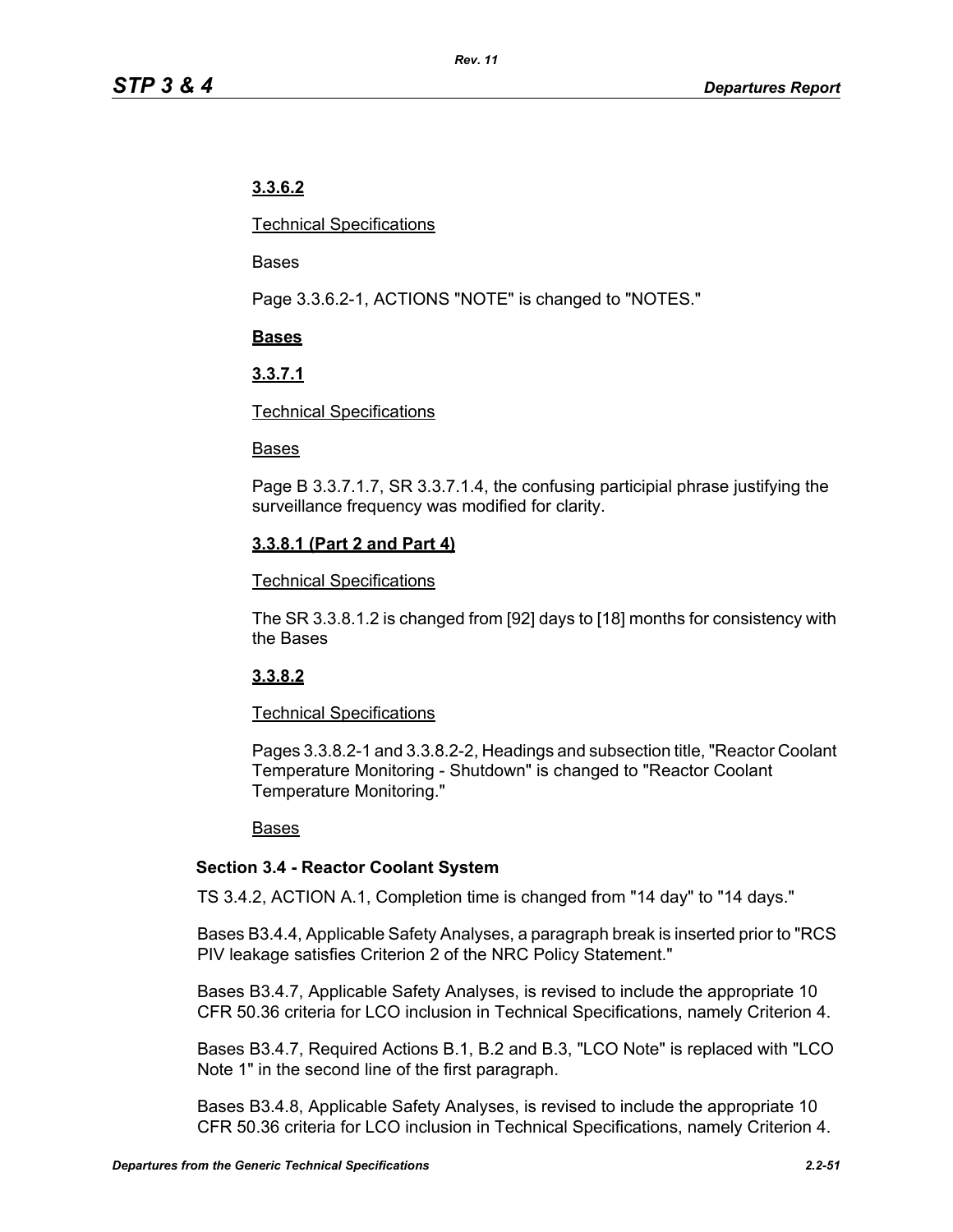Bases B3.4.8, Required Actions B.1 and B.2, "LCO Note" is replaced with "LCO Note 1" in the second line of the first paragraph.

## **Section 3.5 - Emergency Core Cooling Systems (ECCS)**

3.5.1

## Technical Specifications

Page 3.5.1-1 ACTION B and page 3.5.1-2 ACTION C, the "OR" is indented in accordance with the Technical Specifications Writer's Guide.

#### 3.5.2 (Part 2 and Part 4)

#### Technical Specifications

Page 3.5.2-2, SR 3.5.2.2.b, an "m" for meters is added following the brackets.

## **Section 3.6 - Containment Systems**

#### **Section 3.7 - Plant Systems**

## **Section 3.8 - Electrical Power Systems**

TS 3.8.2, APPLICABILITY, the conjunction "or" is removed, and the second condition of Operability begins on its own line, in alignment with the first line.

Bases B3.8.4 (Part 2 and Part 4), the missing heading SR 3.8.4.2 is inserted in the correct location.

## **Section 3.9 - Refueling Operations**

Bases B3.9.5 **(Part 2 and Part 4)**, LCO, the ">" symbol just prior to "12.75" is replaced by the "≥" symbol.

Bases B3.9.7, Applicable Safety Analyses is revised to include the appropriate 10 CFR 50.36 criteria for LCO inclusion in Technical Specifications, namely Criterion 4.

Bases B3.9.8, Applicable Safety Analyses is revised to include the appropriate 10 CFR 50.36 criteria for LCO inclusion in Technical Specifications, namely Criterion 4.

## **Section 3.10 - Special Operations**

TS 3.10.1, LCO 3.10.1.a - the closed bracket ( ] ) at the end of the line is removed.

## **STD DEP 16.3-98, SR 3.3.1.1.4, DIVISION FUNCTIONAL TEST for SRNMs**

The Bases for SR 3.3.1.1.4, DIVISION FUNCTIONAL TEST discuss the SRNM-High and the APRM-High Functions. SR 3.3.1.1.4 is specific to the SRNMs. The correct DIVISION FUNCTIONAL TEST for the APRMs is SR 3.3.1.1.5. Therefore, the SR 3.3.1.1.4 Bases are revised to remove mention of the APRM-High Function.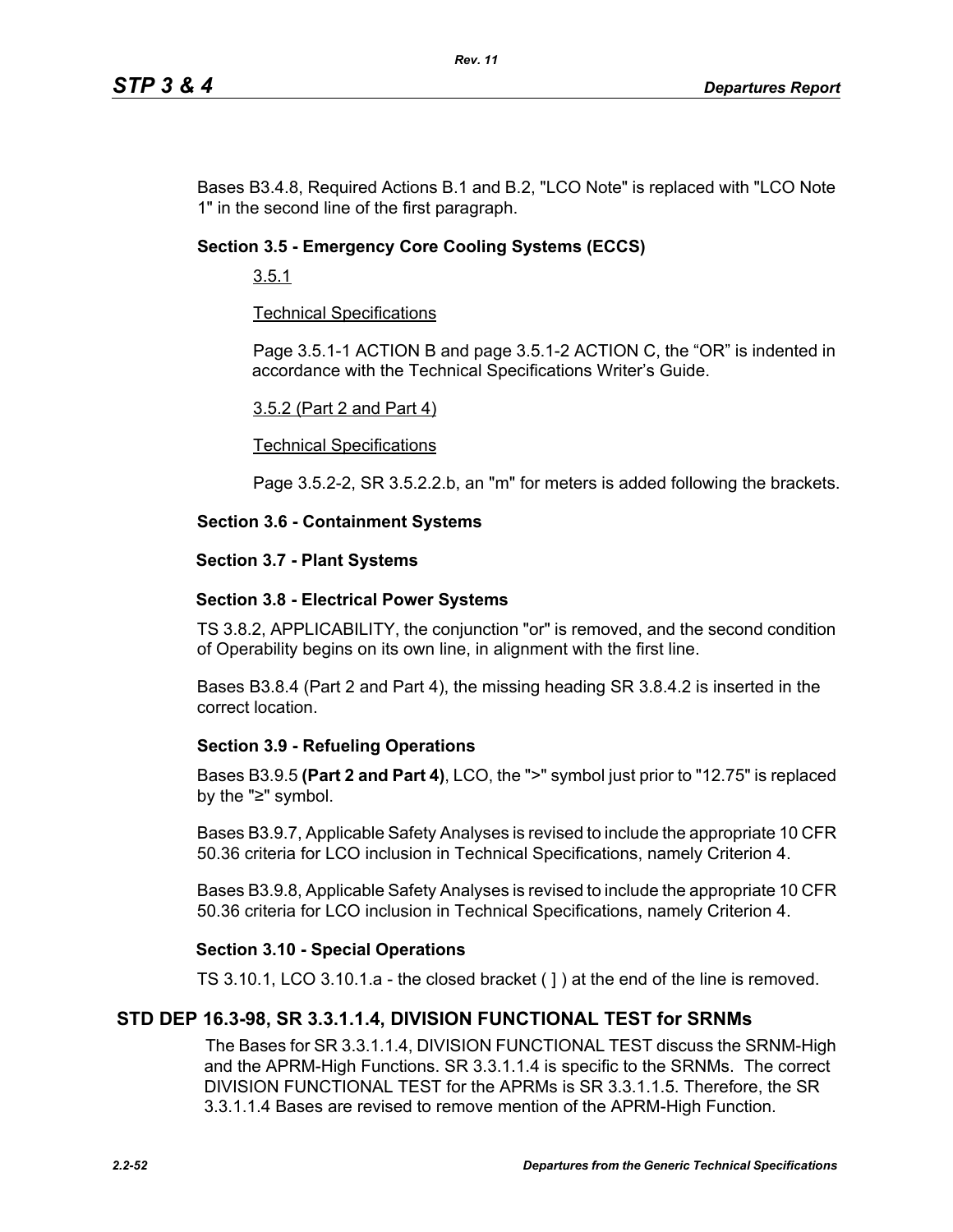## **STD DEP 16.3-99, Bases Allowable Value Misstatements**

The Bases for SRs 3.3.1.1.3, 3.3.1.1.5 and 3.3.1.1.6, 3.3.1.1.10 and 3.3.1.1.11, 3.3.1.4.6, 3.3.4.1.2, 3.3.4.1.3, 3.3.4.2.2, 3.3.4.2.3, 3.3.5.1.1 and 3.3.5.1.2, and 3.3.7.1.3 contain the following inaccurate statement "If the as found setpoint is not within its required Allowable Value, the plant specific setpoint methodology may be revised, as appropriate, if the history and all other pertinent information indicate a need for the revision," or something similar to this. These statements are deleted because they conflict with Specification 5.5.2.11, Setpoint Control Program. Additionally, the statements "The setpoint shall be left set consistent with the assumptions of the current plant specific setpoint methodology," and "The as left trip point shall be consistent with the assumptions of the current plant specific setpoint methodology," are redundant to the requirements of Specification 5.5.2.11, Setpoint Control Program and are deleted.

## **STD DEP 16.3-100, Setpoint Control Program Implementation**

#### **Description**

This departure adds a new Specification, 5.5.2.11, "Setpoint Control Program" in order to utilize the methodology approach (Option 3) specified in Interim Staff Guidance (ISG)-08 for instrument allowable values used in the Technical Specifications. The report upon which this methodology is based is WCAP-17119-P "Methodology for South Texas Project Units 3 & 4 ABWR Technical Specification Setpoints."

The resulting changes include removal of the "Allowable Value" columns and values from Tables 3.3.1.1-1, 3.3.1.4-1, 3.3.4.1-1 and 3.3.7.1-1, including applicable footnotes, restatement of the Allowable Values in SRs 3.3.4.2.3 and 3.3.8.1.2, addition of the SENSOR CHANNEL CALIBRATION (SR 3.3.1.1.10) to Functions 1b (SRNM Neutron Flux – Short Period), 1c (SRNM ATWS Permissive), 2a (APRM Neutron Flux – High Setdown), 2g (APRM ATWS ADS Permissive), 12 (CRD Water Header Charging Pressure – Low), 24a (Reactor Building Area Exhaust Air Radiation – High) and 24b (Fuel Handling Area Exhaust Air Radiation – High), modification of the definition for CHANNEL FUNCTIONAL TEST and DIVISIONAL FUNCTIONAL TEST to include instrument setpoint verification, restatement of the SENSOR CHANNEL CALIBRATION and CHANNEL CALIBRATION requirements in SRs 3.3.1.1.10, 3.3.1.1.11, 3.3.1.4.6, 3.3.4.1.3, 3.3.4.2.3, 3.3.7.1.3 and 3.3.8.1.2 and the CHANNEL FUNCTIONAL TEST and DIVISION FUNCTIONAL TEST requirements in SRs 3.3.1.1.3, 3.3.1.1.4, 3.3.1.1.5, 3.3.1.1.6, 3.3.1.4.3, 3.3.4.1.2, 3.3.4.2.2, 3.3.7.1.2 and 3.3.8.1.1 to reference TS 5.5.2.11, Setpoint Control Program. The corresponding changes are also made to the Bases and to the reference to the methodology document in Section 7.3.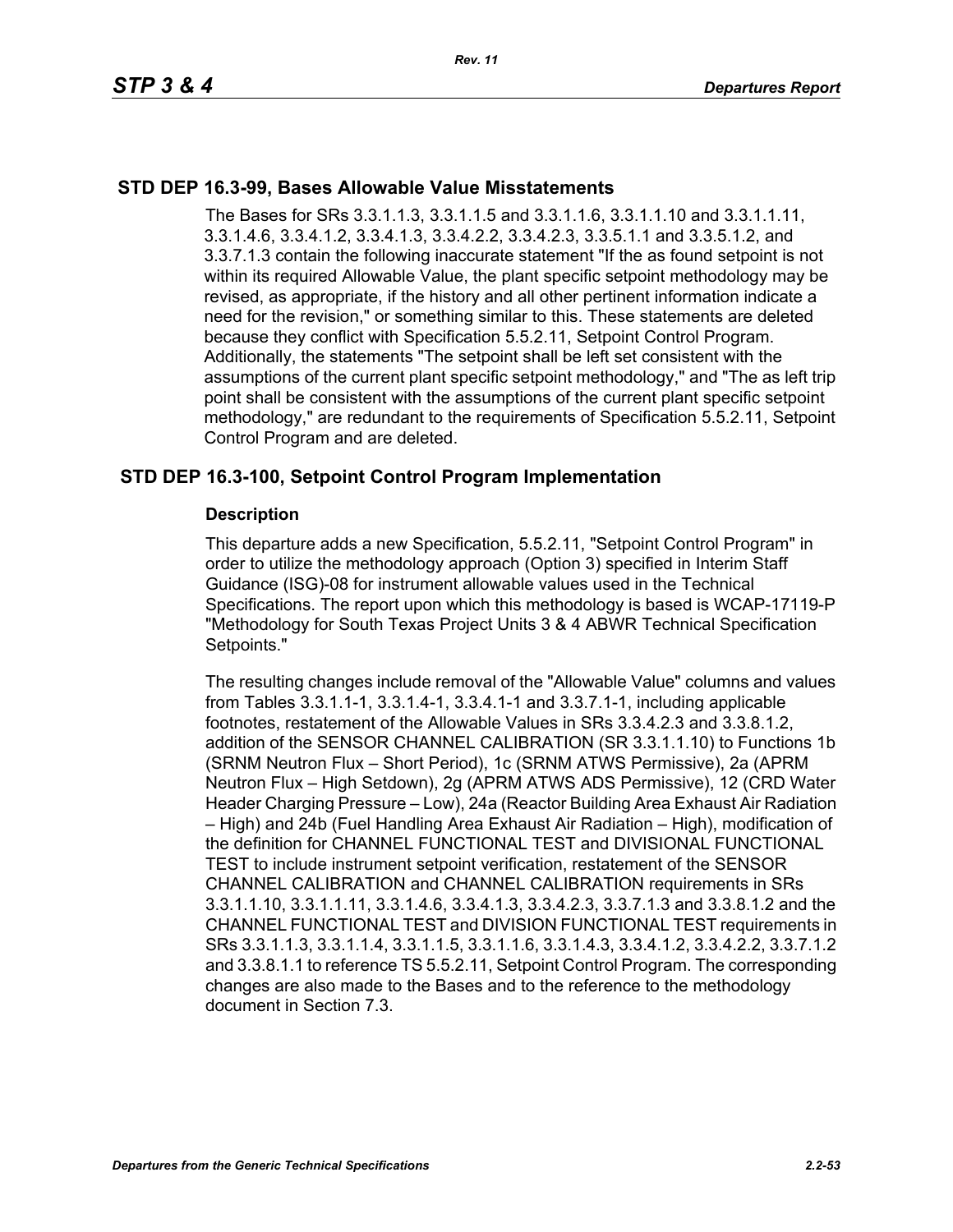# **STD DEP 16.3-101, Bases LCO 3.3.5.1, REQUIRED ACTIONS A.1 and C.1**

The Bases for LCO 3.3.5.1, REQUIRED ACTIONS A.1 and C.1 are revised to include additional justification for the restoration Completion Time of 72 hours for the Automated Thermal Limit Monitor (ATLM) and the Rod Worth Minimizer (RWM), namely, "the low probability of an event occurring coincident with a failure in the remaining OPERABLE channel."

## **STD DEP 16.3-102, Bases SR 3.3.5.1.6**

The SR 3.3.5.1.6 Bases are revised to include additional justification for the CHANNEL CHECK Frequency of 24 hours for the Automated Thermal Limit Monitor (ATLM); namely, the Frequency is based upon operating experience that demonstrates channel failure is rare and on the online-diagnostics that monitor the channels for proper operation.

## **STD DEP 16.3-103, SR 3.8.1.15, Note 1**

The values specified in SR 3.8.1.15, Note 1 of  $\geq$  5225 kW and  $\leq$  5500 kW for the emergency diesel generator continuous load rating of 5000 kW are replaced with the values ≥ 6480 kW and ≤ 7200 kW. In addition to changing the values based on larger, 7200 kW emergency diesel generators in accordance with STD DEP 8.3-1, the values are being changed by this standard departure to reflect 90 to 100% of the continuous rating rather than 105% to 110% of the continuous rating, as specified in the Note.

The values of ≥ 5225 kW and ≤ 5500 kW specified in SR 3.8.1.15, Note 1 are incorrect for the preliminary conditions necessary for performing SR 3.8.1.15, the hot restart test. SR 3.8.1.15, Note 1 contains the values for a load equal to 105% to 110% of the emergency diesel generator's continuous rating, based on the standard plant's 5000 kW emergency diesel generators. However, the Bases for SR 3.8.1.15, Note 1 specify that the surveillance will be performed after the diesel has operated for at least 2 hours at full load temperature conditions, not at the elevated load identified in SR 3.8.1.15, Note 1. Regulatory Guide (RG) 1.9, Revision 3, "Selection, Design, Qualification, and Testing of Emergency Diesel Generator Units used as Class 1E Onsite Electric Power Systems at Nuclear Power Plants," Section 2.2.10 Hot Restart Test confirms the Bases, stating that the test should be performed after the emergency diesel generator has operated for 2 hours at full load, not at the elevated 105% to 110% of continuous rating.

## **STD DEP 16.3-104, SR 3.3.4.2.2 - CHANNEL FUNCTIONAL TEST - Feedwater Pump and Main Turbine Trip Instrumentation**

The Bases for SR 3.3.4.2.2 state simply that the [92] - day Frequency is based on "the system capability to automatically perform self-tests and diagnostics." Additional justification, including the "specified high reliability, redundancy and low drift of the devices used to implement the Feedwater Pump and Main Turbine Trip Function" is provided for consistency with the Frequency statements for other similar instruments.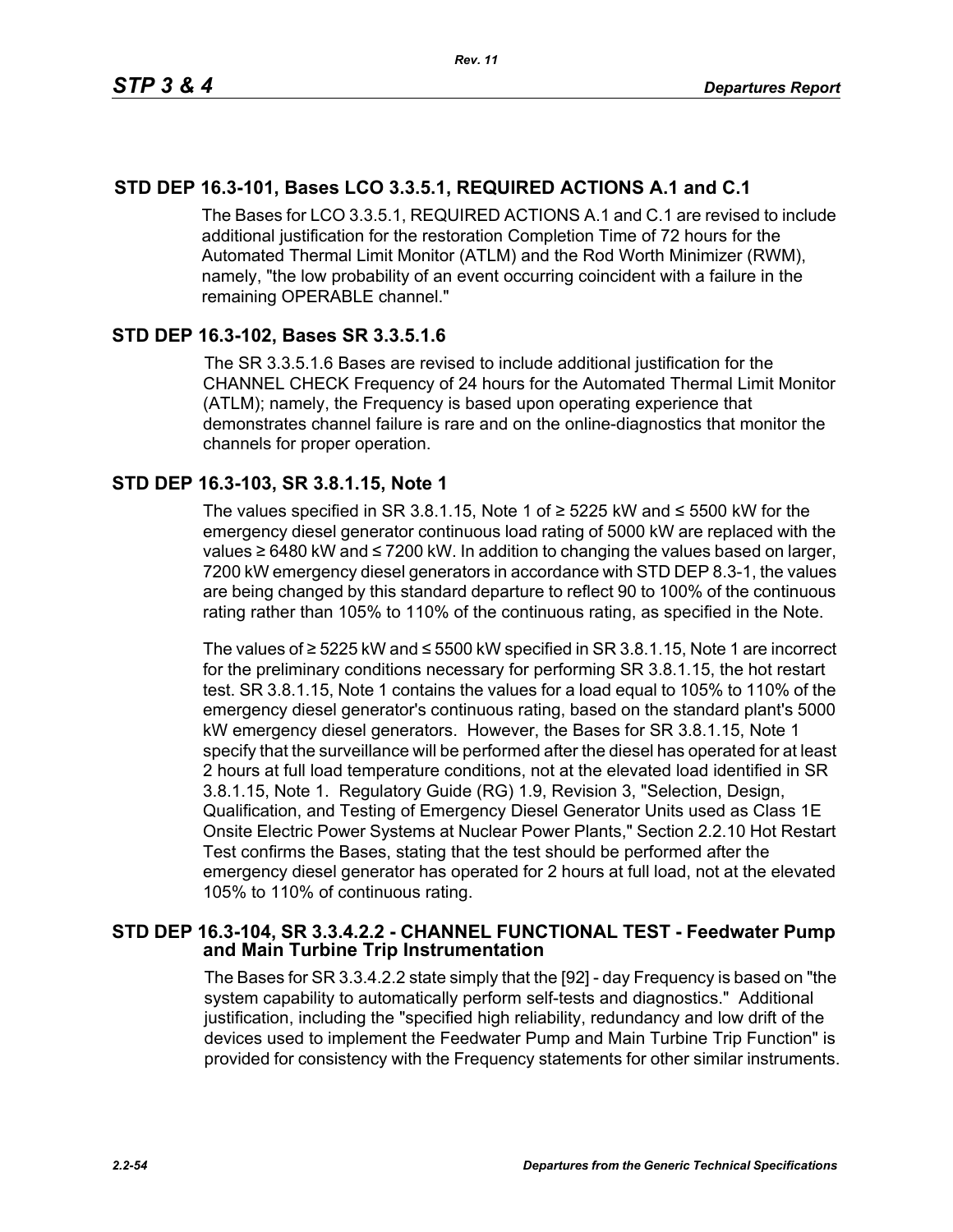#### **STD DEP 16.3-105, LCO 3.3.1.1, ACTIONS Q.1, Q.2.1 and Q.2.2; LCO 3.3.1.2, ACTIONS L.1, L.2.1 and L.2.2, and LCO 3.6.1.3, ACTIONS A.1 and A.2 – Operation with an Isolated Main Steamline**

LCO 3.3.1.1, REQUIRED ACTIONS Q.1, Q.2.1 and Q.2.2; LCO 3.3.1.2, REQUIRED ACTIONS L.1, L.2.1 and L.2.2; and LCO 3.6.1.3, REQUIRED ACTIONS A.1 and A.2 allow continued plant operation with one or more main steamlines isolated, with no apparent restriction on power level. With fewer than four main steamlines in operation, there is a possibility that the remaining main steam isolation valves (MSIVs) could be subjected to greater than 100% of their normal steam flow. 10 CFR 50 Part 21 (Reports 2002-21-0 and 2002-21-1) describe situations in which this has resulted in inadequate analysis of the effects of steam flow-induced vibration through the remaining open MSIVs. Therefore, the Bases for LCO 3.3.1.1, REQUIRED ACTIONS Q.1, Q.2.1 and Q.2.2; LCO 3.3.1.2, REQUIRED ACTIONS L.1, L.2.1 and L.2.2; and LCO 3.6.1.3, REQUIRED ACTIONS A.1 and A.2 have been revised to clarify that an analysis of the effects of flow-induced vibration on the remaining open MSIVs and other critical components in the reactor and steam systems is required prior to continued plant operation in MODES 1 and 2.

## **2.2.4 Changes to the Technical Specifications due to Supplements to the Certified Design**

# **Standard Supplement - NRC Bulletin 2012-01**

## **Description**

As a result of issues regarding NRC Bulletin 2012-01, Design Vulnerability in Electric Power System, supplemental design is added to provide detection and alarm for open phase conditions on the Main Power Transformer and the two Reserve Auxiliary Transformers. In addition, negative sequence relays are added to the Class 1E 4.16 kV busses to detect unbalanced voltages and to actuate by opening the feeder breakers for the busses if a setpoint and time delay are exceeded. Supplemental information is added to FSAR Section 8.2 and 8.3. The negative sequence voltage relays are added to TS 3.3.1.4, Table 3.3.1.4.-1 as item (5)(f). Because this supplement changes the TS, NRC review and approval is required.

## **Evaluation Summary**

This supplement is evaluated per Section VIII.C.4 of Appendix A to 10 CFR Part 52, which requires that 1) the exemption is authorized by law, will not present an undue risk to the public health and safety, and is consistent with the common defense and security; and 2) special circumstances are present as specified in 10 CFR 50.12(a)(2).

As shown below, both of these criteria are satisfied.

(1) The exemption is not inconsistent with the Atomic Energy Act or any other statute and therefore is authorized by law. As discussed above, the supplement provides design to address the issues identified in NRC Bulletin 2012-01, and therefore will not present an undue risk to the public